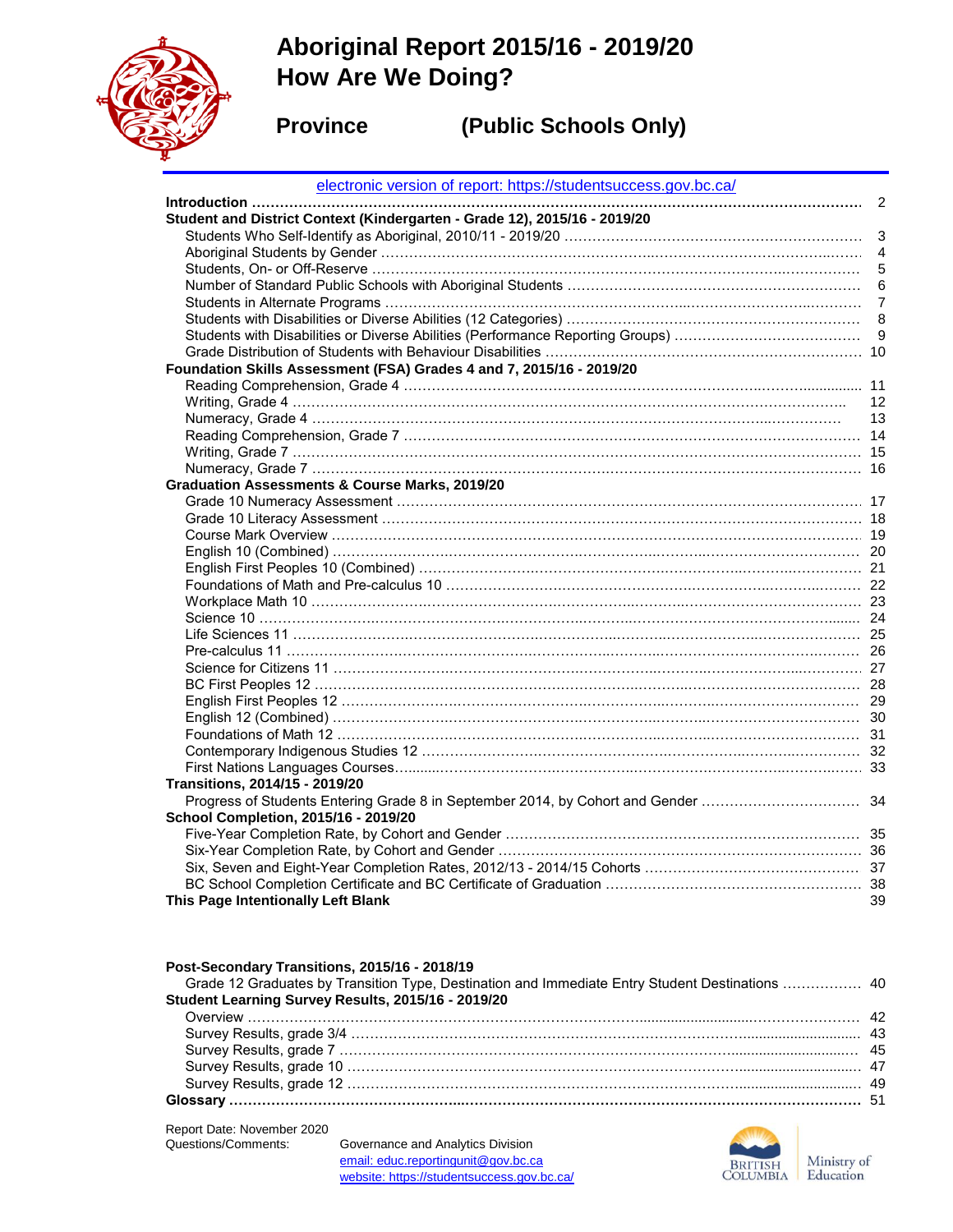## **ABORIGINAL REPORT - HOW ARE WE DOING?**

You will notice that there are changes to historical and trend data. Once a student has self-identified as being of Aboriginal ancestry (First Nations: Status and Non-Status, Métis and Inuit), the student is included in all reported outcomes for Aboriginal students. This approach ensures a consistent methodology for identifying Aboriginal students across years, as students may self-identify as Aboriginal on some enrolments and not on others.

Since its inception in 1999, this report has included data from all students, regardless of residency status. As such, the statistics contained within this report may differ from the statistics posted on the Student Success website: [\(https://stud](https://studentsuccess.gov.bc.ca/)entsuccess.gov.bc.ca/), which includes data for B.C. residents only.

The decision to remain consistent with previous reporting was made by consensus among Tripartite parties including the First Nations Education Steering Committee (FNESC) and Indigenous Services Canada (ISC).

The Tripartite partners have collectively agreed to retain "Aboriginal" wording for the purposes of this year's "How Are We Doing?" report. Updating terminology from Aboriginal to Indigenous requires changes to Ministry data collection processes that will ensure standardized wording from collection onwards. This work is underway.

## **GUIDELINES AND TIPS - REVIEWING STUDENT ACHIEVEMENT DATA**

### ● **Use multiple sources of information whenever possible**

To supplement the student results being reviewed, it is advisable to refer to multiple sources of performance information including information drawn at the classroom, school, district and provincial levels. This is particularly important when reviewing the performance of small numbers of students.

### ● **Ensure comparability of information from different sources**

When analysing student results collected from different sources, care should be taken to ensure comparability. For example, consider the similarity of test questions, student groups participating, the number of students represented, as well as the consistency in test administration.

### ● **Consider participation rates**

Low participation rates, or small numbers of students, may not adequately reflect the whole population. When comparing different sources of data, or trends over time, it is important to note if a change in the number of participating students would have an impact on the results.

### ● **Be cautious of data representing small numbers of students**

Note the number of students participating or the number of students in the population being assessed. The fewer the students, the more carefully the results need to be interpreted. If data represent fewer than 10 students, be extremely cautious. The overall results for smaller groups of students can be greatly influenced by the scores of just a few (one or two) individuals. Protection of privacy must be ensured when reporting data.

### ● **Review data trends**

Multiple years of results are more meaningful than results for a single year. Five or more results may suggest a trend. The more results that follow the trend the greater the ability to make a prediction.

## **POINTS OF INQUIRY**

- Are the data relevant or appropriate for what is being assessed?
- Is the population of students reflected by these data representative of achievement of all students?
- What story do these data suggest about student achievement?
- Do the data tell enough of the story? In order to provide a more complete picture, what other information should be considered?
- Are there any identifiable groups of students that should be considered?
- What alternate conclusions could be drawn from these data?

### PLEASE NOTE

The Ministry makes small and continuous improvements to the quality of its data. Sometimes these changes result in differences from previously published reports. The data in this report are the most accurate data available at time of publication.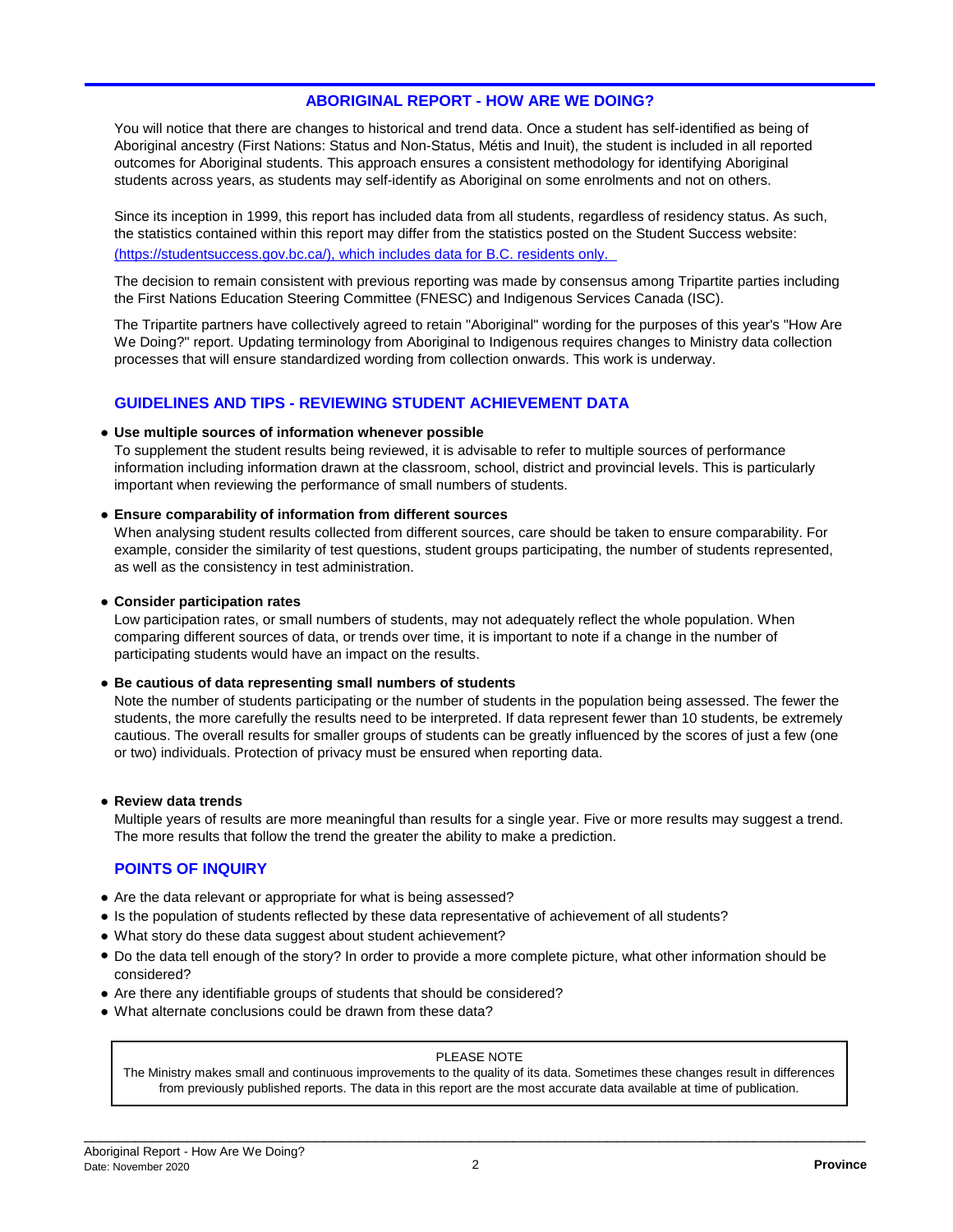## **STUDENTS WHO SELF-IDENTIFY AS ABORIGINAL**

|         | All             |              |      | <b>SIA Only in Other</b> |      |            |      |
|---------|-----------------|--------------|------|--------------------------|------|------------|------|
| School  | <b>Students</b> | SIA in Year* |      | Year(s) $*$              |      | Never SIA* |      |
| Year    | #               | #            | %    | #                        | $\%$ | #          | %    |
| 2010/11 | 579,110         | 58.834       | 10.2 | 13.761                   | 2.4  | 506.515    | 87.5 |
| 2011/12 | 569.734         | 58,531       | 10.3 | 13.354                   | 2.3  | 497.849    | 87.4 |
| 2012/13 | 564.529         | 58.717       | 10.4 | 12.709                   | 2.3  | 493.103    | 87.3 |
| 2013/14 | 558,983         | 59,502       | 10.6 | 11,851                   | 2.1  | 487,630    | 87.2 |
| 2014/15 | 552,786         | 59,382       | 10.7 | 11,202                   | 2.0  | 482,202    | 87.2 |
| 2015/16 | 553,376         | 60,706       | 11.0 | 10,200                   | 1.8  | 482,470    | 87.2 |
| 2016/17 | 557,625         | 61,799       | 11.1 | 9.074                    | 1.6  | 486,752    | 87.3 |
| 2017/18 | 563.242         | 63,181       | 11.2 | 7.432                    | 1.3  | 492.629    | 87.5 |
| 2018/19 | 568,983         | 64,326       | 11.3 | 5,835                    | 1.0  | 498,822    | 87.7 |
| 2019/20 | 575.998         | 65,214       | 11.3 | 4,196                    | 0.7  | 506,588    | 87.9 |



### **Note:**

"SIA in Year" - the student self-identified as Aboriginal in this year

"SIA Only in Other Year(s)" - the student did not self-identify as Aboriginal in this year, but did so in at least 1 other year "Never SIA" - the student did not self-identify as Aboriginal in this year or any other

Students are classified as Aboriginal when they identify themselves as such – in other words, they "self-identify as Aboriginal" (SIA). In any given year, a student may or may not self-identify as Aboriginal. In 2003/04, the Ministry of Education (EDUC) and the First Nations Education Steering Committee (FNESC) agreed to report on the educational achievement of all students who "ever" identified themselves as Aboriginal. In EDUC's standard reports, students are categorized as Aboriginal if they self-identified as Aboriginal at any point during their time in K-12.

This table shows the number of students who (1) self-identified as Aboriginal in a given school year and those who (2) did not selfidentify as Aboriginal in that particular year, yet did so in other years. Column (3) shows students who have never identified themselves as Aboriginal.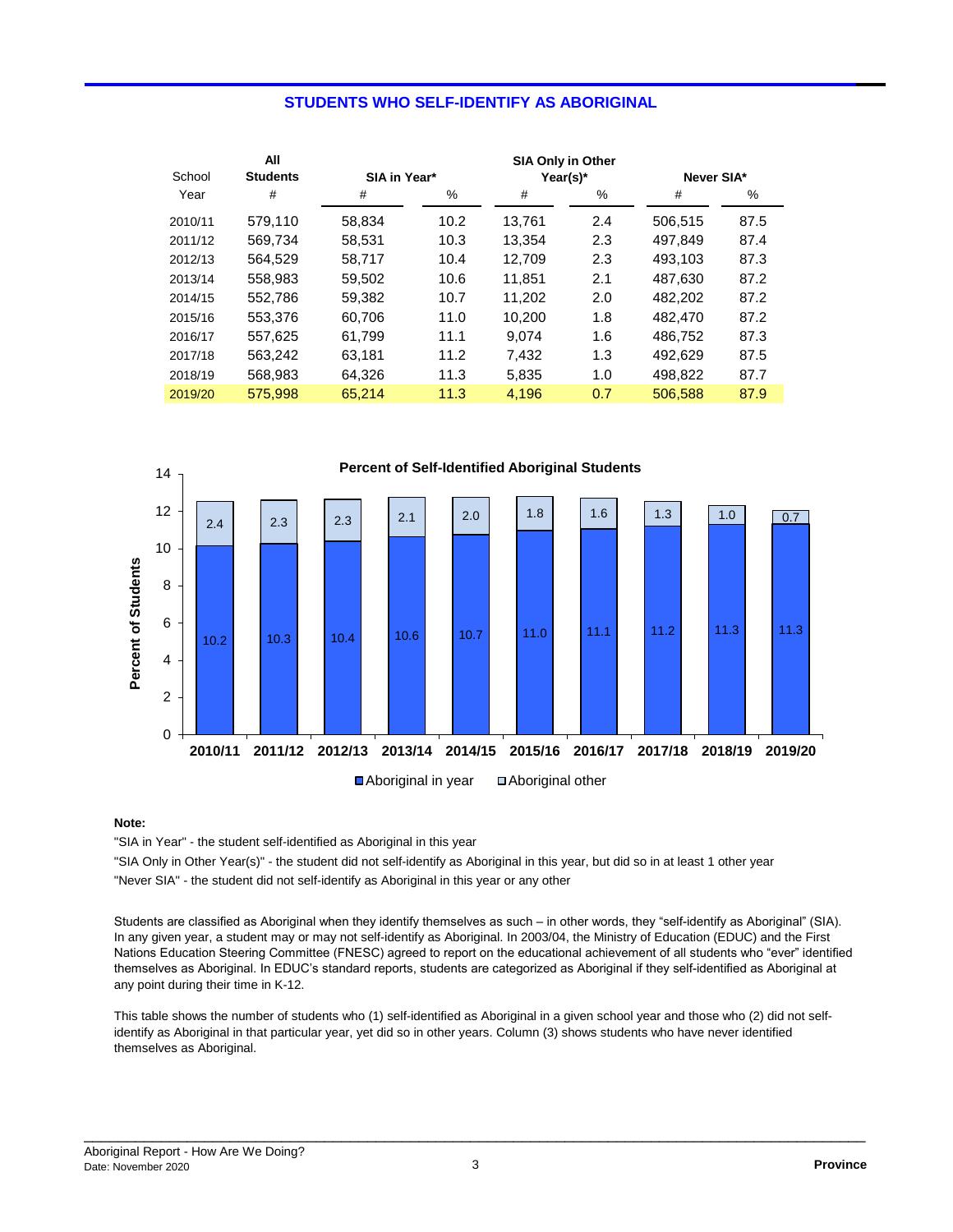## **ABORIGINAL STUDENTS BY GENDER**

| School<br>Year | All<br><b>Students</b> | Aboriginal<br><b>Students</b> |      | Aboriginal<br><b>Females</b> | % of All<br><b>Students</b> | Aboriginal<br><b>Males</b> | % of All<br><b>Students</b> |
|----------------|------------------------|-------------------------------|------|------------------------------|-----------------------------|----------------------------|-----------------------------|
|                |                        | #                             | %    | #                            |                             | #                          |                             |
| 2015/16        | 553,376                | 70.906                        | 12.8 | 35.054                       | 6.3                         | 35,852                     | 6.5                         |
| 2016/17        | 557.625                | 70.873                        | 12.7 | 35.095                       | 6.3                         | 35,778                     | 6.4                         |
| 2017/18        | 563.242                | 70.613                        | 12.5 | 34.845                       | 6.2                         | 35.768                     | 6.4                         |
| 2018/19        | 568.983                | 70.161                        | 12.3 | 34.701                       | 6.1                         | 35.460                     | 6.2                         |
| 2019/20        | 575.998                | 69.410                        | 12.1 | 34.272                       | 6.0                         | 35.138                     | 6.1                         |

## **Number of Aboriginal Students by Gender**

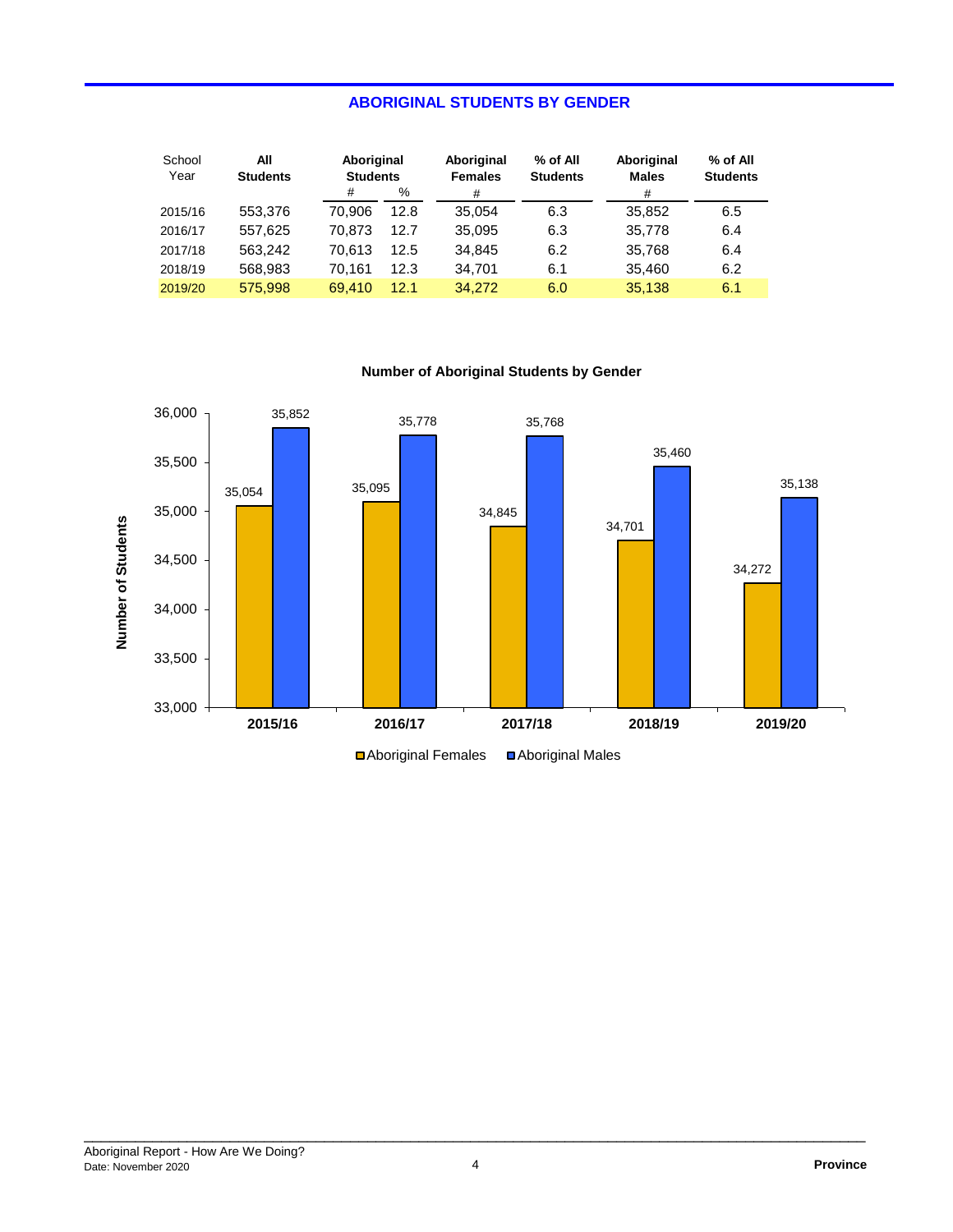## **ABORIGINAL STUDENTS, ON- OR OFF-RESERVE**

## **September Count**

|         |                               |                              | <b>On-Reserve</b>          |                     |                              | Off-Reserve                |                            |
|---------|-------------------------------|------------------------------|----------------------------|---------------------|------------------------------|----------------------------|----------------------------|
| School  | Aboriginal<br><b>Students</b> | Aboriginal<br><b>Females</b> | Aboriginal<br><b>Males</b> | Total<br>Aboriginal | Aboriginal<br><b>Females</b> | Aboriginal<br><b>Males</b> | <b>Total</b><br>Aboriginal |
| Year    | #                             | #                            | #                          | #                   | #                            | #                          | #                          |
| 2015/16 | 70,906                        | 3.777                        | 3.917                      | 7,694               | 31,277                       | 31,935                     | 63,212                     |
| 2016/17 | 70,873                        | 3.579                        | 3.706                      | 7,285               | 31,516                       | 32,072                     | 63,588                     |
| 2017/18 | 70,613                        | 3,831                        | 3,989                      | 7,820               | 31,014                       | 31,779                     | 62,793                     |
| 2018/19 | 70,161                        | 3.914                        | 4.079                      | 7,993               | 30,787                       | 31,381                     | 62,168                     |
| 2019/20 | 69.410                        | 4.042                        | 4.167                      | 8.209               | 30,230                       | 30.971                     | 61,201                     |

### **February Count**

| School  | Aboriginal<br><b>Students</b> | Aboriginal<br><b>Females</b> | Aboriginal<br><b>Males</b> | Total<br>Aboriginal | Aboriginal<br><b>Females</b> | Aboriginal<br><b>Males</b> | Total<br>Aboriginal |
|---------|-------------------------------|------------------------------|----------------------------|---------------------|------------------------------|----------------------------|---------------------|
| Year    | #                             | #                            | #                          | #                   | #                            | #                          | #                   |
| 2015/16 | 70.616                        | 3.723                        | 3.849                      | 7.572               | 31.274                       | 31.770                     | 63,044              |
| 2016/17 | 70,462                        | 3,557                        | 3,688                      | 7,245               | 31,351                       | 31,866                     | 63,217              |
| 2017/18 | 70,340                        | 3,803                        | 3,959                      | 7.762               | 30,968                       | 31.610                     | 62,578              |
| 2018/19 | 70.119                        | 3,930                        | 4.047                      | 7.977               | 30,800                       | 31,342                     | 62,142              |
| 2019/20 | 69.180                        | 3,992                        | 4.121                      | 8.113               | 30.149                       | 30.918                     | 61,067              |

**On-Reserve Off-Reserve**

## **Number of Aboriginal Students, On or Off-Reserve (September Count)**

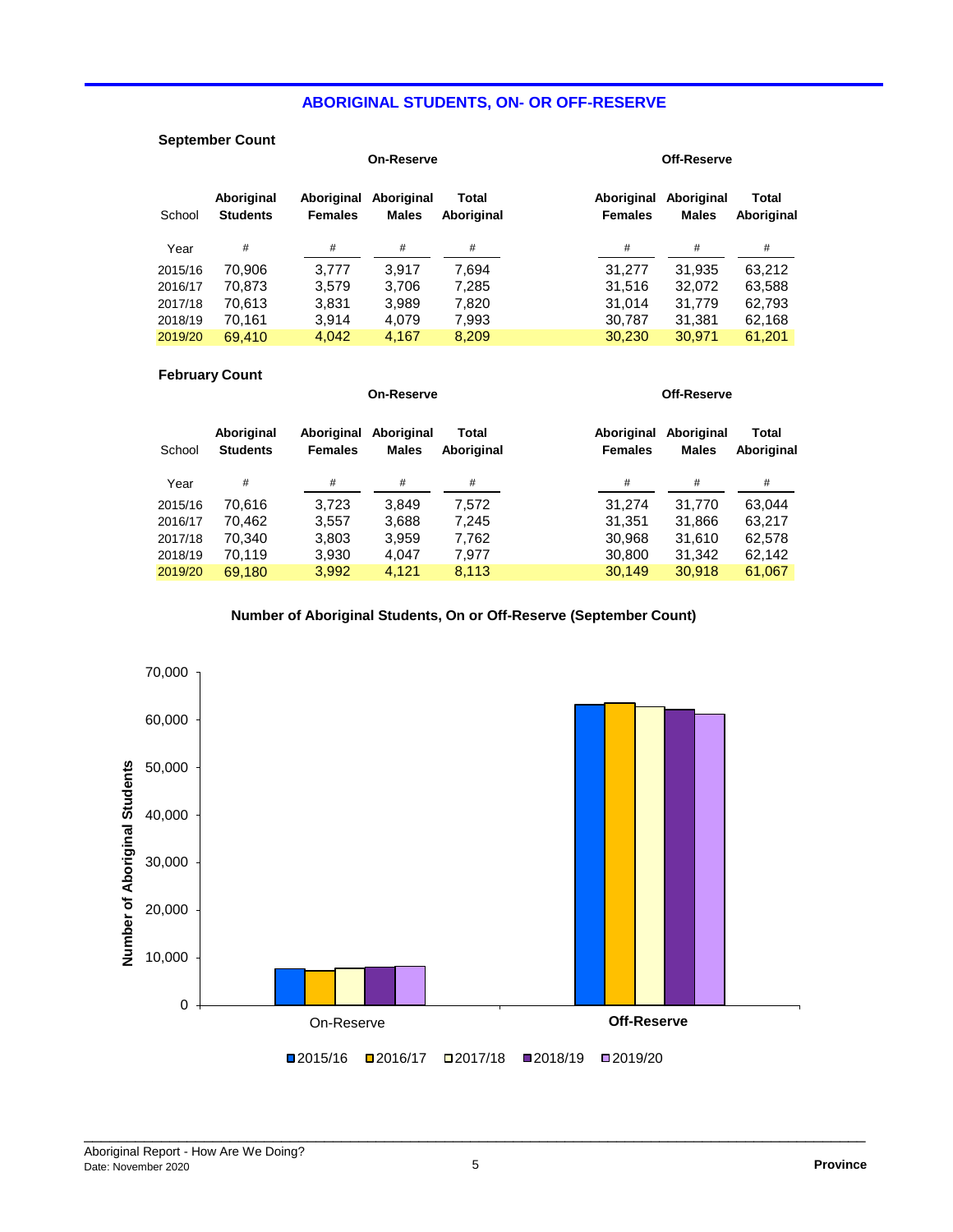## **NUMBER OF STANDARD PUBLIC SCHOOLS BY PERCENTAGE OF ABORIGINAL STUDENTS**

|         | Total          |          |           | <b>Number of Schools</b> |     |                        |
|---------|----------------|----------|-----------|--------------------------|-----|------------------------|
| School  | <b>Schools</b> |          |           |                          |     |                        |
| Year    | #              | under 5% | 5% to 10% | 10% to 20%               |     | 20% to 50% 50% to 100% |
| 2015/16 | 1.379          | 369      | 219       | 329                      | 366 | 96                     |
| 2016/17 | 1.368          | 377      | 222       | 327                      | 346 | 96                     |
| 2017/18 | 1.376          | 391      | 218       | 335                      | 345 | 87                     |
| 2018/19 | 1.385          | 399      | 224       | 339                      | 337 | 86                     |
| 2019/20 | 1.389          | 418      | 233       | 335                      | 316 | 87                     |

## **Number of Schools with Aboriginal Students (%)**

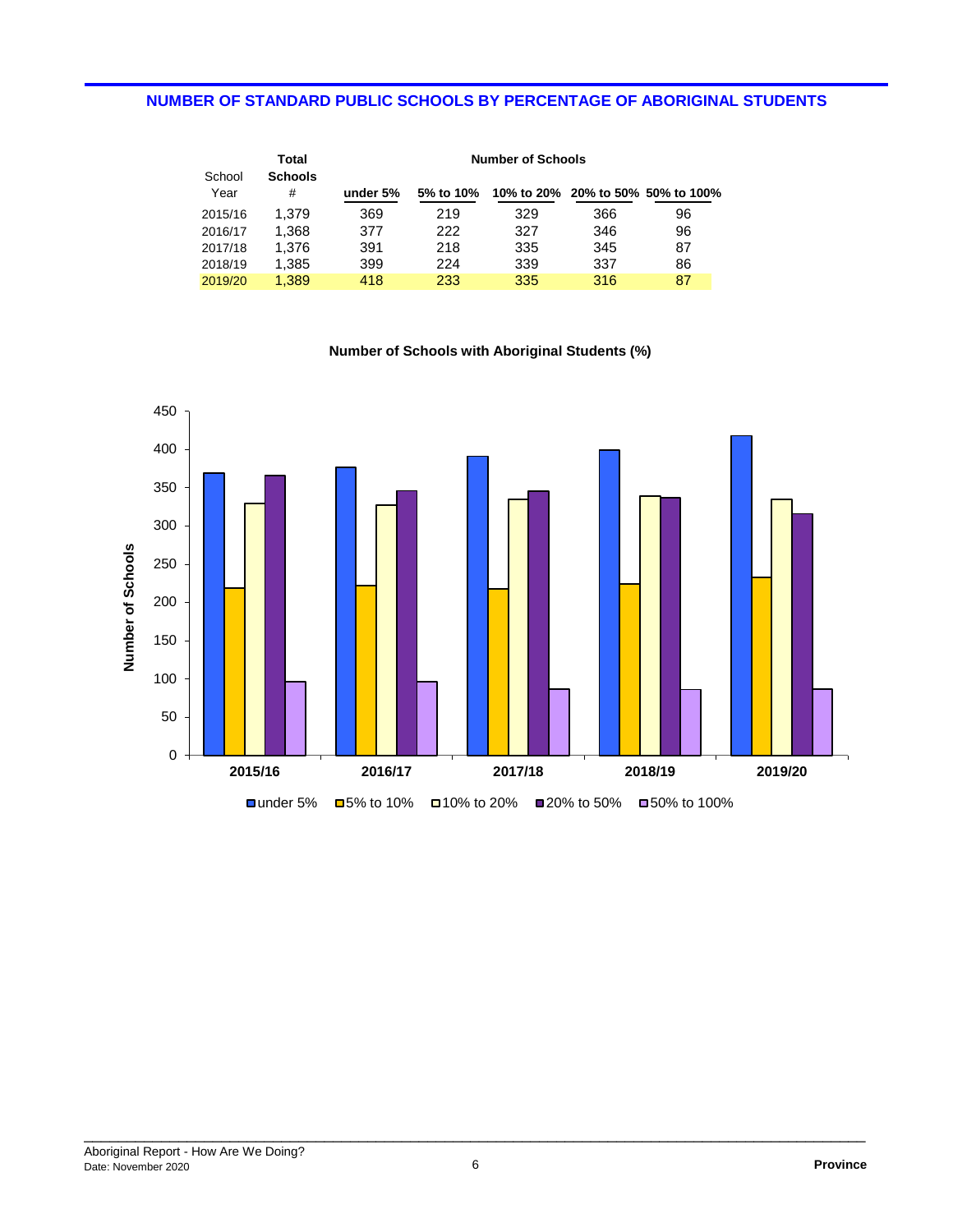## **STUDENTS IN ALTERNATE PROGRAMS**

|         |                 | Aboriginal |       |                 | Non-Aboriginal |       |
|---------|-----------------|------------|-------|-----------------|----------------|-------|
|         | Total           |            |       | Total           |                |       |
| School  | <b>Students</b> | Female     | Male  | <b>Students</b> | Female         | Male  |
| Year    | #               | #          | #     | #               | #              | #     |
| 2015/16 | 3.149           | 1,614      | 1,535 | 4.483           | 2,015          | 2,468 |
| 2016/17 | 3,179           | 1,618      | 1,561 | 4,474           | 2,020          | 2,454 |
| 2017/18 | 3.047           | 1,519      | 1,528 | 4,386           | 1.991          | 2,395 |
| 2018/19 | 2,954           | 1,511      | 1,443 | 4,298           | 1,959          | 2,339 |
| 2019/20 | 3,059           | 1,566      | 1,493 | 4,682           | 2,138          | 2,544 |

## **Number of Aboriginal Students in Alternate Programs**

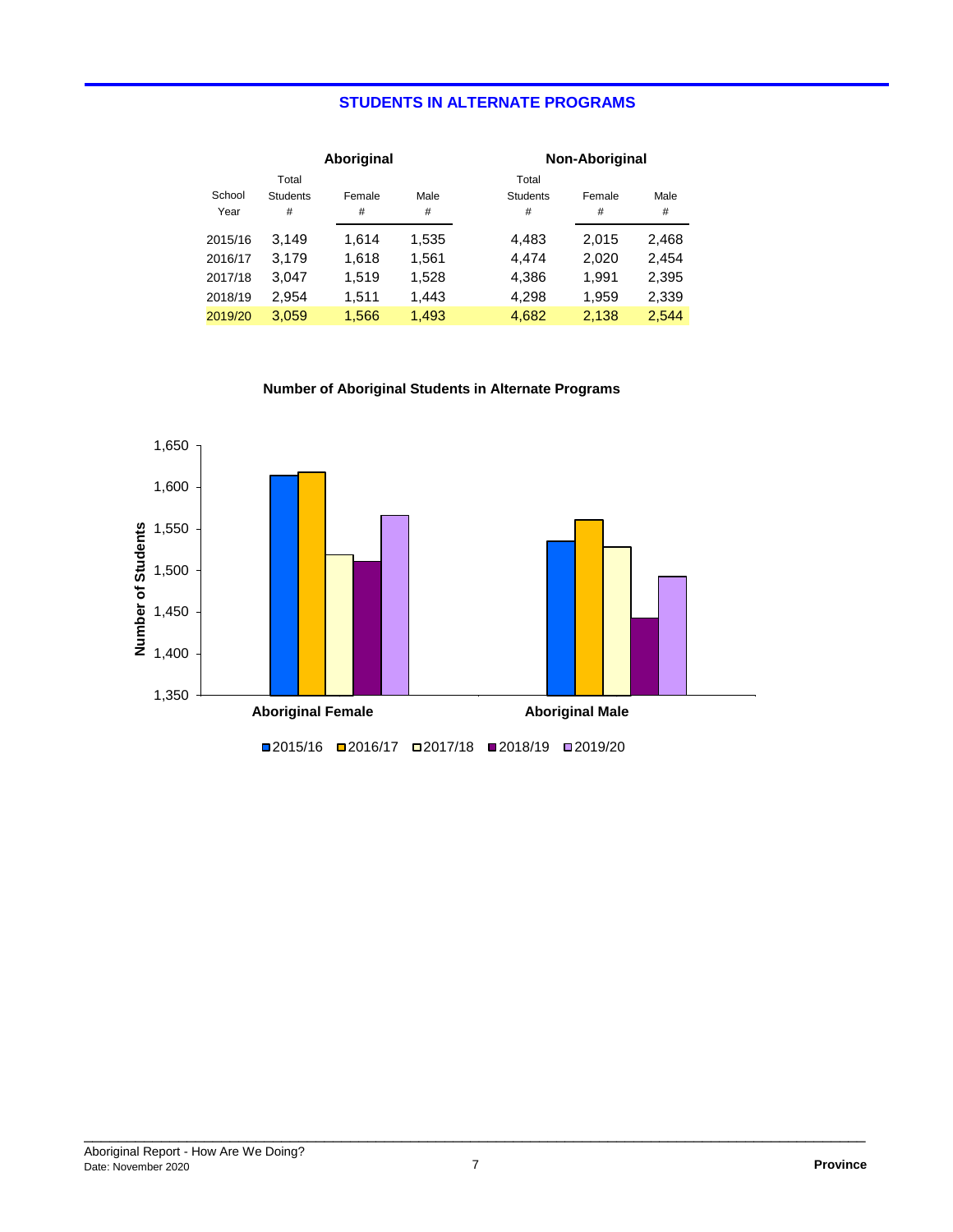## **STUDENTS WITH DISABILITIES OR DIVERSE ABILITIES (12 CATEGORIES)**

The Ministry of Education is aligning language with the United Nations Convention on the Rights of Persons with Disabilities, and Human Rights legislation, where "persons with disabilities" is the terminology used. Within the K-12 context, "Students with Disabilities or Diverse Abilities" will replace the terms "Special Needs".

Students with Disabilities or Diverse Abilities may require additional support and accommodations to enable them to access and participate in educational programs. The Ministry has the vision to provide inclusive and responsive learning environments that recognize the value of diversity and provide equity of access, opportunity and outcome for all students including students with disabilities or diverse abilities.

|         | Total         | Aboriginal |    | Non-Aboriginal |    |
|---------|---------------|------------|----|----------------|----|
| School  | 12 Categories | Total      |    | Total          |    |
| Year    | #             | #          | %  | #              | %  |
| 2015/16 | 57,940        | 13,237     | 23 | 44,703         | 77 |
| 2016/17 | 59,254        | 13,633     | 23 | 45.621         | 77 |
| 2017/18 | 61,907        | 13,945     | 23 | 47.962         | 77 |
| 2018/19 | 64,864        | 14,539     | 22 | 50,325         | 78 |
| 2019/20 | 68,236        | 15,185     | 22 | 53,051         | 78 |



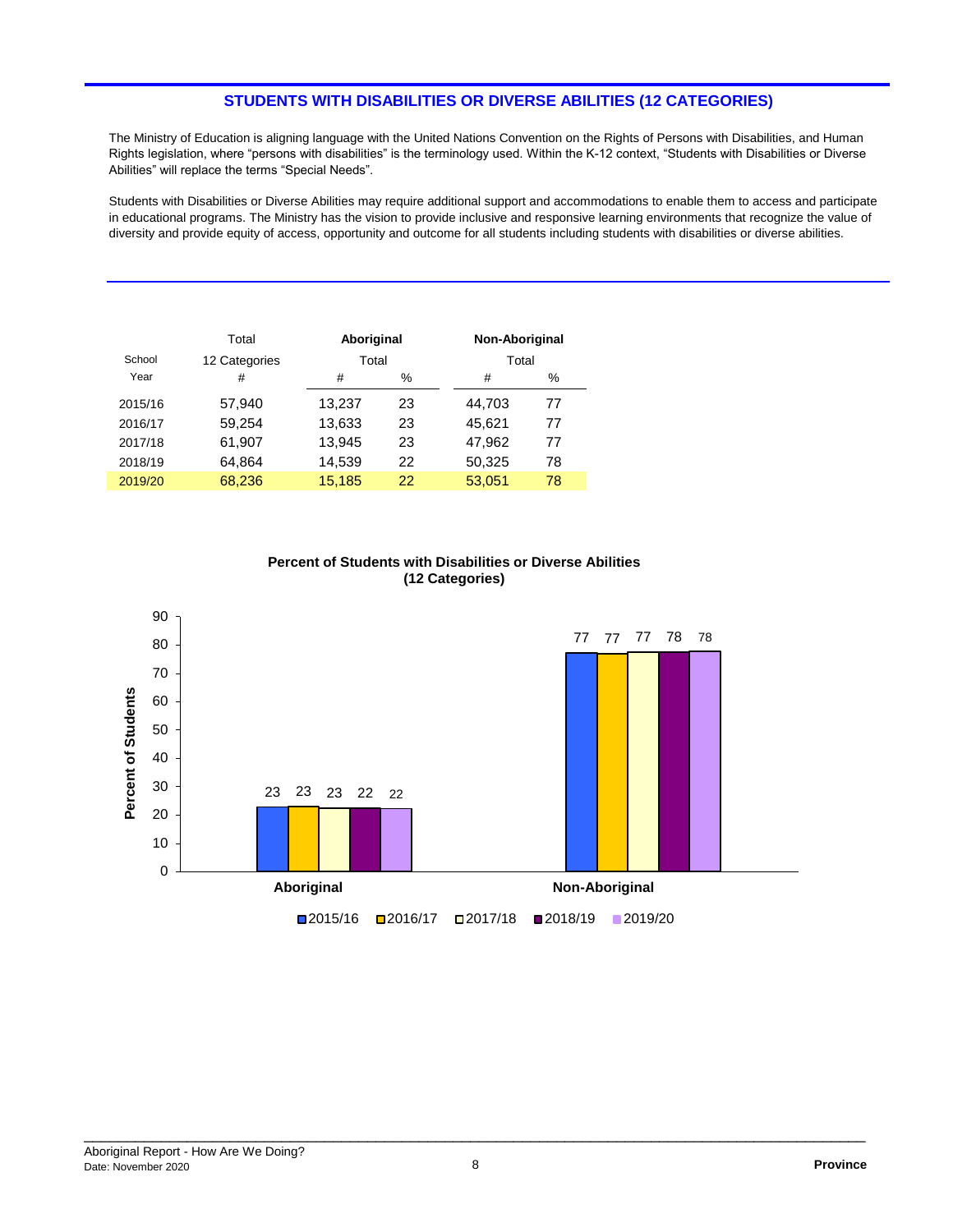## **STUDENTS WITH DISABILITIES OR DIVERSE ABILITIES (PERFORMANCE REPORTING GROUPS)**

Performance Reporting Groups: Sensory Disabilities includes categories E (Visual Impairment) and F (Deaf or Hard of Hearing); Learning Disabilities includes Category Q (Learning Disability); Behaviour Disabilities includes categories H (Intensive Behaviour Interventions/Serious Mental Illness) and R (Moderate Behaviour Support/Mental Illness); and Gifted includes Category P (Gifted).

|                       |          |                       |            |      | <b>Sensory Disabilities</b> |                |            |   | <b>Learning Disabilities</b> |     |            |     | <b>Behaviour Disabilities</b> |     |            |    | Gifted     |   |
|-----------------------|----------|-----------------------|------------|------|-----------------------------|----------------|------------|---|------------------------------|-----|------------|-----|-------------------------------|-----|------------|----|------------|---|
|                       | Abor     | Non-Abor              |            |      | Non-                        |                |            |   | Non-                         |     |            |     | Non-                          |     |            |    | Non-       |   |
| School                | (12 Cat) | (12 Cat)              | Aboriginal |      | Aboriginal                  |                | Aboriginal |   | Aboriginal                   |     | Aboriginal |     | Aboriginal                    |     | Aboriginal |    | Aboriginal |   |
| Year                  | #        | #                     | #          | $\%$ | #                           | $\%$           | #          | % | #                            | %   | #          | %   | #                             | %   | #          | %  | #          | % |
|                       |          | 2015/16 13.237 44.703 | 259        | 2    | 1,101                       | -2             | 3,572 27   |   | 14,513                       | 32  | 3.992 30   |     | 9.137                         | 20  | 204        | -2 | 5,020 11   |   |
| 2016/17 13.633 45.621 |          |                       | 241        | 2    | 1.101                       | $\overline{2}$ | 3.576 26   |   | 14,332                       | -31 | 4.211 31   |     | 9.615                         | -21 | 197        |    | 4,995 11   |   |
|                       |          | 2017/18 13.945 47.962 | 232        | 2    | 1.141                       | $\overline{2}$ | 3.655 26   |   | 15.042                       | -31 | 4.164 30   |     | 10.137 21                     |     | 185        |    | 5,019 10   |   |
|                       |          | 2018/19 14.539 50.325 | 262        | 2    | 1.179                       | -2             | 3.826 26   |   | 15.644                       | -31 | 4.307      | -30 | 10.634 21                     |     | 174        |    | 4,956 10   |   |
| 2019/20 15.185 53.051 |          |                       | 252        | 2    | 1.196                       | $\overline{2}$ | 3,992 26   |   | 16.152                       | 30  | 4.468 29   |     | 11.145 21                     |     | 165        |    | $5.008$ 9  |   |





2015/16 2016/17 2017/18 2018/19 2019/20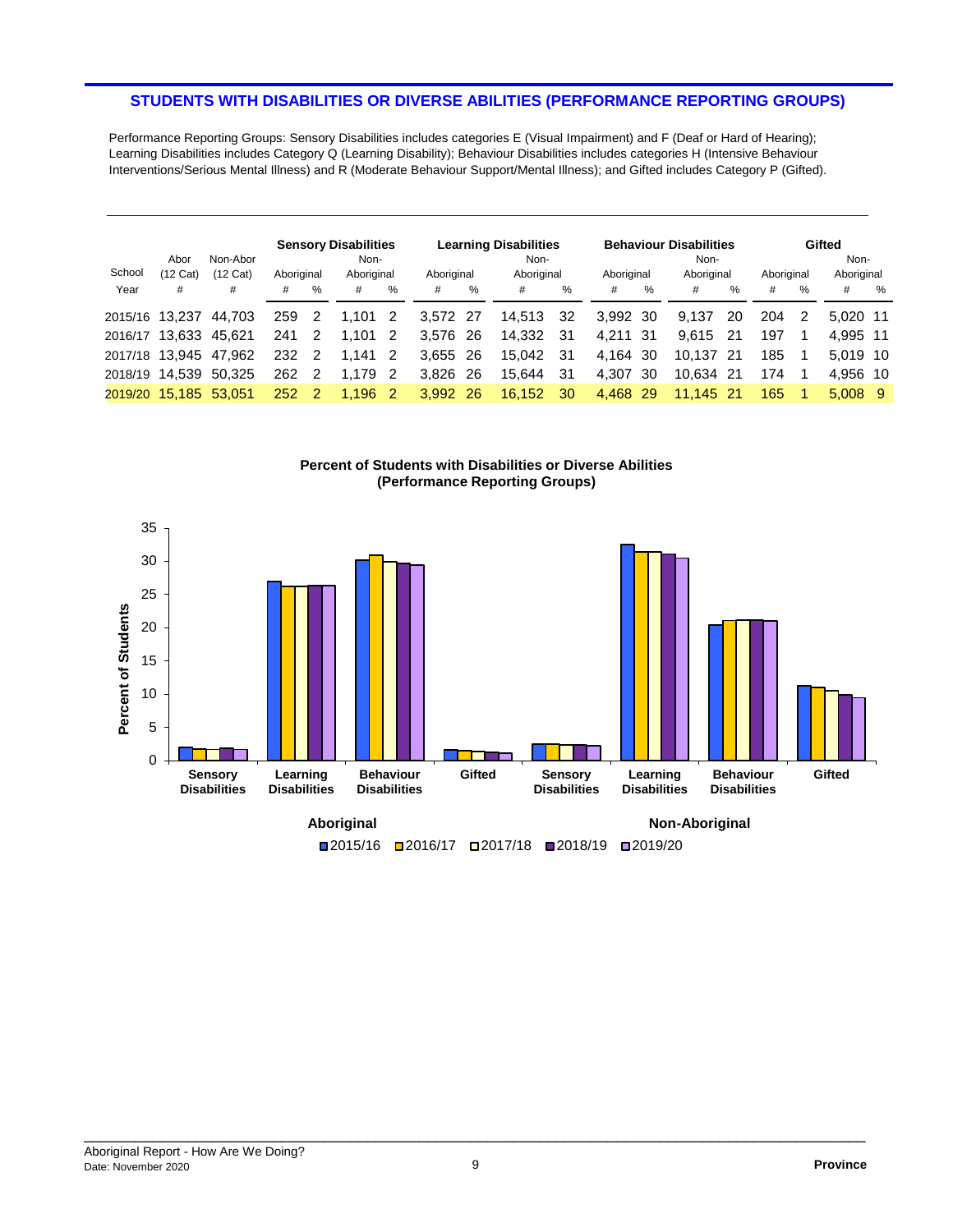## **GRADE DISTRIBUTION OF STUDENTS WITH BEHAVIOUR DISABILITIES**

Behaviour Disabilities Group includes categories H (Intensive Behaviour Interventions/Serious Mental Illness) and R (Moderate Behaviour Support/Mental Illness).

|         |                                           |     |    |       |    |          |    | <b>Aboriginal Students</b> |    |            |               |                            |   |
|---------|-------------------------------------------|-----|----|-------|----|----------|----|----------------------------|----|------------|---------------|----------------------------|---|
| School  | Total<br>Behaviour<br><b>Disabilities</b> | K-3 |    | 4-7   |    | $8 - 10$ |    | $11 - 12$                  |    | Elementary | Ungraded (EU) | Secondary<br>Ungraded (SU) |   |
| Year    | #                                         | #   | %  | #     | %  | #        | %  | #                          | %  | #          | %             | #                          | % |
| 2015/16 | 3,992                                     | 662 | 17 | 1.123 | 28 | 1,119    | 28 | 941                        | 24 | 0          | 0             | 147                        | 4 |
| 2016/17 | 4,211                                     | 725 | 17 | 1,192 | 28 | 1,205    | 29 | 975                        | 23 | 0          | 0             | 114                        | 3 |
| 2017/18 | 4,164                                     | 684 | 16 | 1,303 | 31 | 1,202    | 29 | 913                        | 22 | 0          | 0             | 60                         | 1 |
| 2018/19 | 4,307                                     | 738 | 17 | 1,368 | 32 | 1,225    | 28 | 906                        | 21 | 0          | 0             | 67                         | 2 |
| 2019/20 | 4,468                                     | 742 | 17 | 1,412 | 32 | 1,264    | 28 | 997                        | 22 | 0          | 0             | 52                         | 1 |

| School  | Total<br>Behaviour<br><b>Disabilities</b> | $K-3$ |    | $4 - 7$ |    | $8 - 10$ |    | $11 - 12$ |    | Elementary | Ungraded (EU) |     | Secondary<br>Ungraded (SU) |
|---------|-------------------------------------------|-------|----|---------|----|----------|----|-----------|----|------------|---------------|-----|----------------------------|
| Year    | #                                         | #     | %  | #       | %  | #        | %  | #         | %  | #          | %             | #   | %                          |
| 2015/16 | 9,137                                     | 1.510 | 17 | 2,660   | 29 | 2,601    | 28 | 2.224     | 24 | 0          |               | 131 |                            |
| 2016/17 | 9.615                                     | 1.572 | 16 | 2.935   | 31 | 2.604    | 27 | 2.377     | 25 | 0          | 0             | 123 |                            |
| 2017/18 | 10.137                                    | 1.743 | 17 | 3,268   | 32 | 2,659    | 26 | 2.383     | 24 | 0          | 0             | 78  |                            |
| 2018/19 | 10.634                                    | 1.808 | 17 | 3.556   | 33 | 2.770    | 26 | 2,404     | 23 | Msk        | Msk           | Msk | Msk                        |
| 2019/20 | 11.145                                    | 1.828 | 16 | 3.825   | 34 | 2,968    | 27 | 2.477     | 22 | 0          |               | 44  | $\Omega$                   |

### **Non-Aboriginal Students**

## **Percent of Students with Behaviour Disabilities - Grade Distribution 2019/20**



 $\overline{a}$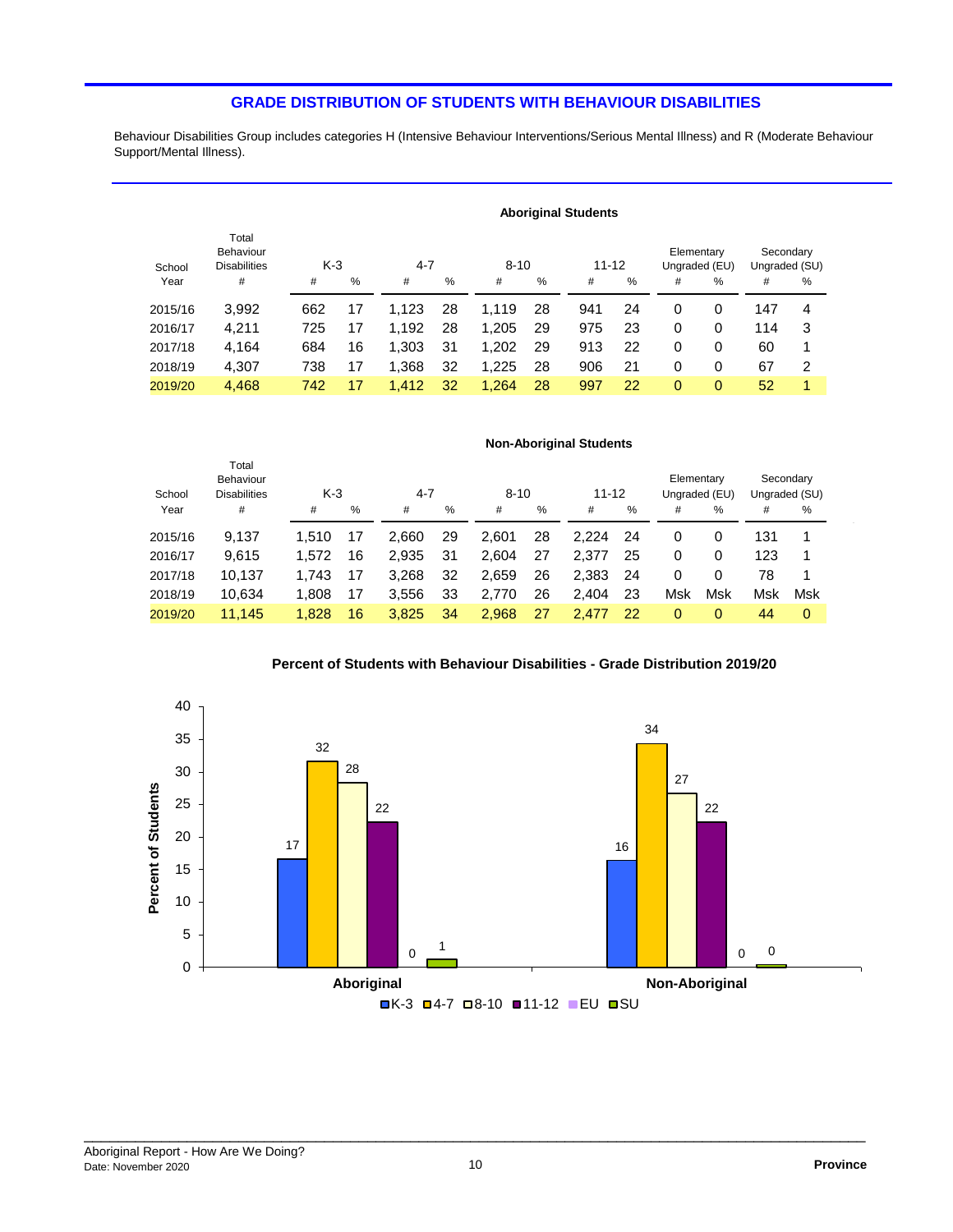## **FOUNDATION SKILLS ASSESSMENT (FSA) RESULTS: READING COMPREHENSION, GRADE 4**

To provide a more accurate reflection of students' overall foundation skills levels, the percentages reported are relative to "writers only" (only those who wrote the assessment). This is a change from the years before 2014/15, when the reported percentages were relative to all students who were expected to write the assessment.

The FSA uses three levels to describe student performance. In 2017/18, the FSA categorization language evolved to reflect proficiency levels, and to be descriptive and strengths-based. The new levels are Emerging → On Track → Extending. For more information, please visit the FSA Description and Specifications page:

[https://w](https://www2.gov.bc.ca/assets/gov/education/administration/kindergarten-to-grade-12/assessment/fsa_description_specification_june2017.pdf)ww2.gov.bc.ca/assets/gov/education/administration/kindergarten-to-grade-[12/asse](https://www2.gov.bc.ca/assets/gov/education/administration/kindergarten-to-grade-12/assessment/fsa_description_specification_june2017.pdf)ssment/fsa\_description\_specification\_june2017.pdf

## **GRADE 4: ABORIGINAL**

|         |                     |               | Not Yet  |    |          |    |           |   |
|---------|---------------------|---------------|----------|----|----------|----|-----------|---|
| School  | <b>Writers Only</b> | Participation | Meeting  |    | Meeting  |    | Exceeding |   |
| Year    | #                   | %             | #        | %  | #        | %  | #         | % |
| 2015/16 | 3,633               | 76            | 1.173    | 32 | 2.255    | 62 | 205       | 6 |
| 2016/17 | 3.613               | 74            | 1.252    | 35 | 2.208    | 61 | 153       | 4 |
|         |                     |               | Emerging |    | On Track |    | Extending |   |
| 2017/18 | 4.038               | 76            | 1.583    | 39 | 2.216    | 55 | 239       | 6 |
| 2018/19 | 3,860               | 74            | 1.432    | 37 | 2.195    | 57 | 233       | 6 |
| 2019/20 | 3.664               | 73            | 1.426    | 39 | 2.017    | 55 | 221       | 6 |

Year # % <u># % # % # %</u> 2015/16 26,649 78 4,820 18 18,572 70 3,257 12 2016/17 26,916 75 4,841 18 18,934 70 3,141 12

Not Yet<br>Meeting

2017/18 26,771 75 5,723 21 17,216 64 3,832 14 2018/19 26,648 73 5,990 22 17,216 65 3,442 13 2019/20 26,101 73 6,299 24 16,617 64 3,185 12

### **Grade 4: Aboriginal**



**Emerging On Track Extending** 



Emerging  $\blacksquare$  On Track  $\blacksquare$  Extending



Emerging On Track Extending

Meeting **Exceeding** 

### **GRADE 4: NON-ABORIGINAL**

School Writers Only Participation

### Aboriginal Report - How Are We Doing? Date: November 2020

 $\_$  ,  $\_$  ,  $\_$  ,  $\_$  ,  $\_$  ,  $\_$  ,  $\_$  ,  $\_$  ,  $\_$  ,  $\_$  ,  $\_$  ,  $\_$  ,  $\_$  ,  $\_$  ,  $\_$  ,  $\_$  ,  $\_$  ,  $\_$  ,  $\_$  ,  $\_$  ,  $\_$  ,  $\_$  ,  $\_$  ,  $\_$  ,  $\_$  ,  $\_$  ,  $\_$  ,  $\_$  ,  $\_$  ,  $\_$  ,  $\_$  ,  $\_$  ,  $\_$  ,  $\_$  ,  $\_$  ,  $\_$  ,  $\_$  ,

## **Grade 4: Non-Aboriginal**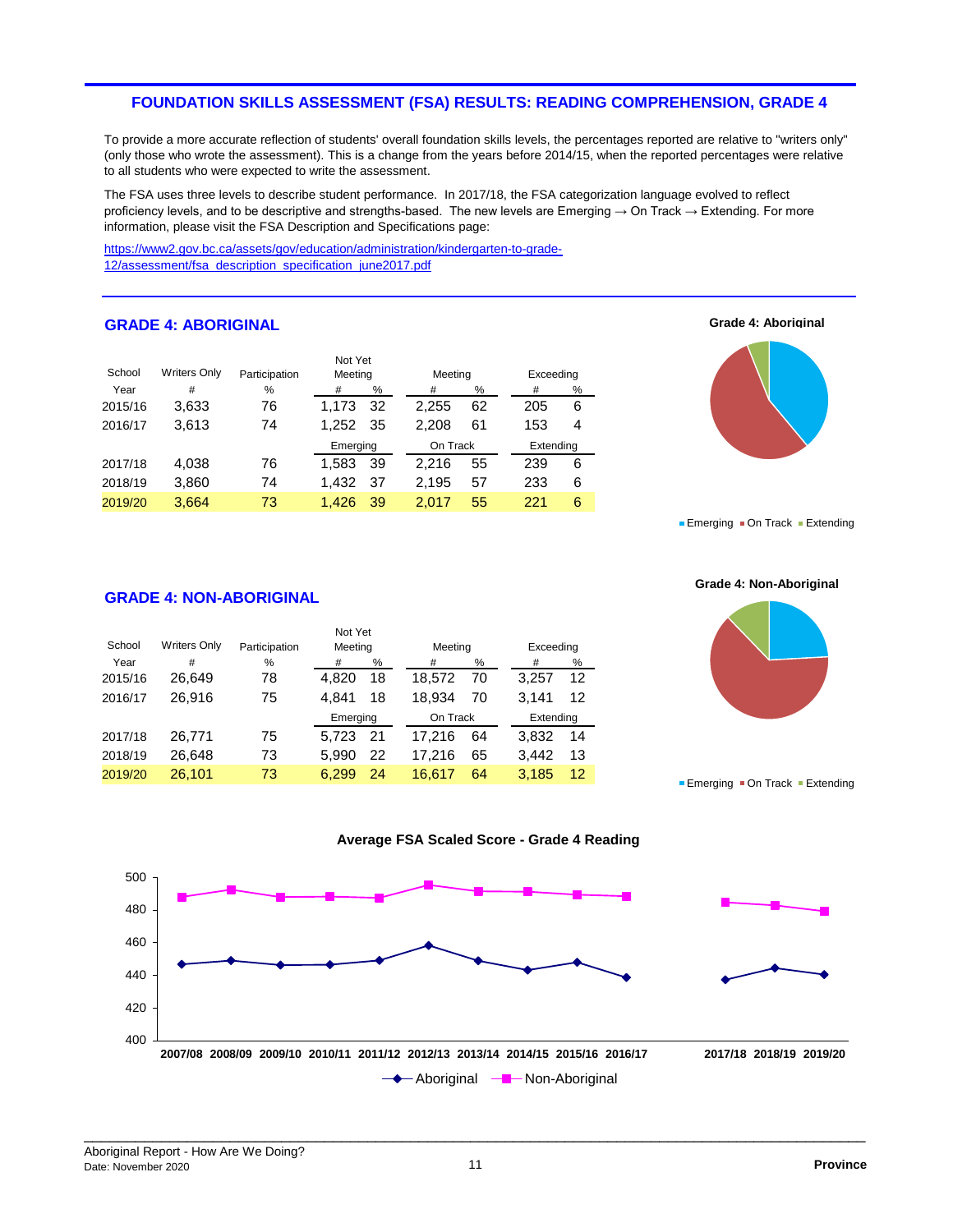## **FOUNDATION SKILLS ASSESSMENT (FSA) RESULTS: WRITING, GRADE 4**

To provide a more accurate reflection of students' overall foundation skills levels, the percentages reported are relative to "writers only" (only those who wrote the assessment). This is a change from the years before 2014/15, when the reported percentages were relative to all students who were expected to write the assessment.

The FSA uses three levels to describe student performance. In 2017/18, the FSA categorization language evolved to reflect proficiency levels, and to be descriptive and strengths-based. The new levels are Emerging → On Track → Extending. For more information, please visit the FSA Description and Specifications page:

[https://w](https://www2.gov.bc.ca/assets/gov/education/administration/kindergarten-to-grade-12/assessment/fsa_description_specification_june2017.pdf)ww2.gov.bc.ca/assets/gov/education/administration/kindergarten-to-grade-[12/asse](https://www2.gov.bc.ca/assets/gov/education/administration/kindergarten-to-grade-12/assessment/fsa_description_specification_june2017.pdf)ssment/fsa\_description\_specification\_june2017.pdf

## **GRADE 4: ABORIGINAL**

| School  | <b>Writers Only</b> | Participation | Not Yet Meeting |    | Meeting  |    |    | Exceeding |   |
|---------|---------------------|---------------|-----------------|----|----------|----|----|-----------|---|
| Year    | #                   | %             | #               | %  | #        | %  | #  |           | % |
| 2015/16 | 3.541               | 74            | 1.200           | 34 | 2.265    | 64 | 76 |           | 2 |
| 2016/17 | 3.535               | 72            | 1.223           | 35 | 2.223    | 63 | 89 |           | 3 |
|         |                     |               |                 |    |          |    |    |           |   |
|         |                     |               | Emerging        |    | On Track |    |    | Extending |   |
| 2017/18 | 3.717               | 70            | 1.370           | 37 | 2.307    | 62 | 40 |           |   |
| 2018/19 | 3.607               | 69            | 718             | 20 | 2.829    | 78 | 60 |           | 2 |

### **Grade 4: Aboriginal**



**Emerging On Track Extending** 

**Grade 4: Non-Aboriginal**

### **GRADE 4: NON-ABORIGINAL**

| School  | <b>Writers Only</b> | Participation | Not Yet Meeting |    | Meeting  |    | Exceeding |   |  |
|---------|---------------------|---------------|-----------------|----|----------|----|-----------|---|--|
| Year    | #                   | %             | #               | %  | #        | %  | #         | % |  |
| 2015/16 | 26.240              | 77            | 4.148           | 16 | 20.825   | 79 | 1.267     | 5 |  |
| 2016/17 | 26.430              | 73            | 4.243           | 16 | 20.691   | 78 | 1.496     | 6 |  |
|         |                     |               |                 |    |          |    |           |   |  |
|         |                     |               | Emerging        |    | On Track |    | Extending |   |  |
| 2017/18 | 25.516              | 72            | 5.146           | 20 | 19.478   | 76 | 892       | 3 |  |
| 2018/19 | 25.651              | 70            | 2.215           | 9  | 22.556   | 88 | 880       | 3 |  |



**Emerging On Track Extending** 





#### $\_$  ,  $\_$  ,  $\_$  ,  $\_$  ,  $\_$  ,  $\_$  ,  $\_$  ,  $\_$  ,  $\_$  ,  $\_$  ,  $\_$  ,  $\_$  ,  $\_$  ,  $\_$  ,  $\_$  ,  $\_$  ,  $\_$  ,  $\_$  ,  $\_$  ,  $\_$  ,  $\_$  ,  $\_$  ,  $\_$  ,  $\_$  ,  $\_$  ,  $\_$  ,  $\_$  ,  $\_$  ,  $\_$  ,  $\_$  ,  $\_$  ,  $\_$  ,  $\_$  ,  $\_$  ,  $\_$  ,  $\_$  ,  $\_$  , Aboriginal Report - How Are We Doing? Date: November 2020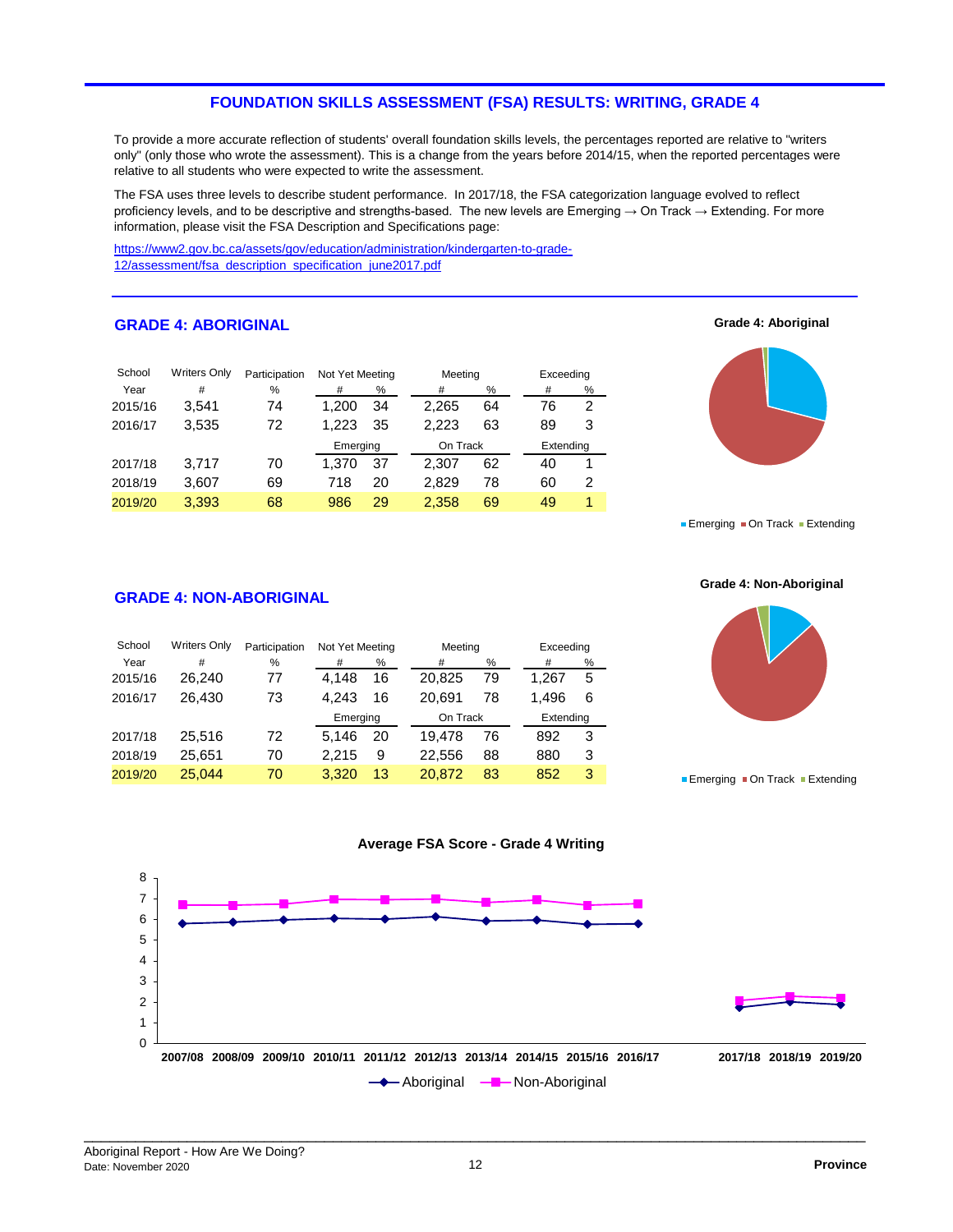## **FOUNDATION SKILLS ASSESSMENT (FSA) RESULTS: NUMERACY, GRADE 4**

To provide a more accurate reflection of students' overall foundation skills levels, the percentages reported are relative to "writers only" (only those who wrote the assessment). This is a change from the years before 2014/15, when the reported percentages were relative to all students who were expected to write the assessment.

The FSA uses three levels to describe student performance. In 2017/18, the FSA categorization language evolved to reflect proficiency levels, and to be descriptive and strengths-based. The new levels are Emerging → On Track → Extending. For more information, please visit the FSA Description and Specifications page:

[https://w](https://www2.gov.bc.ca/assets/gov/education/administration/kindergarten-to-grade-12/assessment/fsa_description_specification_june2017.pdf)ww2.gov.bc.ca/assets/gov/education/administration/kindergarten-to-grade-[12/asse](https://www2.gov.bc.ca/assets/gov/education/administration/kindergarten-to-grade-12/assessment/fsa_description_specification_june2017.pdf)ssment/fsa\_description\_specification\_june2017.pdf

## **GRADE 4: ABORIGINAL**

|         |                     |               | Not Yet     |             |           |   |
|---------|---------------------|---------------|-------------|-------------|-----------|---|
| School  | <b>Writers Only</b> | Participation | Meeting     | Meeting     | Exceeding |   |
| Year    | #                   | %             | %<br>#      | %<br>#      | #         | % |
| 2015/16 | 3,602               | 76            | 1.437<br>40 | 57<br>2.049 | 116       | 3 |
| 2016/17 | 3.583               | 73            | 1.613<br>45 | 1.887<br>53 | 83        | 2 |
|         |                     |               | Emerging    | On Track    | Extending |   |
| 2017/18 | 4,033               | 75            | 2.159<br>54 | 1.785<br>44 | 89        | 2 |
| 2018/19 | 3.829               | 74            | 52<br>1.988 | 1.750<br>46 | 91        | 2 |
| 2019/20 | 3.651               | 73            | 1.789<br>49 | 1.761<br>48 | 101       | 3 |

### **Grade 4: Aboriginal**



**Emerging On Track Extending** 

## **GRADE 4: NON-ABORIGINAL** Not Yet

| <b>Writers Only</b> | Participation | Meeting |    |          | Meeting |    |          | Exceeding |    |           |
|---------------------|---------------|---------|----|----------|---------|----|----------|-----------|----|-----------|
| #                   | %             | #       | %  |          | #       | %  |          | #         | %  |           |
| 26.583              | 78            | 5.159   | 19 |          | 18.559  | 70 |          | 2.865     | 11 |           |
| 26.818              | 74            | 6.039   | 23 |          | 18.379  | 69 |          | 2.400     | 9  |           |
|                     |               |         |    |          |         |    |          |           |    |           |
| 26.748              | 75            | 8.391   | 31 |          | 16.499  | 62 |          | 1.858     | 7  |           |
| 26.568              | 73            | 8,145   | 31 |          | 16.646  | 63 |          | 1.777     | 7  |           |
| 26.032              | 72            | 7.569   | 29 |          | 16.368  | 63 |          | 2.095     | 8  |           |
|                     |               |         |    | Emerging |         |    | On Track |           |    | Extending |

### **Grade 4: Non-Aboriginal**



**Emerging On Track Extending** 

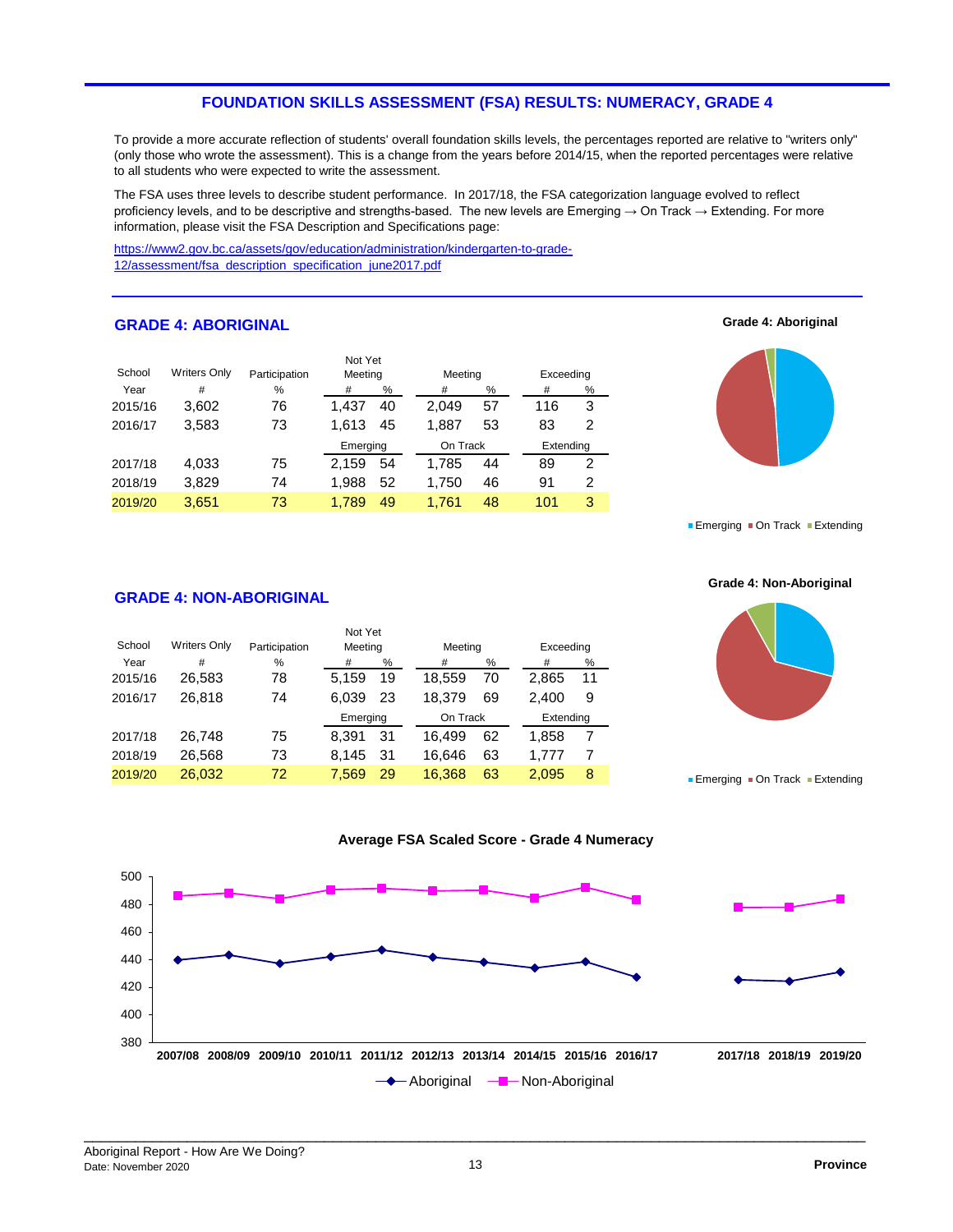## **FOUNDATION SKILLS ASSESSMENT (FSA) RESULTS: READING COMPREHENSION, GRADE 7**

To provide a more accurate reflection of students' overall foundation skills levels, the percentages reported are relative to "writers only" (only those who wrote the assessment). This is a change from the years before 2014/15, when the reported percentages were relative to all students who were expected to write the assessment.

The FSA uses three levels to describe student performance. In 2017/18, the FSA categorization language evolved to reflect proficiency levels, and to be descriptive and strengths-based. The new levels are Emerging → On Track → Extending. For more information, please visit the FSA Description and Specifications page:

[https://w](https://www2.gov.bc.ca/assets/gov/education/administration/kindergarten-to-grade-12/assessment/fsa_description_specification_june2017.pdf)ww2.gov.bc.ca/assets/gov/education/administration/kindergarten-to-grade-[12/asse](https://www2.gov.bc.ca/assets/gov/education/administration/kindergarten-to-grade-12/assessment/fsa_description_specification_june2017.pdf)ssment/fsa\_description\_specification\_june2017.pdf

## **GRADE 7: ABORIGINAL**

| School  | <b>Writers Only</b> | Participation | Not Yet<br>Meeting | Meeting  |    | Exceeding |               |
|---------|---------------------|---------------|--------------------|----------|----|-----------|---------------|
| Year    | #                   | %             | %<br>#             | #        | %  | #         | $\frac{9}{6}$ |
| 2015/16 | 3,681               | 74            | 1.519<br>41        | 1.982    | 54 | 180       | 5             |
| 2016/17 | 3.463               | 72            | 1.470<br>42        | 1.843    | 53 | 150       | 4             |
|         |                     |               | Emerging           | On Track |    | Extending |               |
| 2017/18 | 3.777               | 73            | 37<br>1.379        | 2.318    | 61 | 80        | 2             |
| 2018/19 | 3,805               | 72            | 1.465<br>39        | 2.286    | 60 | 54        | 1             |
| 2019/20 | 4.016               | 73            | 1.606<br>40        | 2.373    | 59 | 37        | 1             |

**Grade 7: Aboriginal**



**Emerging On Track Extending** 

### **GRADE 7: NON-ABORIGINAL**

|         |                     |               | Not Yet  |    |          |    |           |    |
|---------|---------------------|---------------|----------|----|----------|----|-----------|----|
| School  | <b>Writers Only</b> | Participation | Meeting  |    | Meeting  |    | Exceeding |    |
| Year    | #                   | %             | #        | %  | #        | %  | #         | %  |
| 2015/16 | 26,264              | 77            | 5.726    | 22 | 17.518   | 67 | 3.020     | 11 |
| 2016/17 | 25.818              | 75            | 6.236    | 24 | 16.420   | 64 | 3.162     | 12 |
|         |                     |               |          |    |          |    |           |    |
|         |                     |               | Emerging |    | On Track |    | Extending |    |
| 2017/18 | 25.545              | 74            | 5.052    | 20 | 18.881   | 74 | 1.612     | 6  |
| 2018/19 | 25,301              | 72            | 5.261    | 21 | 18.570   | 73 | 1.470     | 6  |

### **Grade 7: Non-Aboriginal**



**Emerging On Track Extending** 



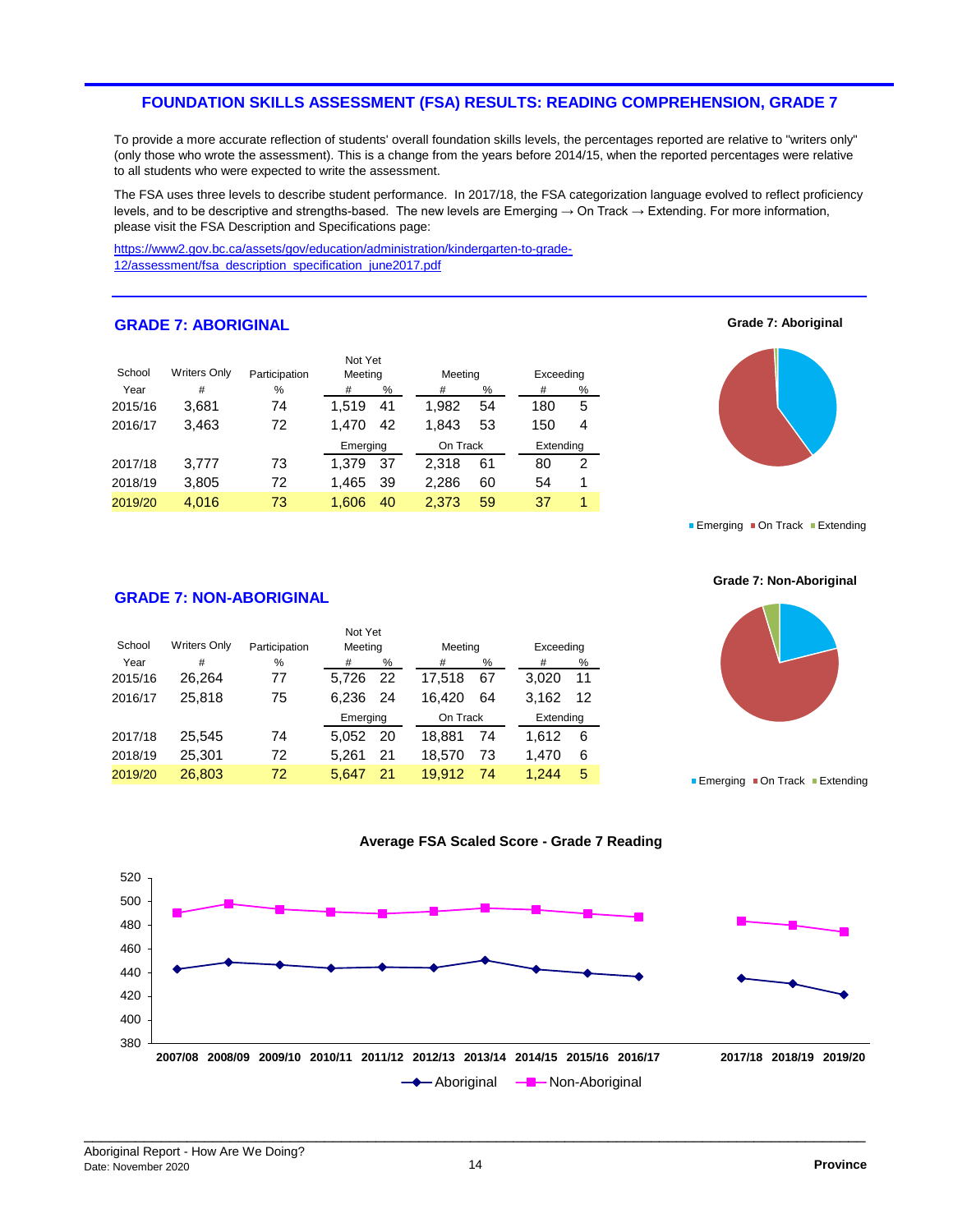## **FOUNDATION SKILLS ASSESSMENT (FSA) RESULTS: WRITING, GRADE 7**

To provide a more accurate reflection of students' overall foundation skills levels, the percentages reported are relative to "writers only" (only those who wrote the assessment). This is a change from the years before 2014/15, when the reported percentages were relative to all students who were expected to write the assessment.

The FSA uses three levels to describe student performance. In 2017/18, the FSA categorization language evolved to reflect proficiency levels, and to be descriptive and strengths-based. The new levels are Emerging → On Track → Extending. For more information, please visit the FSA Description and Specifications page:

[https://w](https://www2.gov.bc.ca/assets/gov/education/administration/kindergarten-to-grade-12/assessment/fsa_description_specification_june2017.pdf)ww2.gov.bc.ca/assets/gov/education/administration/kindergarten-to-grade-[12/asse](https://www2.gov.bc.ca/assets/gov/education/administration/kindergarten-to-grade-12/assessment/fsa_description_specification_june2017.pdf)ssment/fsa\_description\_specification\_june2017.pdf

## **GRADE 7: ABORIGINAL**

| School  | <b>Writers Only</b> | Participation | Not Yet<br>Meeting |    | Meeting  |    |     | Exceeding |
|---------|---------------------|---------------|--------------------|----|----------|----|-----|-----------|
| Year    | #                   | %             | #                  | %  | #        | %  | #   | %         |
| 2015/16 | 3.469               | 70            | 1.094              | 32 | 2.280    | 66 | 95  | 3         |
| 2016/17 | 3.281               | 68            | 1.100              | 34 | 2.069    | 63 | 112 | 3         |
|         |                     |               | Emerging           |    | On Track |    |     | Extending |
| 2017/18 | 3,409               | 66            | 602                | 18 | 2.715    | 80 | 92  | 3         |
| 2018/19 | 3.412               | 65            | 640                | 19 | 2.651    | 78 | 121 | 4         |
| 2019/20 | 3.632               | 66            | 754                | 21 | 2.802    | 77 | 76  | 2         |

### **Grade 7: Aboriginal**



**Emerging On Track Extending** 

### **GRADE 7: NON-ABORIGINAL**

|         |                     |               | Not Yet  |    |          |    |           |   |
|---------|---------------------|---------------|----------|----|----------|----|-----------|---|
| School  | <b>Writers Only</b> | Participation | Meeting  |    | Meeting  |    | Exceeding |   |
| Year    | #                   | %             | #        | %  | #        | %  | #         | % |
| 2015/16 | 25.779              | 76            | 3.434    | 13 | 20.668   | 80 | 1.677     | 7 |
| 2016/17 | 25.250              | 73            | 3.867    | 15 | 19.805   | 78 | 1.578     | 6 |
|         |                     |               | Emerging |    | On Track |    | Extending |   |
| 2017/18 | 24,255              | 70            | 1.890    | 8  | 21.276   | 88 | 1,089     | 4 |
| 2018/19 | 24,002              | 68            | 2.015    | 8  | 20.327   | 85 | 1,660     | 7 |
| 2019/20 | 25.444              | 68            | 2,685    | 11 | 21,465   | 84 | 1.294     | 5 |

#### **Grade 7: Non-Aboriginal**



**Emerging On Track Extending** 

**Average FSA Score - Grade 7 Writing**

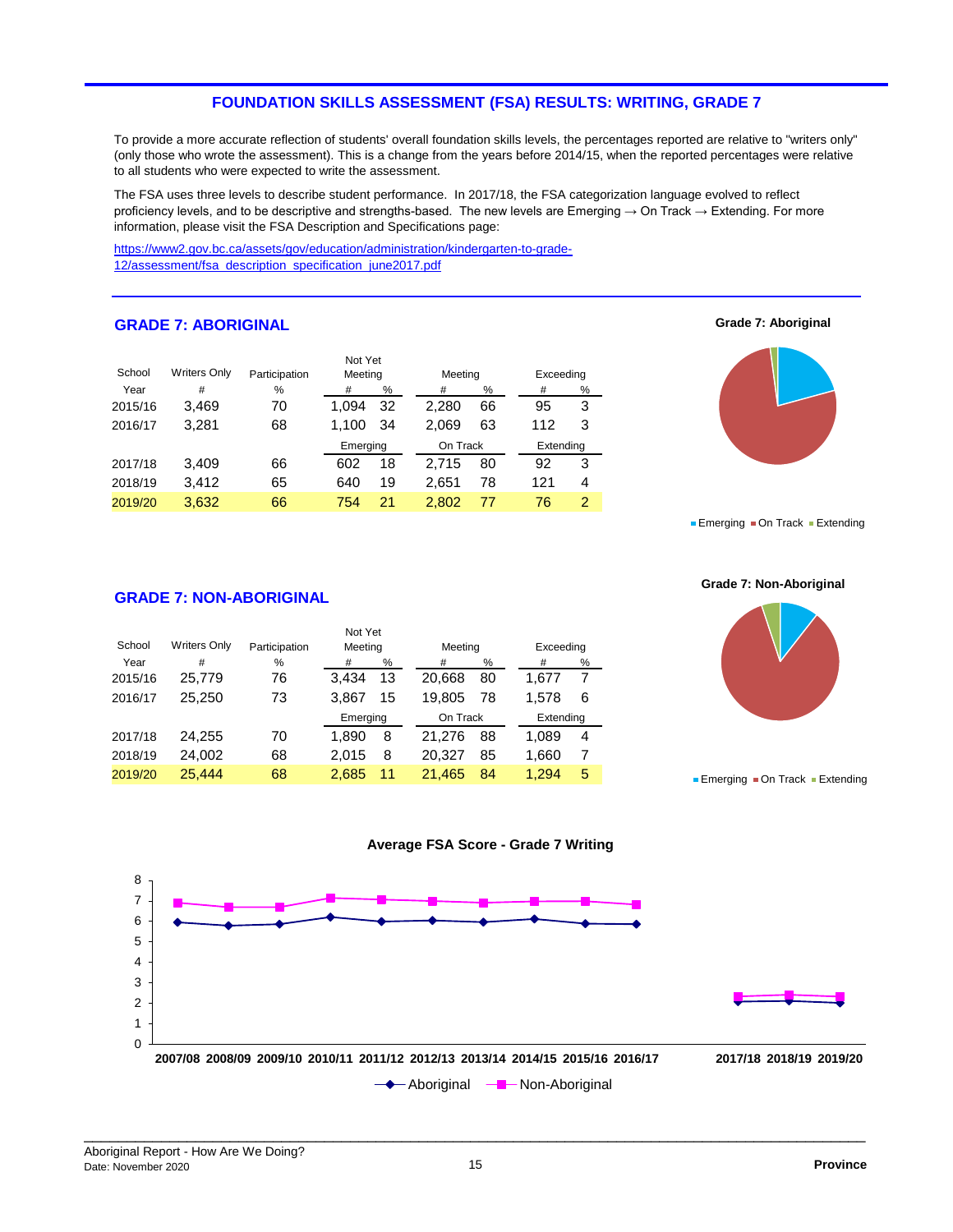## **FOUNDATION SKILLS ASSESSMENT (FSA) RESULTS: NUMERACY, GRADE 7**

To provide a more accurate reflection of students' overall foundation skills levels, the percentages reported are relative to "writers only" (only those who wrote the assessment). This is a change from the years before 2014/15, when the reported percentages were relative to all students who were expected to write the assessment.

The FSA uses three levels to describe student performance. In 2017/18, the FSA categorization language evolved to reflect proficiency levels, and to be descriptive and strengths-based. The new levels are Emerging → On Track → Extending. For more information, please visit the FSA Description and Specifications page:

[https://w](https://www2.gov.bc.ca/assets/gov/education/administration/kindergarten-to-grade-12/assessment/fsa_description_specification_june2017.pdf)ww2.gov.bc.ca/assets/gov/education/administration/kindergarten-to-grade-[12/asse](https://www2.gov.bc.ca/assets/gov/education/administration/kindergarten-to-grade-12/assessment/fsa_description_specification_june2017.pdf)ssment/fsa\_description\_specification\_june2017.pdf

## **GRADE 7: ABORIGINAL**

| School  | <b>Writers Only</b> | Participation | Not Yet<br>Meeting |    |       | Meeting  | Exceeding |               |
|---------|---------------------|---------------|--------------------|----|-------|----------|-----------|---------------|
| Year    | #                   | %             | #                  | %  | #     | %        | #         | $\frac{9}{6}$ |
| 2015/16 | 3.594               | 72            | 1.911              | 53 | 1.591 | 44       | 92        | 3             |
| 2016/17 | 3.409               | 71            | 1.860              | 55 | 1,461 | 43       | 88        | 3             |
|         |                     |               | Emerging           |    |       | On Track | Extending |               |
| 2017/18 | 3,775               | 73            | 2.205              | 58 | 1.458 | 39       | 112       | 3             |
| 2018/19 | 3,768               | 72            | 2.221              | 59 | 1.457 | 39       | 90        | 2             |
| 2019/20 | 3.985               | 73            | 2.412              | 61 | 1.475 | 37       | 98        | 2             |

### **Grade 7: Aboriginal**



**Emerging On Track Extending** 

## **GRADE 7: NON-ABORIGINAL**

|         |                     |               | Not Yet  |    |          |    |           |    |
|---------|---------------------|---------------|----------|----|----------|----|-----------|----|
| School  | <b>Writers Only</b> | Participation | Meeting  |    | Meeting  |    | Exceeding |    |
| Year    | #                   | %             | #        | %  | #        | %  | #         | %  |
| 2015/16 | 26,156              | 77            | 6.887    | 26 | 16.474   | 63 | 2.795     | 11 |
| 2016/17 | 25.762              | 75            | 7.137    | 28 | 15.703   | 61 | 2.922     | 11 |
|         |                     |               |          |    |          |    |           |    |
|         |                     |               | Emerging |    | On Track |    | Extending |    |
| 2017/18 | 25.512              | 74            | 7.971    | 31 | 14.631   | 57 | 2.910     | 11 |
| 2018/19 | 25,239              | 71            | 7.705    | 31 | 14.543   | 58 | 2.991     | 12 |

### **Grade 7: Non-Aboriginal**



**Emerging On Track Extending** 



**Average FSA Scaled Score - Grade 7 Numeracy**



400

450

500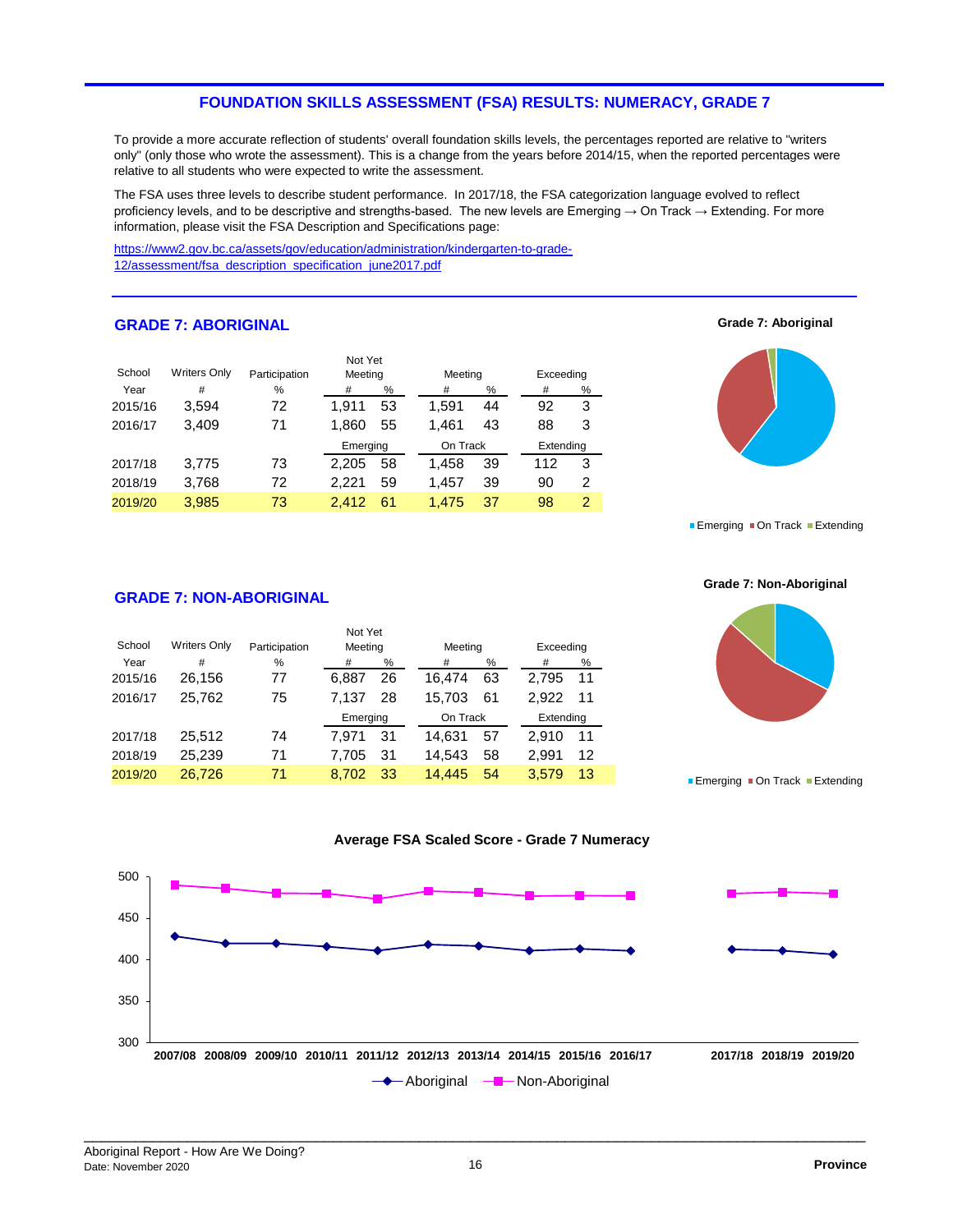## **GRADE 10 NUMERACY ASSESSMENT**

B.C.'s assessment system is designed to align with the curriculum. Provincial assessments support a flexible, personalized approach to learning, and measure deeper, complex thinking. In Grade 10, students are required to write cross-curricular assessments in Numeracy and Literacy.

The Grade 10 Numeracy Assessment is a provincial measure that assesses student proficiency in numeracy. The assessment focuses on the application of mathematical concepts learned across multiple subjects from Kindergarten to Grade 10. It requires students to solve problems by using five numeracy processes: interpret, apply, solve, analyze and communicate. For further information, please visit:

[https://curriculum.](https://curriculum.gov.bc.ca/assessment/grade-10-numeracy-assessment)gov.bc.ca/assessment/grade-10-numeracy-assessment

### **2017/18 Grade 10 Numeracy**

 $\ddot{}$ 

(includes Grade 10 first-time writers only)

| School Year    | Writers<br>count | Participation | Emerging |    | Developing |    | Proficient |     |     | Extending |
|----------------|------------------|---------------|----------|----|------------|----|------------|-----|-----|-----------|
|                |                  | $\%$          |          | %  |            | %  |            | %   |     | %         |
| Aboriginal     | 1.158            | 61            | 485      | 42 | 508        | 44 | Msk        | Msk | Msk | Msk       |
| Non-Aboriginal | 12.729           | 81            | 2.787    | 22 | 5.499      | 43 | 3.917      | 31  | 526 | 4         |

### **2018/19 Grade 10 Numeracy**

(includes Grade 10 first-time writers only)

| School Year    | Writers<br>count | Participation |       | Emerging |       | Developing |       | Proficient |      | Extending |  |
|----------------|------------------|---------------|-------|----------|-------|------------|-------|------------|------|-----------|--|
|                |                  | %             |       | %        |       | %          |       | %          |      | %         |  |
| Aboriginal     | 1,905            | 66            | 897   | 47       | 805   | 42         | Msk   | Msk        | Msk  | Msk       |  |
| Non-Aboriginal | 20.082           | 81            | 4.975 | 25       | 8.987 | 45         | 5.390 | 27         | 730. |           |  |

### **2019/20 Grade 10 Numeracy**

(includes Grade 10 first-time writers only)

| School Year    | Writers<br>count | Participation | Emerging |    | Developing |    | Proficient |    |     | Extending |  |  |
|----------------|------------------|---------------|----------|----|------------|----|------------|----|-----|-----------|--|--|
|                |                  | %             |          | %  |            | %  |            | %  |     | %         |  |  |
| Aboriginal     | 1.829            | 43            | 792      | 43 | 707        | 39 | 307        |    | 23  |           |  |  |
| Non-Aboriginal | 18.505           | 53            | 3.876    | 21 | 6.707      | 36 | 6.808      | 37 | 114 | 6         |  |  |

### **Numeracy 2019/20: Aboriginal**



### **Numeracy 2019/20: Non-Aboriginal**



### **Note:**

These figures includes Grade 10 first-time writers only. Due to the Covid 19 pandemic, the April 2020 administration was cancelled, resulting in a significant percentage of students not participating in that year's assessment. Consequently, these students will be writing in the following school year(s), thereby impacting participation rates going forward.

[The Ministry mask](https://www2.gov.bc.ca/gov/content/education-training/k-12/administration/legislation-policy/public-schools/protection-of-personal-information-when-reporting-on-small-populations)ing policy https://www2.gov.bc.ca/gov/content/education-training/k-12/administration/legislation-policy/public[schools/protection](https://www2.gov.bc.ca/gov/content/education-training/k-12/administration/legislation-policy/public-schools/protection-of-personal-information-when-reporting-on-small-populations)-of-personal-information-when-reporting-on-small-populations requires suppression of values below 10 in order to protect individual privacy. However, in order to avoid the masked number being easily calculated, the second-lowest number must also be masked. As such, a masked Graduation Assessment category means that either fewer than 10 learners are in that category, or that the category has the next-smallest number, and has been masked to protect the smallest cell size.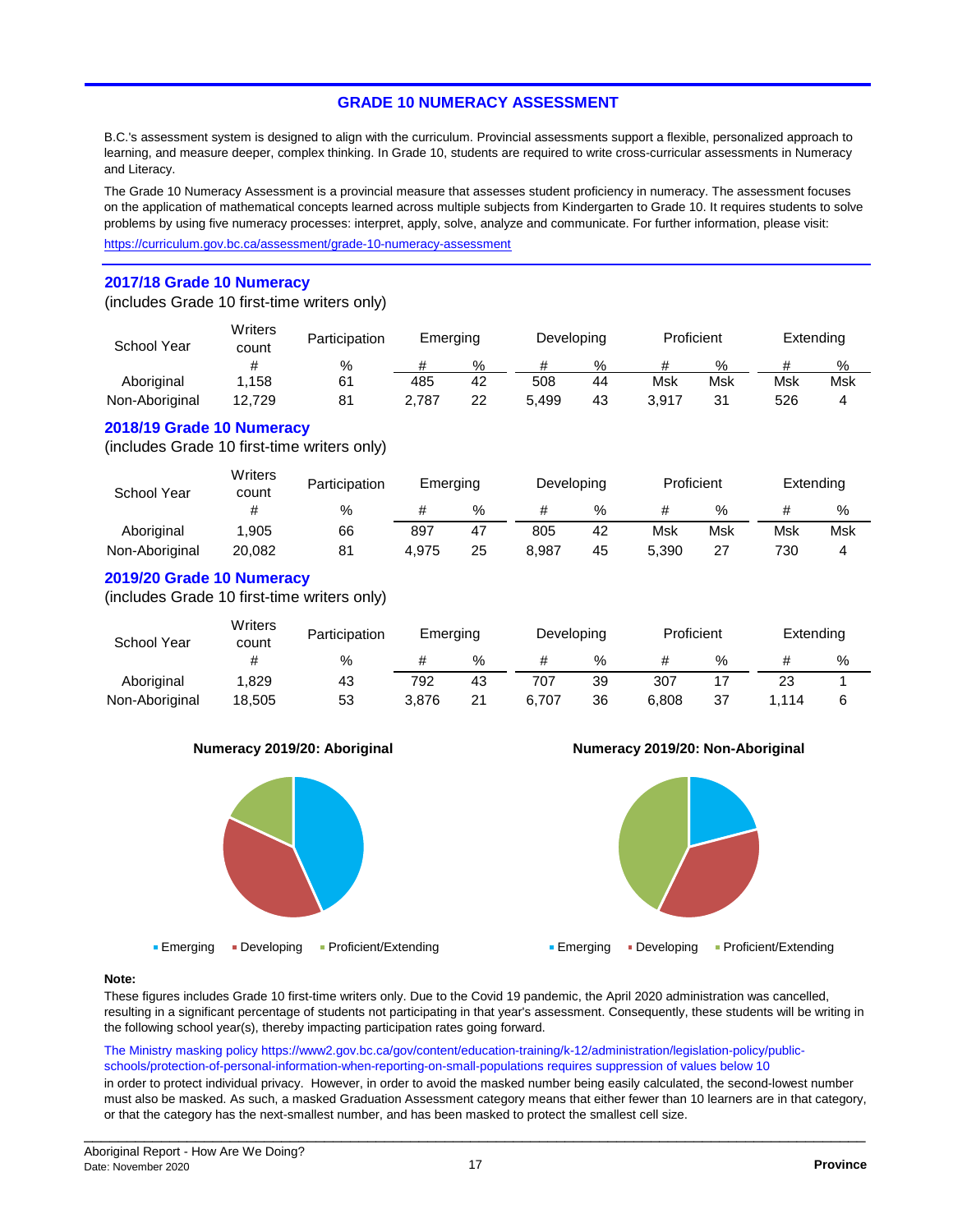## **GRADE 10 LITERACY ASSESSMENT**

B.C.'s assessment system is designed to align with the curriculum. Provincial assessments support a flexible, personalized approach to learning, and measure deeper, complex thinking. In Grade 10, students are required to write cross-curricular assessments in Numeracy and Literacy.

The Grade 10 Literacy Assessment is a new provincial measure that assesses student proficiency in Literacy. This assessment was introduced in 2019/20 school year. It assesses a student's ability to use critical thinking and analysis to make meaning from a diverse array of texts. It also assesses the ability of students to communicate their ideas. For further information, please visit:

[https://curriculum.](https://curriculum.gov.bc.ca/assessment/literacy-assessment/grade-10-literacy-assessment)gov.bc.ca/assessment/literacy-assessment/grade-10-literacy-assessment

### **2019/20 Grade 10 Literacy**

(includes Grade 10 first-time writers only)

| School Year    | Writers<br>count | Participation | Emerging |    | Developing |    | Proficient |    |       | Extending |  |  |
|----------------|------------------|---------------|----------|----|------------|----|------------|----|-------|-----------|--|--|
|                |                  | $\%$          |          | %  |            | %  |            | %  |       | %         |  |  |
| Aboriginal     | 2.082            | 44            | 226      | 11 | 696        | 33 | .097       | 53 | 63    |           |  |  |
| Non-Aboriginal | 20.352           | 56            | 900      | 4  | 4.209      | 21 | 12.988     | 64 | 2.255 | 11        |  |  |



### **Note:**

These figures includes Grade 10 first-time writers only. Due to the Covid 19 pandemic, the April 2020 administration was cancelled, resulting in a significant percentage of students not participating in that year's assessment. Consequently, these students will be writing in the following school year(s), thereby impacting participation rates going forward.

in order to protect individual privacy. However, in order to avoid the masked number being easily calculated, the second-lowest number must also be masked. As such, a masked Graduation Assessment category means that either fewer than 10 learners are in that category, or that the category has the next-smallest number, and has been masked to protect the smallest cell size. [The Ministry mask](https://www2.gov.bc.ca/gov/content/education-training/k-12/administration/legislation-policy/public-schools/protection-of-personal-information-when-reporting-on-small-populations)ing policy https://www2.gov.bc.ca/gov/content/education-training/k-12/administration/legislation-policy/public[schools/protection](https://www2.gov.bc.ca/gov/content/education-training/k-12/administration/legislation-policy/public-schools/protection-of-personal-information-when-reporting-on-small-populations)-of-personal-information-when-reporting-on-small-populations requires suppression of values below 10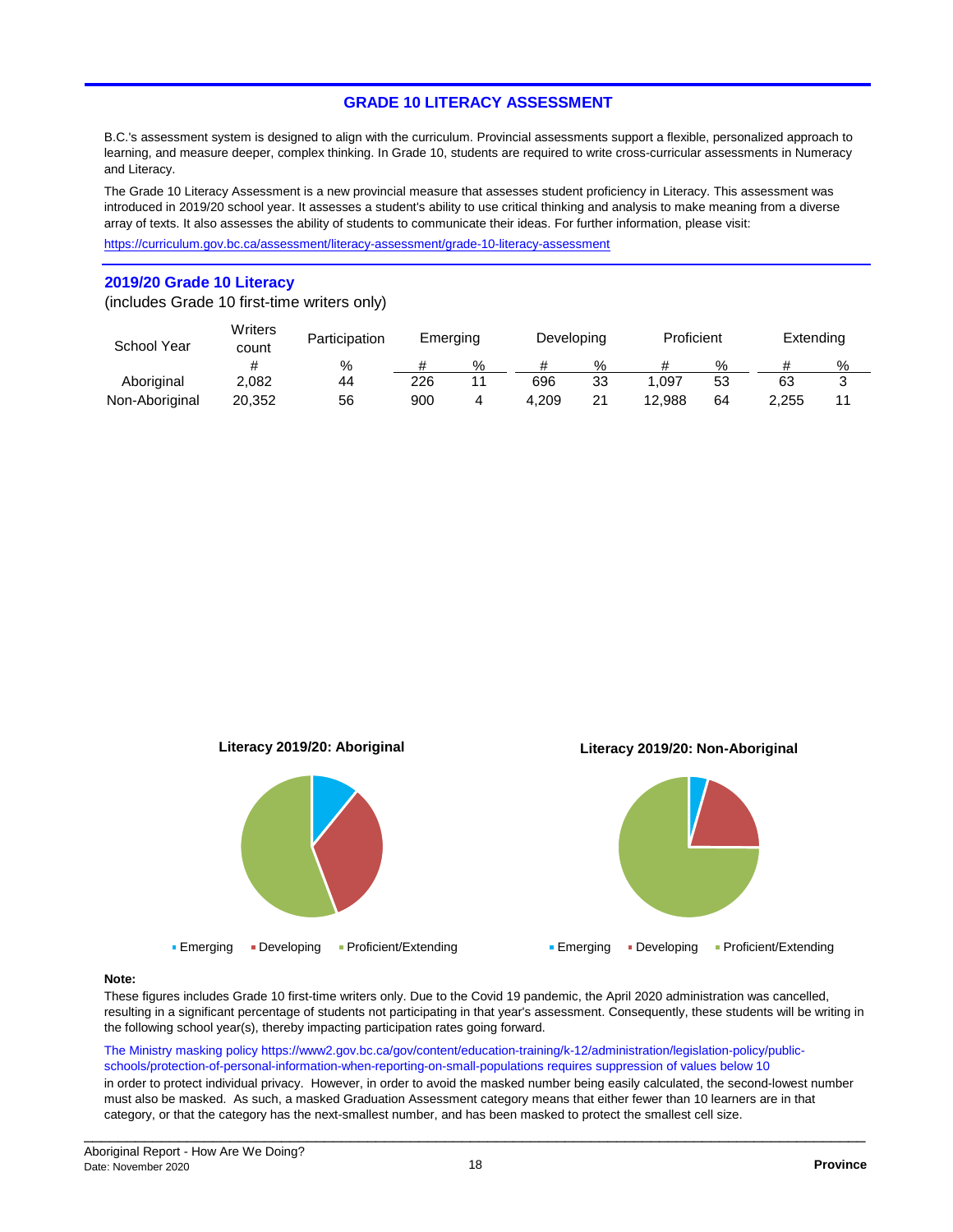## **COURSE MARK RESULTS 2019/20: OVERVIEW**

British Columbia's redesigned curriculum brings together two features that most educators agree are essential for 21st-century learning: a concept-based approach to learning and a focus on the development of competencies, to foster deeper, more transferable learning. These approaches complement each other because of their common focus on active engagement of students. The redesign of curriculum maintains a focus on sound foundations of literacy and numeracy while supporting the development of citizens who are capable thinkers and communicators, and who are personally and socially competent in all areas of their lives.

When drafting curricula, the First Peoples Principles of Learning provided a crucial lens for teacher teams, and all curriculum teams included Aboriginal representation. The teams put great effort into embedding Aboriginal knowledge and worldviews in curriculum in authentic and meaningful ways. Curriculum material was reviewed by Ministry staff as well as by Aboriginal teachers and other experts such as the First Nations Education Steering Committee (FNESC).

|                                            |                           |                   | Aboriginal |                   |    | Non-Aboriginal                   |                   |      |                   |      |  |
|--------------------------------------------|---------------------------|-------------------|------------|-------------------|----|----------------------------------|-------------------|------|-------------------|------|--|
|                                            | Course<br>Mark Count<br># | C- or Better<br># | $\%$       | C+ or Better<br># | %  | Course<br><b>Mark Count</b><br># | C- or Better<br># | $\%$ | C+ or Better<br># | $\%$ |  |
| English 10 (Combined)                      | 9,166                     | 8,145             | 89         | 4,969             | 54 | 80,674                           | 77,867            | 97   | 60,497            | 75   |  |
| English First Peoples 10<br>(Combined)     | 828                       | 673               | 81         | 370               | 45 | 1,219                            | 1,173             | 96   | 885               | 73   |  |
| Foundations of Math and<br>Pre-calculus 10 | 2,548                     | 2,253             | 88         | 1,417             | 56 | 31,919                           | 30,198            | 95   | 22,593            | 71   |  |
| Workplace Math 10                          | 2,566                     | 2,173             | 85         | 1,119             | 44 | 8,099                            | 7,505             | 93   | 4,544             | 56   |  |
| Science 10                                 | 4,712                     | 4,129             | 88         | 2,377             | 50 | 38,844                           | 37,299            | 96   | 28,200            | 73   |  |
| Life Sciences 11                           | 1,559                     | 1,453             | 93         | 974               | 62 | 17,108                           | 16,578            | 97   | 13,411            | 78   |  |
| Pre-calculus 11                            | 1,441                     | 1,328             | 92         | 941               | 65 | 26,988                           | 25,844            | 96   | 21,191            | 79   |  |
| Science for Citizens 11                    | 615                       | 555               | 90         | 330               | 54 | 2,428                            | 2,300             | 95   | 1,516             | 62   |  |
| <b>BC First Peoples 12</b>                 | 532                       | 476               | 89         | 325               | 61 | 1,007                            | 964               | 96   | 748               | 74   |  |
| <b>English First Peoples 12</b>            | 464                       | 430               | 93         | 233               | 50 | 715                              | 694               | 97   | 551               | 77   |  |
| English 12 (Combined)                      | 4,013                     | 3,809             | 95         | 2,513             | 63 | 40,948                           | 40,038            | 98   | 33,186            | 81   |  |
| Foundations of Math 12                     | 407                       | 386               | 95         | 265               | 65 | 5,051                            | 4,835             | 96   | 3,610             | 71   |  |
| Contemporary Indigenous<br>Studies 12      | 109                       | 94                | 86         | 57                | 52 | 102                              | 96                | 94   | 78                | 76   |  |



### **Note:**

For combined courses (as marked), the course mark count will be greater than the student count.

English First Peoples 10 (Combined) includes EFP Literary Studies 10, EFP New Media 10, EFP Spoken Language 10 and EFP Writing 10. English 12 (Combined) includes Composition 12, Creative Writing 12, English Studies 12, Literary Studies 12, New Media 12 and Spoken Language 12. English 10 (Combined) includes Composition 10, Creative Writing 10, Literary Studies 10, New Media 10 and Spoken Language 10.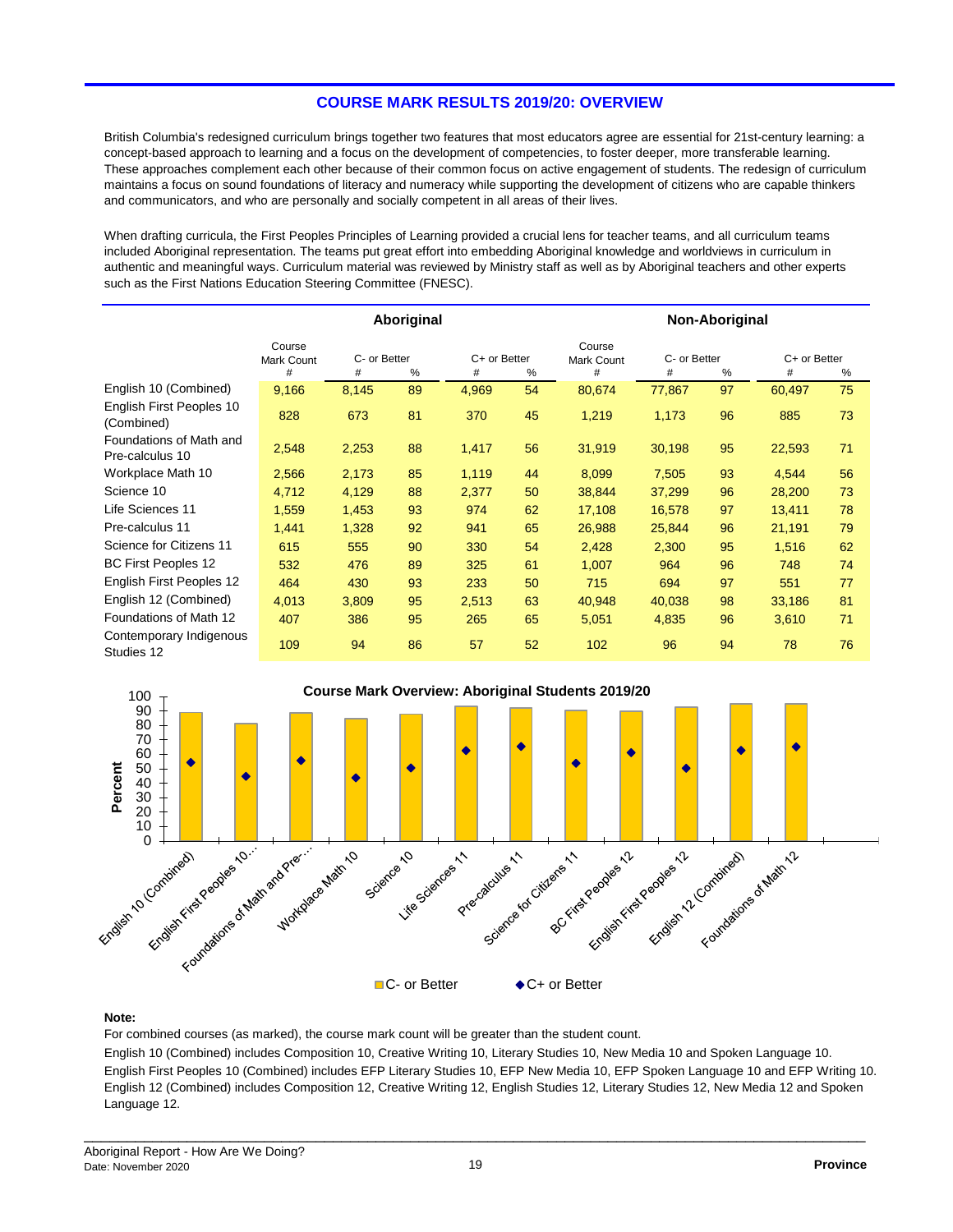## **COURSE MARKS: ENGLISH 10 (COMBINED)**

|         |                             |              | Aboriginal |                |    | Non-Aboriginal              |              |      |  |              |      |  |
|---------|-----------------------------|--------------|------------|----------------|----|-----------------------------|--------------|------|--|--------------|------|--|
| School  | Course<br><b>Mark Count</b> | C- or Better |            | $C+$ or Better |    | Course<br><b>Mark Count</b> | C- or Better |      |  | C+ or Better |      |  |
| Year    | #                           | #            | $\%$       | #              | %  | #                           |              | $\%$ |  | #            | $\%$ |  |
| 2019/20 | 9.166                       | 8.145        | 89         | 4.969          | 54 | 80.674                      | 77.867       | 97   |  | 60.497       | 75   |  |

### **Aboriginal Non-Aboriginal**

|                | Course          | Total<br>Gr 10  | Course Mark<br>Count    | Course          | Total<br>Gr 10  | Course Mark<br>Count         |
|----------------|-----------------|-----------------|-------------------------|-----------------|-----------------|------------------------------|
| School<br>Year | Mark Count<br># | Students *<br># | Non-Gr 10<br>Gr 10<br># | Mark Count<br># | Students *<br># | Non-Gr 10<br>Gr 10<br>#<br># |
| 2019/20        | 9.166           | 5.710           | 7.901<br>1,265          | 80.674          | 40.683          | 70,736<br>9.938              |

## **English 10 (Combined): C- or Better**



### **Note:**

\* - Data represent only those students who are enrolled and in attendance in September or February of year indicated. English 10 (Combined) includes Composition 10, Creative Writing 10, Literary Studies 10, New Media 10 and Spoken Language 10. These courses carry 2 credits each and students are expected to take 2 courses.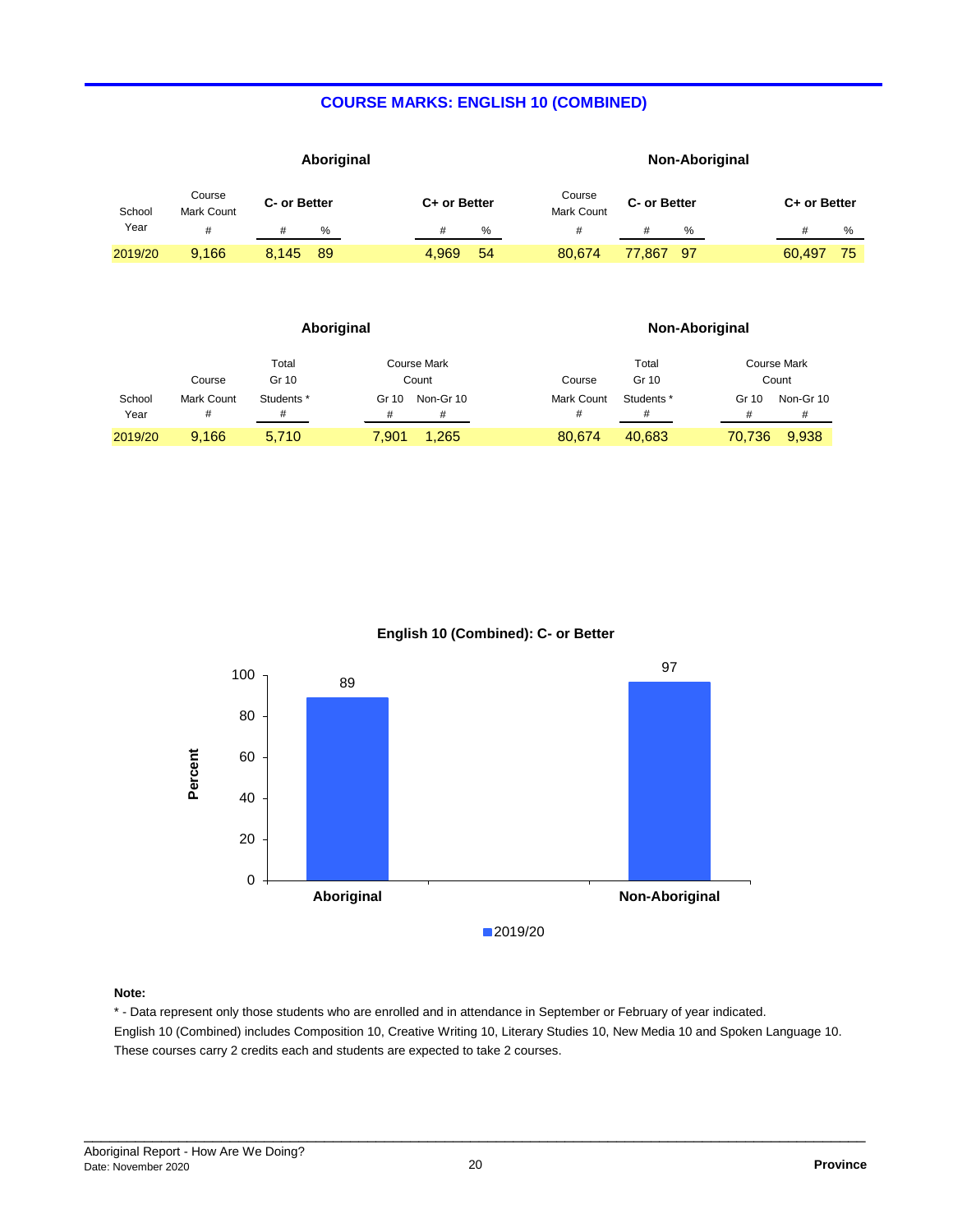## **COURSE MARKS: ENGLISH FIRST PEOPLES 10 (COMBINED)**

|         |                      |              | Aboriginal |                |    |                             | Non-Aboriginal |      |  |              |      |  |  |
|---------|----------------------|--------------|------------|----------------|----|-----------------------------|----------------|------|--|--------------|------|--|--|
| School  | Course<br>Mark Count | C- or Better |            | $C+$ or Better |    | Course<br><b>Mark Count</b> | C- or Better   |      |  | C+ or Better |      |  |  |
| Year    | #                    | #            | $\%$       | #              | %  | #                           |                | $\%$ |  | #            | $\%$ |  |  |
| 2019/20 | 828                  | 673          | 81         | 370            | 45 | 1.219                       |                | 96   |  | 885          | 73   |  |  |

**Aboriginal Non-Aboriginal**

|                | Course          | Total<br>Gr 10  | <b>Course Mark</b><br>Count |                | Course          | Total<br>Gr 10  |            | Course Mark<br>Count |
|----------------|-----------------|-----------------|-----------------------------|----------------|-----------------|-----------------|------------|----------------------|
| School<br>Year | Mark Count<br># | Students *<br># | Gr 10<br>#                  | Non-Gr 10<br># | Mark Count<br># | Students *<br># | Gr 10<br># | Non-Gr 10<br>#       |
| 2019/20        | 828             | 5.710           | 683                         | 145            | 1.219           | 40.683          | 1.092      | 127                  |

**English First Peoples 10 (Combined): C- or Better**



### **Note:**

\* - Data represent only those students who are enrolled and in attendance in September or February of year indicated. English First Peoples 10 (Combined) includes EFP Literary Studies 10, EFP New Media 10, EFP Spoken Language 10 and EFP Writing 10.

These courses carry 2 credits each and students are expected to take 2 courses.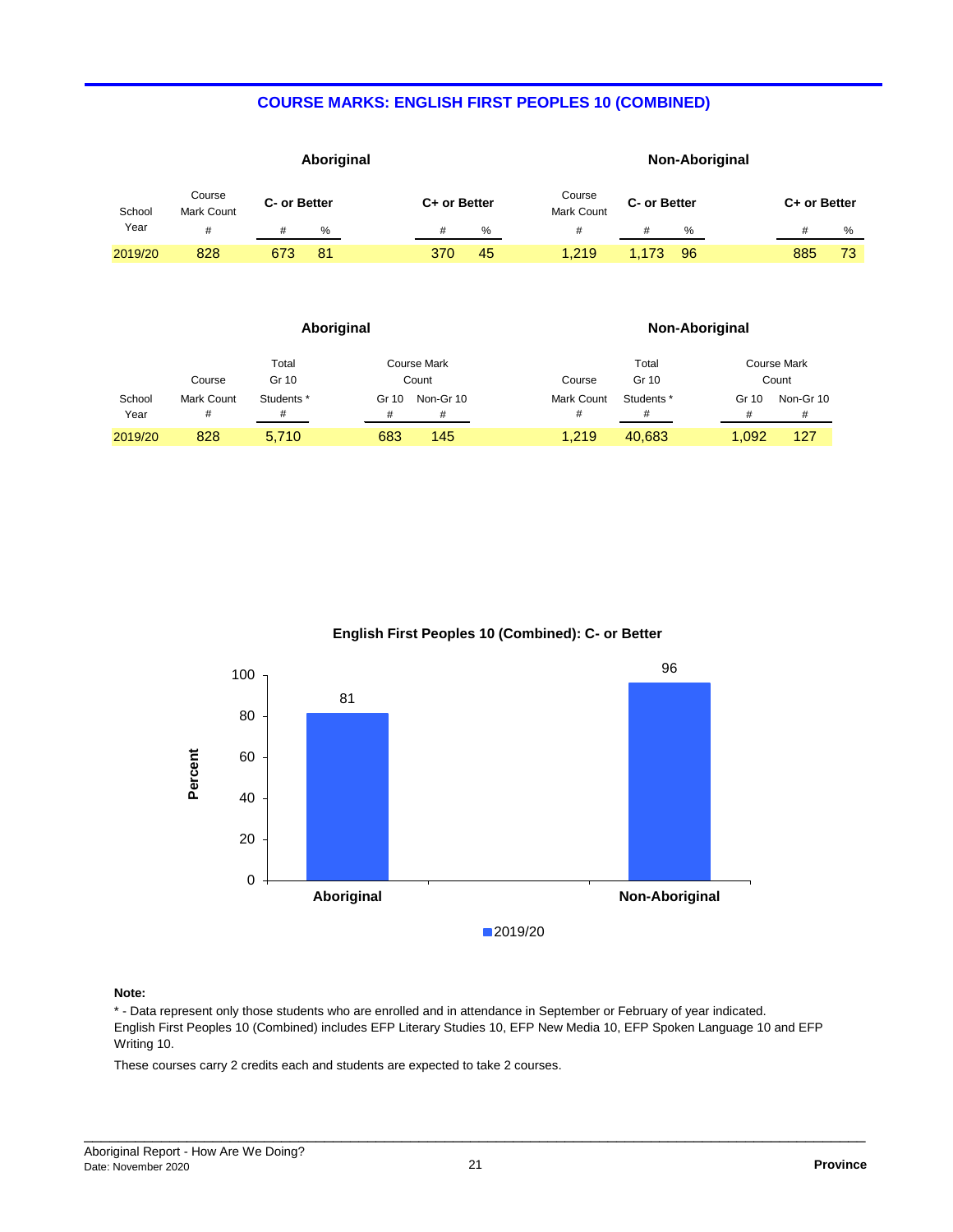## **COURSE MARKS: FOUNDATIONS OF MATH AND PRE-CALCULUS 10**

|         |                      |              | Aboriginal |                |    |                             | <b>Non-Aboriginal</b> |    |  |              |      |  |  |
|---------|----------------------|--------------|------------|----------------|----|-----------------------------|-----------------------|----|--|--------------|------|--|--|
| School  | Course<br>Mark Count | C- or Better |            | $C+$ or Better |    | Course<br><b>Mark Count</b> | C- or Better          |    |  | C+ or Better |      |  |  |
| Year    | #                    | #            | $\%$       | #              | %  | #                           |                       | %  |  | #            | $\%$ |  |  |
| 2019/20 | 2.548                | 2,253        | 88         | 1.41           | 56 | 31.919                      | 30,198                | 95 |  | 22,593       |      |  |  |

### **Aboriginal Non-Aboriginal**

|                | Course          | Total<br>Gr 10  | Course Mark<br>Count    | Course                 | Total<br>Gr 10  | Course Mark<br>Count         |
|----------------|-----------------|-----------------|-------------------------|------------------------|-----------------|------------------------------|
| School<br>Year | Mark Count<br># | Students *<br># | Non-Gr 10<br>Gr 10<br># | <b>Mark Count</b><br># | Students *<br># | Non-Gr 10<br>Gr 10<br>#<br># |
| 2019/20        | 2.548           | 5.710           | 2.244<br>304            | 31,919                 | 40.683          | 28,232<br>3,687              |

**Foundations of Math and Pre-calculus 10: C- or Better**



## **Note:**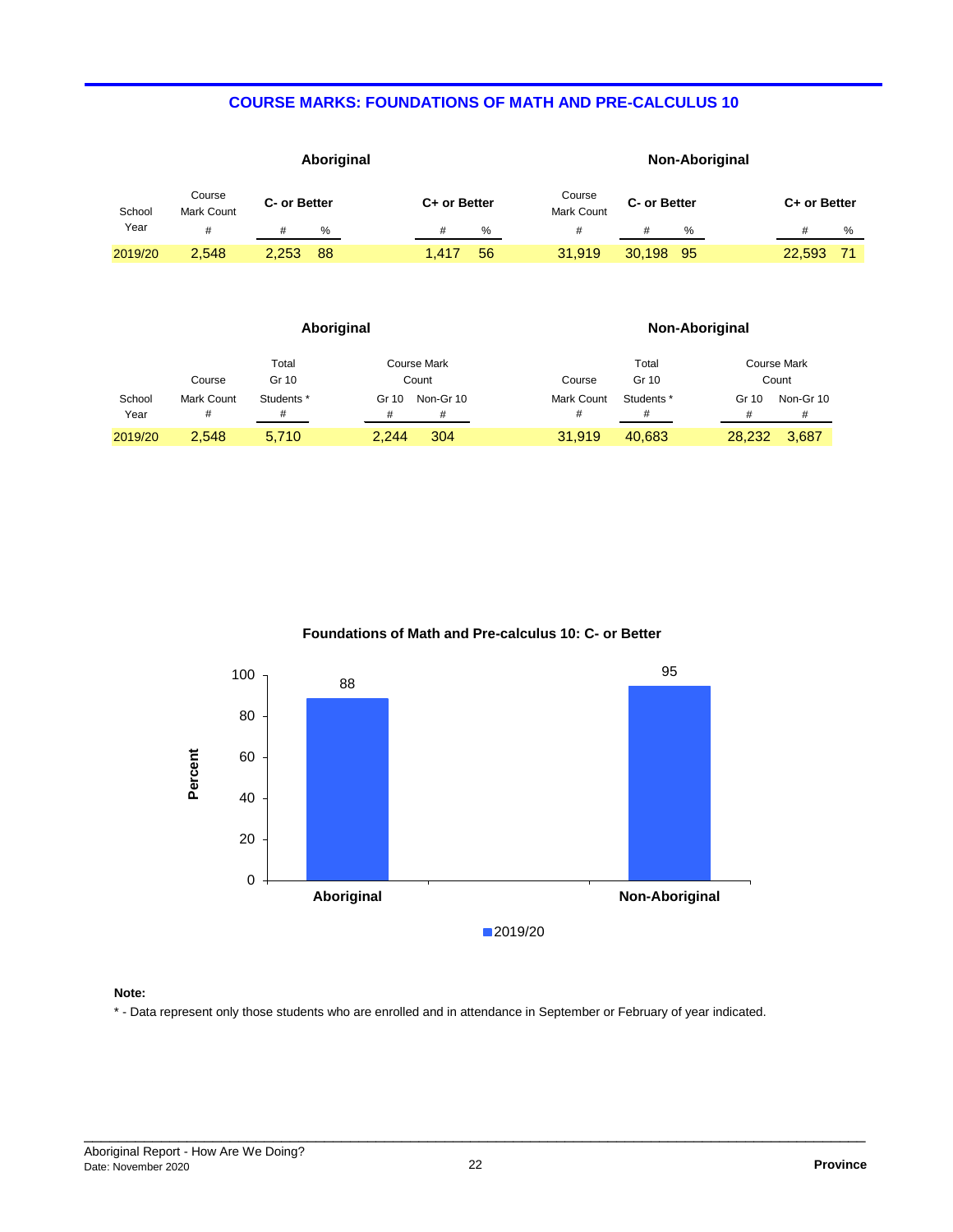## **COURSE MARKS: WORKPLACE MATH 10**

|         |                      |              | Aboriginal |                |    |                             | Non-Aboriginal |      |  |              |      |  |  |
|---------|----------------------|--------------|------------|----------------|----|-----------------------------|----------------|------|--|--------------|------|--|--|
| School  | Course<br>Mark Count | C- or Better |            | $C+$ or Better |    | Course<br><b>Mark Count</b> | C- or Better   |      |  | C+ or Better |      |  |  |
| Year    | #                    | #            | $\%$       | #              | %  | #                           |                | $\%$ |  | #            | $\%$ |  |  |
| 2019/20 | 2,566                | 2.173        | 85         | 1.119          | 44 | 8.099                       | 7,505          | 93   |  | 4.544        | 56   |  |  |

### **Aboriginal Non-Aboriginal**

|                | Course          | Total<br>Gr 10 | Course Mark<br>Count    | Course          | Total<br>Gr 10  | Course Mark<br>Count         |
|----------------|-----------------|----------------|-------------------------|-----------------|-----------------|------------------------------|
| School<br>Year | Mark Count<br># | Students *     | Non-Gr 10<br>Gr 10<br># | Mark Count<br># | Students *<br># | Non-Gr 10<br>Gr 10<br>#<br># |
| 2019/20        | 2.566           | 5.710          | 709<br>1.857            | 8.099           | 40.683          | 6.094<br>2,005               |

## **Workplace Math 10: C- or Better**



## **Note:**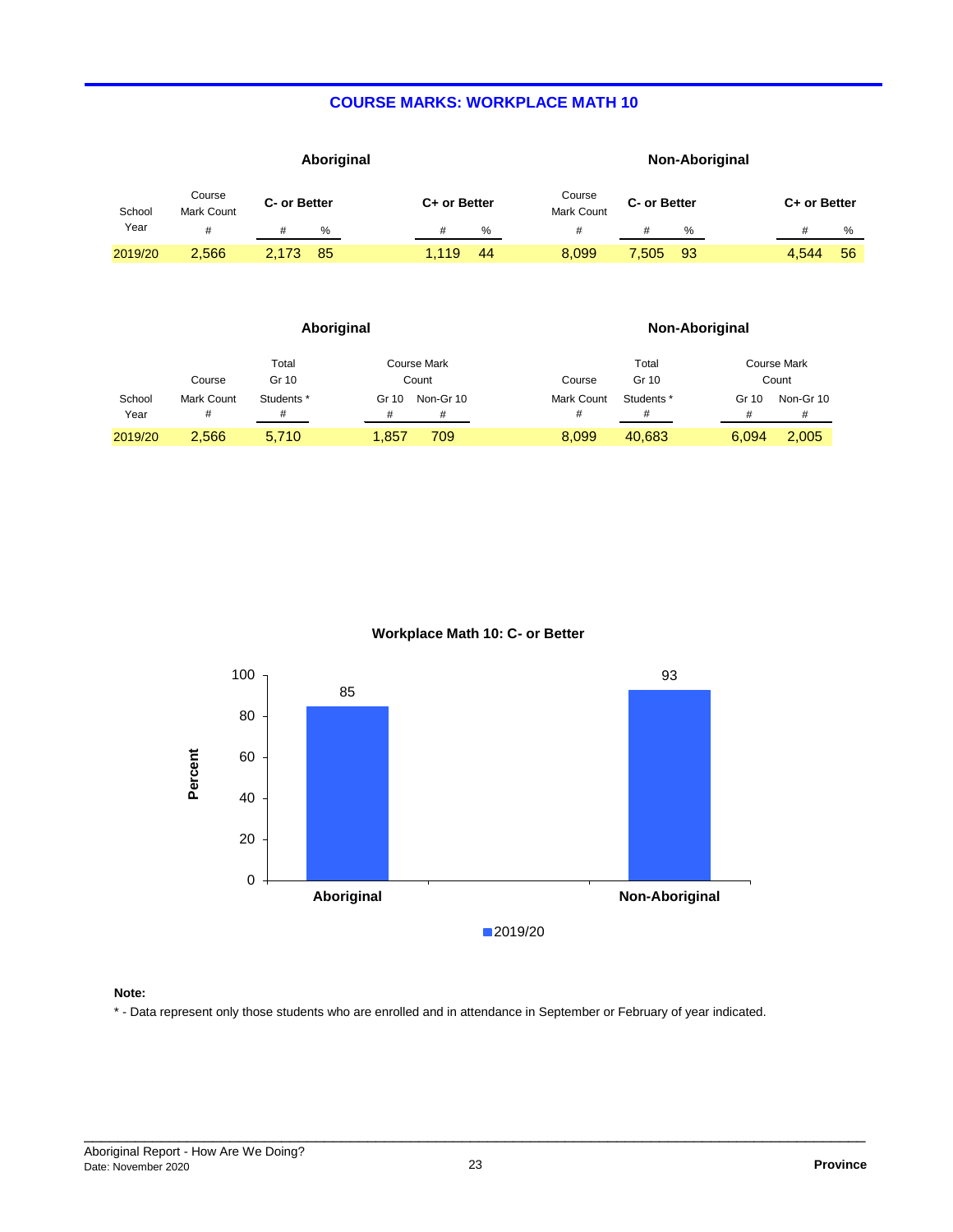## **COURSE MARKS: SCIENCE 10**

|         |                             |              | Aboriginal |                |      |                             |              |      | Non-Aboriginal |              |      |
|---------|-----------------------------|--------------|------------|----------------|------|-----------------------------|--------------|------|----------------|--------------|------|
| School  | Course<br><b>Mark Count</b> | C- or Better |            | $C+$ or Better |      | Course<br><b>Mark Count</b> | C- or Better |      |                | C+ or Better |      |
| Year    | #                           | #            | $\%$       | #              | $\%$ | #                           |              | $\%$ |                | #            | $\%$ |
| 2019/20 | 4.712                       | 4.129        | 88         | 2.377          | 50   | 38.844                      | 37,299       | 96   |                | 28,200       | 73   |

**Aboriginal Non-Aboriginal**

|                | Course          | Total<br>Gr 10  |       | Course Mark<br>Count | Course          | Total<br>Gr 10  |            | Course Mark<br>Count |
|----------------|-----------------|-----------------|-------|----------------------|-----------------|-----------------|------------|----------------------|
| School<br>Year | Mark Count<br># | Students *<br># | Gr 10 | Non-Gr 10<br>#       | Mark Count<br># | Students *<br># | Gr 10<br># | Non-Gr 10<br>#       |
| 2019/20        | 4.712           | 5.710           | 4.042 | 670                  | 38.844          | 40.683          | 35.191     | 3.653                |

**Science 10: C- or Better**



**Note:**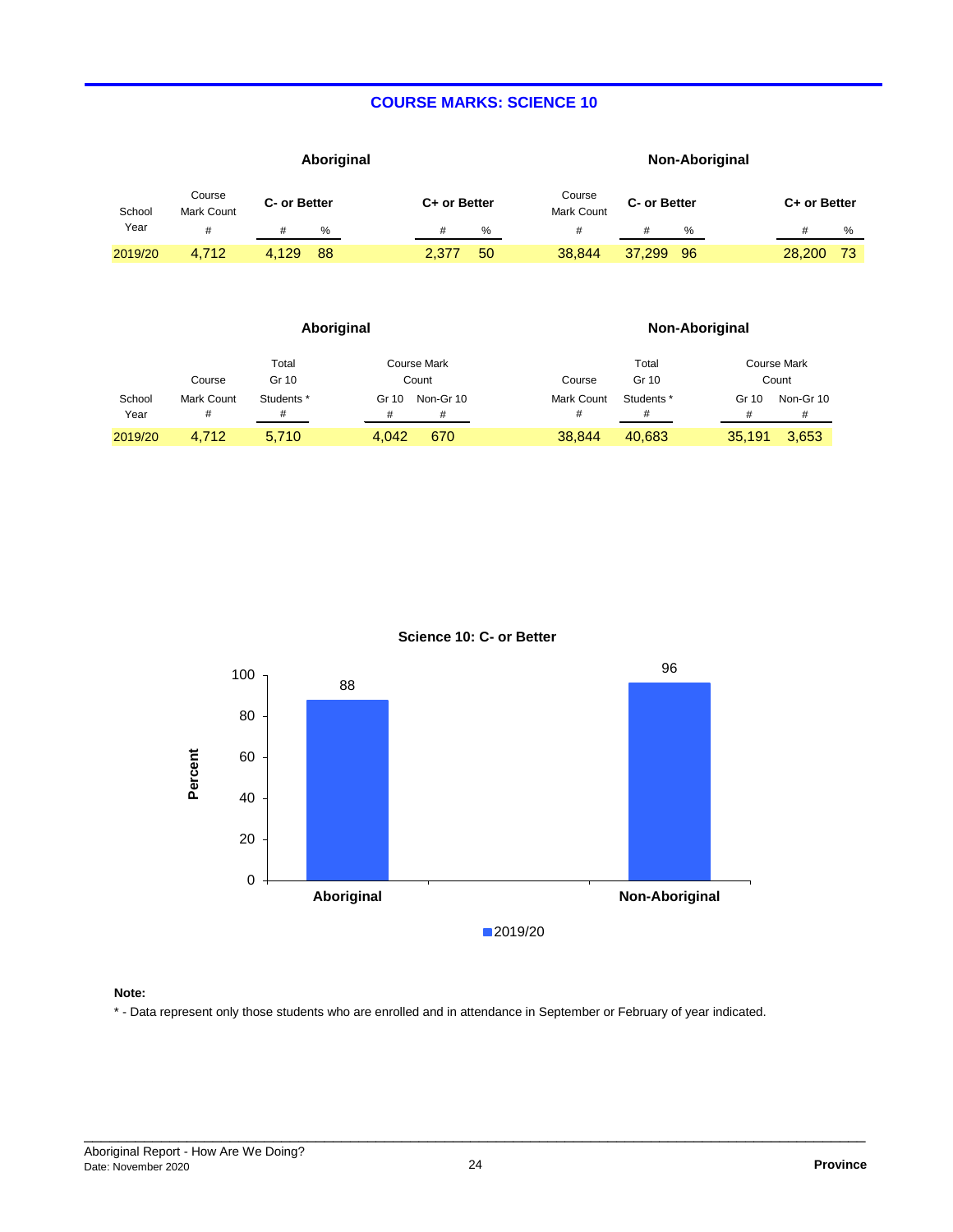## **COURSE MARKS: LIFE SCIENCES 11**

|         |                      |              | Aboriginal |                |    |                             |              |      | <b>Non-Aboriginal</b> |              |      |
|---------|----------------------|--------------|------------|----------------|----|-----------------------------|--------------|------|-----------------------|--------------|------|
| School  | Course<br>Mark Count | C- or Better |            | $C+$ or Better |    | Course<br><b>Mark Count</b> | C- or Better |      |                       | C+ or Better |      |
| Year    | #                    | #            | $\%$       | #              | %  | #                           |              | $\%$ |                       | #            | $\%$ |
| 2019/20 | .559                 | 1.453        | 93         | 974            | 62 | 17,108                      | 16,578       | 97   |                       | 13.411       | 78   |

**Aboriginal Non-Aboriginal**

|                | Course          | Total<br>Gr 11  | Course Mark<br>Count         | Course          | Total<br>Gr 11  |                              |
|----------------|-----------------|-----------------|------------------------------|-----------------|-----------------|------------------------------|
| School<br>Year | Mark Count<br># | Students *<br># | Non-Gr 11<br>Gr 11<br>#<br># | Mark Count<br># | Students *<br># | Non-Gr 11<br>Gr 11<br>#<br># |
| 2019/20        | 1.559           | 5.981           | 226<br>1.333                 | 17,108          | 42.445          | 14.231<br>2,877              |

**Life Sciences 11: C- or Better**



**Note:**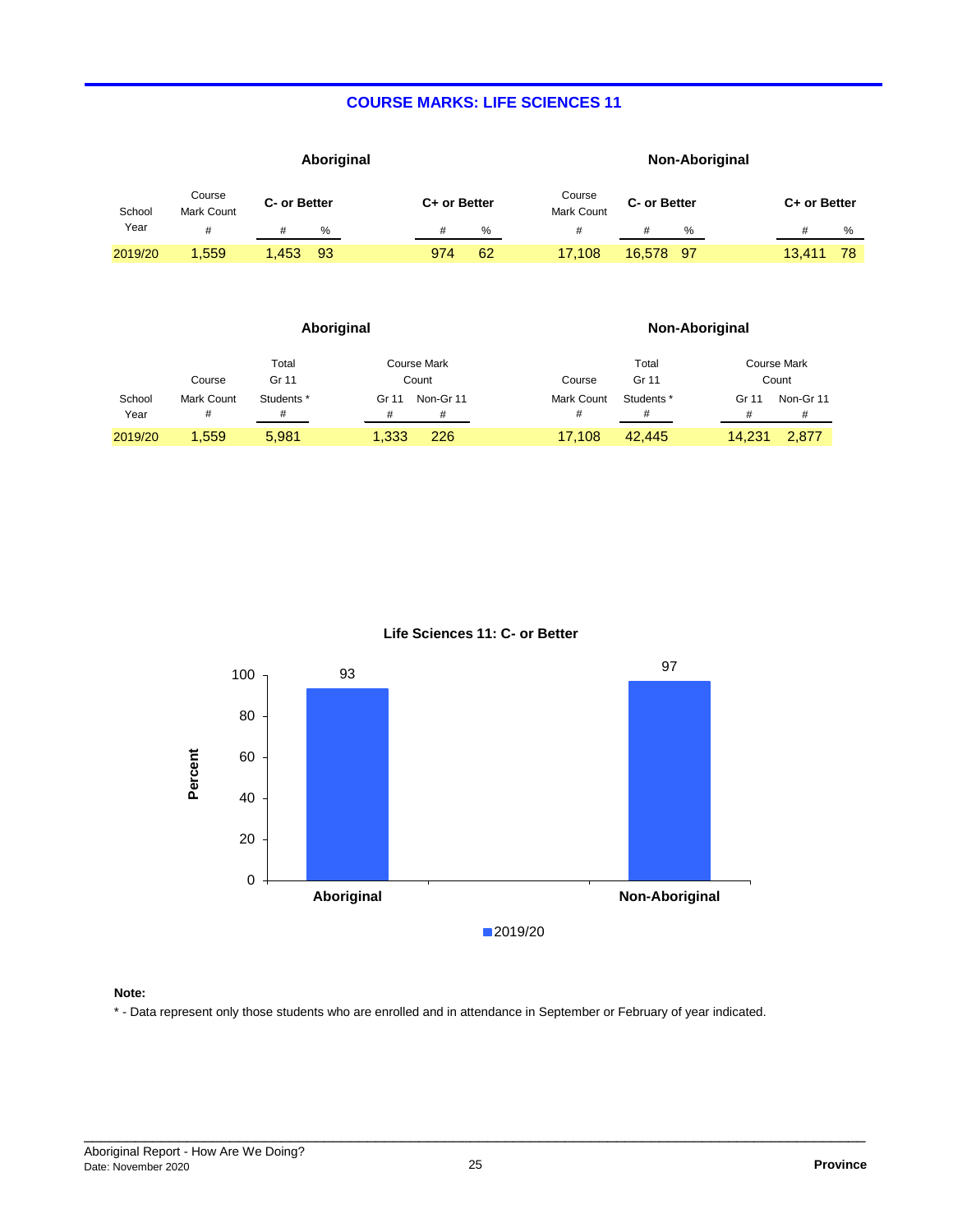## **COURSE MARKS: PRE-CALCULUS 11**

|         |                      |              | Aboriginal |                |    |                             |              |      | <b>Non-Aboriginal</b> |              |      |
|---------|----------------------|--------------|------------|----------------|----|-----------------------------|--------------|------|-----------------------|--------------|------|
| School  | Course<br>Mark Count | C- or Better |            | $C+$ or Better |    | Course<br><b>Mark Count</b> | C- or Better |      |                       | C+ or Better |      |
| Year    | #                    | #            | $\%$       | #              | %  | #                           |              | $\%$ |                       | #            | $\%$ |
| 2019/20 | .441                 | 1,328        | 92         | 941            | 65 | 26.988                      | 25,844       | 96   |                       | 21.191       | 79   |

**Aboriginal Non-Aboriginal**

|                | Course          | Total<br>Gr 11  | Course Mark<br>Count |                | Course          | Total<br>Gr 11  |            | Course Mark<br>Count |
|----------------|-----------------|-----------------|----------------------|----------------|-----------------|-----------------|------------|----------------------|
| School<br>Year | Mark Count<br># | Students *<br># | Gr 1                 | Non-Gr 11<br># | Mark Count<br># | Students *<br># | Gr 11<br># | Non-Gr 11<br>#       |
| 2019/20        | 1.441           | 5.981           | 1.181                | 260            | 26.988          | 42.445          | 19.954     | 7.034                |

**Pre-calculus 11: C- or Better**



**Note:**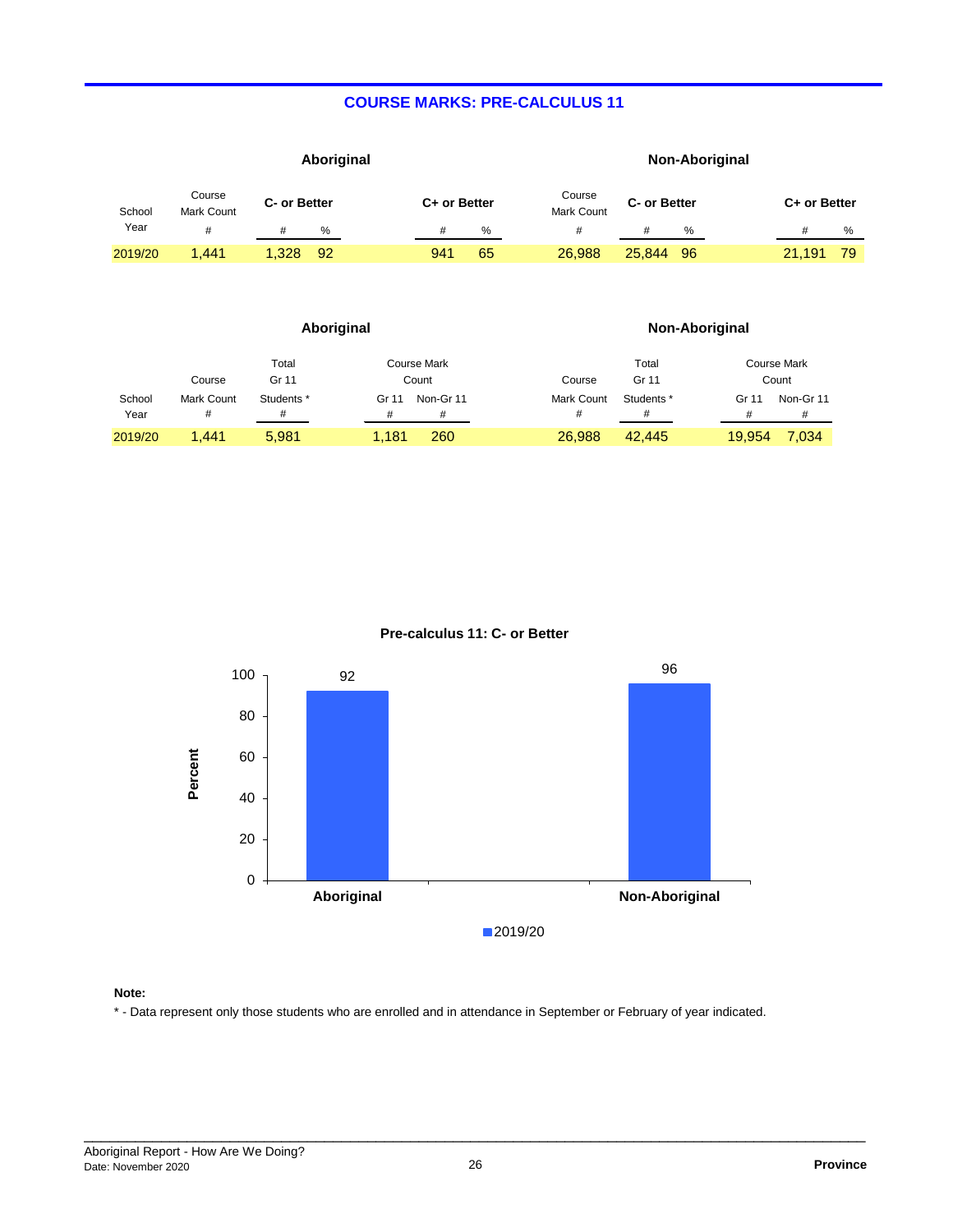## **COURSE MARKS: SCIENCE FOR CITIZENS 11**

|         |                      |              | Aboriginal |                |    |                             |              |      | Non-Aboriginal |              |      |
|---------|----------------------|--------------|------------|----------------|----|-----------------------------|--------------|------|----------------|--------------|------|
| School  | Course<br>Mark Count | C- or Better |            | $C+$ or Better |    | Course<br><b>Mark Count</b> | C- or Better |      |                | C+ or Better |      |
| Year    | #                    | #            | %          | #              | %  | #                           | #            | $\%$ |                | #            | $\%$ |
| 2019/20 | 615                  | 555          | 90         | 330            | 54 | 2.428                       | 2,300        | 95   |                | .516         | 62   |

**Aboriginal Non-Aboriginal**

|                | Course          | Total<br>Gr 11  | <b>Course Mark</b><br>Count | Course         |                 | Total<br>Gr 11  |            | <b>Course Mark</b><br>Count |
|----------------|-----------------|-----------------|-----------------------------|----------------|-----------------|-----------------|------------|-----------------------------|
| School<br>Year | Mark Count<br># | Students *<br># | Gr 11<br>#                  | Non-Gr 11<br># | Mark Count<br># | Students *<br># | Gr 11<br># | Non-Gr 11<br>#              |
| 2019/20        | 615             | 5.981           | 392                         | 223            | 2.428           | 42.445          | 1.637      | 791                         |

**Science for Citizens 11: C- or Better**



**Note:**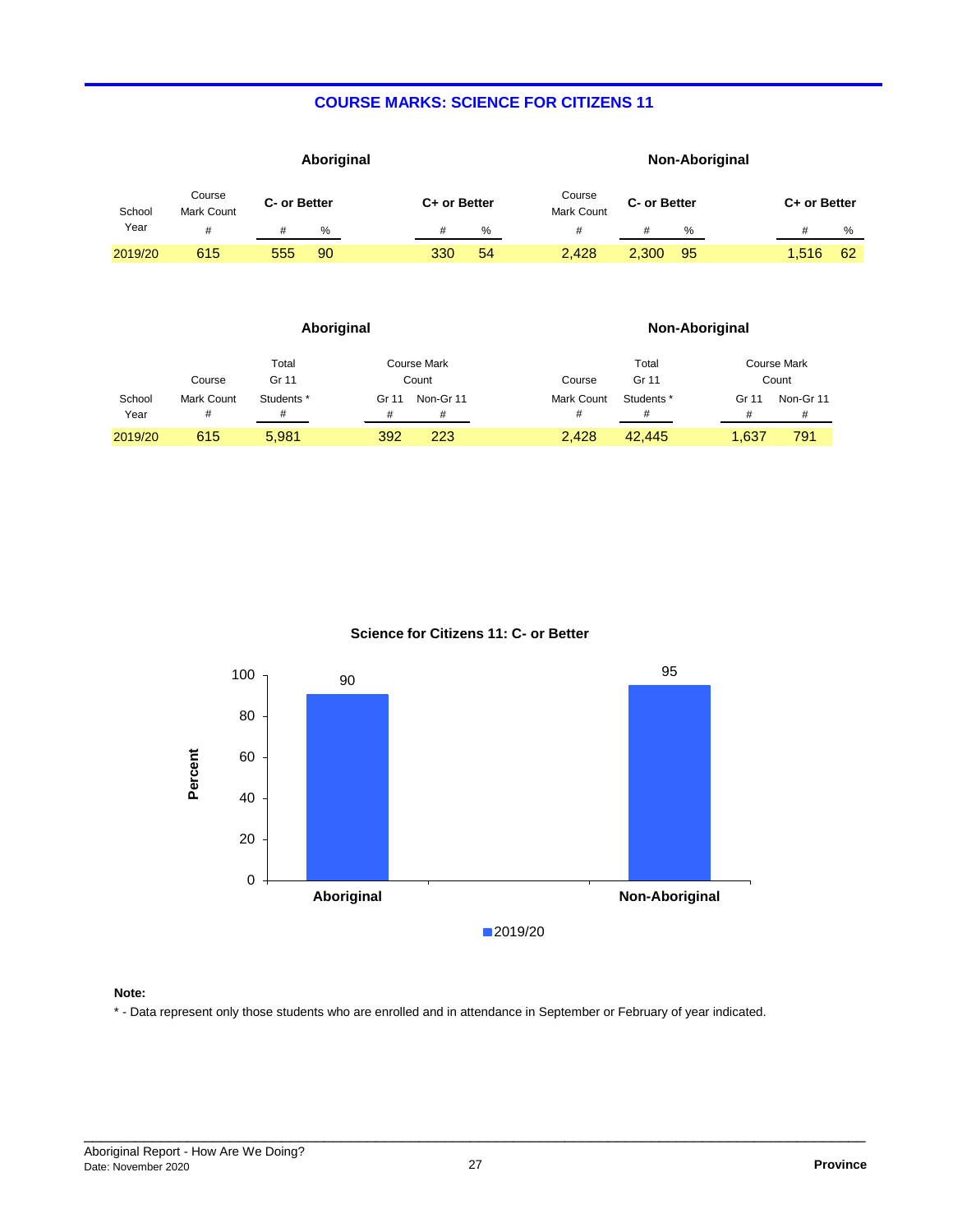## **COURSE MARKS: BC FIRST PEOPLES 12**

|         |                      |              | Aboriginal |                |    |                             |              |    | Non-Aboriginal |              |      |
|---------|----------------------|--------------|------------|----------------|----|-----------------------------|--------------|----|----------------|--------------|------|
| School  | Course<br>Mark Count | C- or Better |            | $C+$ or Better |    | Course<br><b>Mark Count</b> | C- or Better |    |                | C+ or Better |      |
| Year    | #                    | #            | $\%$       | #              | %  | #                           |              | %  |                | #            | $\%$ |
| 2019/20 | 532                  | 476          | 89         | 325            | 61 | 1.007                       | 964          | 96 |                | 748          | 74   |

**Aboriginal Non-Aboriginal**

|                | Course          | Total<br>Gr 12  |       | Course Mark<br>Count | Course                 | Total<br>Gr 12  |            | Course Mark<br>Count |
|----------------|-----------------|-----------------|-------|----------------------|------------------------|-----------------|------------|----------------------|
| School<br>Year | Mark Count<br># | Students *<br># | Gr 12 | Non-Gr 12<br>#       | <b>Mark Count</b><br># | Students *<br># | Gr 12<br># | Non-Gr 12<br>#       |
| 2019/20        | 532             | .034            | 269   | 263                  | 1.007                  | 50.541          | 534        | 473                  |

**BC First Peoples 12: C- or Better**



**Note:**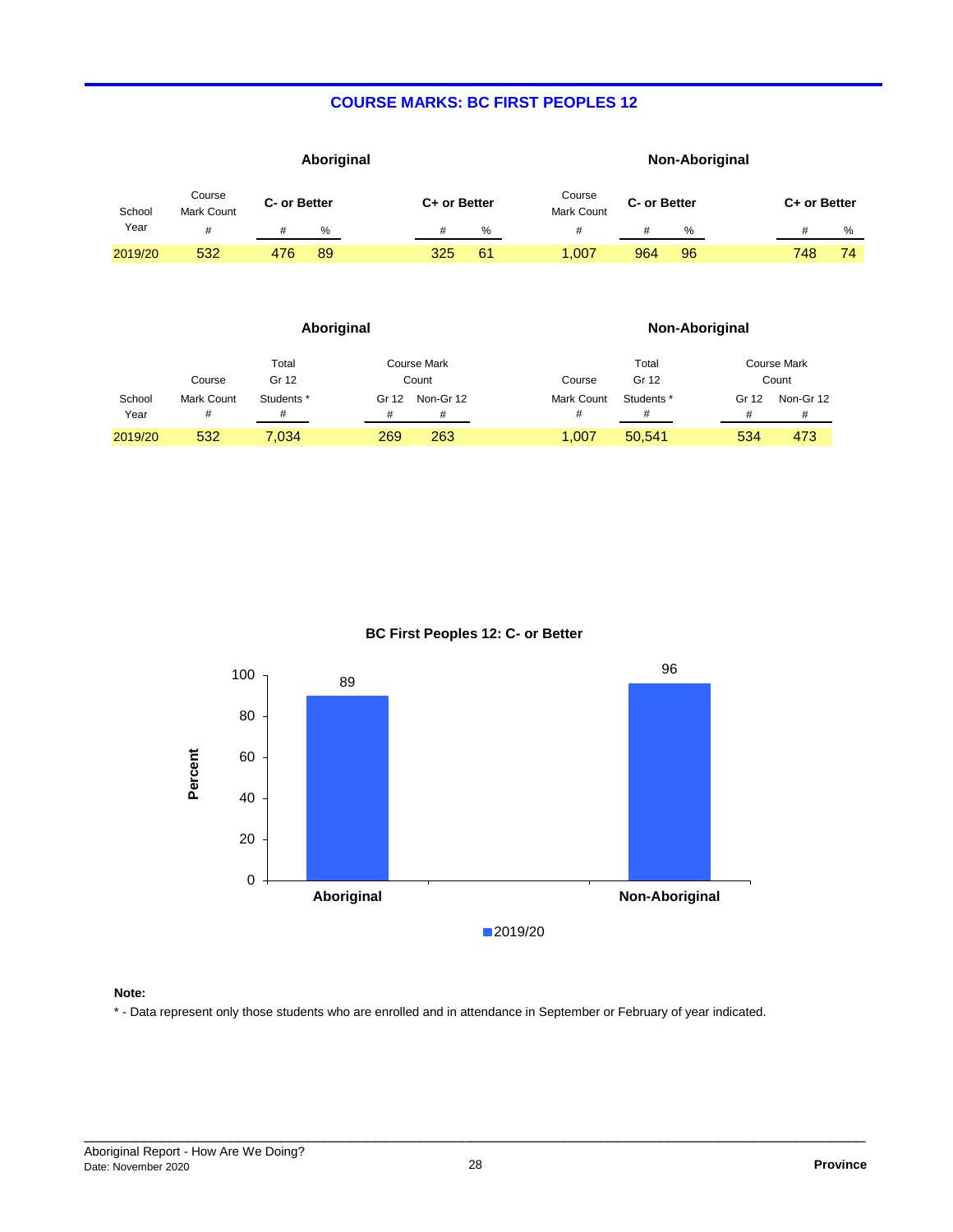## **COURSE MARKS: ENGLISH FIRST PEOPLES 12**

|         |                      |              | Aboriginal |                |    |                             |              |    | Non-Aboriginal |                 |      |
|---------|----------------------|--------------|------------|----------------|----|-----------------------------|--------------|----|----------------|-----------------|------|
| School  | Course<br>Mark Count | C- or Better |            | $C+$ or Better |    | Course<br><b>Mark Count</b> | C- or Better |    |                | C+ or Better    |      |
| Year    | #                    | #            | $\%$       | #              | %  | #                           | #            | %  |                | #               | $\%$ |
| 2019/20 | 464                  | 430          | 93         | 233            | 50 | 715                         | 694          | 97 |                | 55 <sup>′</sup> |      |

**Aboriginal Non-Aboriginal**

|         | Course     | Total<br>Gr 12 |       | Course Mark<br>Count | Course     | Total<br>Gr 12 |       | Course Mark<br>Count |
|---------|------------|----------------|-------|----------------------|------------|----------------|-------|----------------------|
|         |            |                |       |                      |            |                |       |                      |
| School  | Mark Count | Students *     | Gr 12 | Non-Gr 12            | Mark Count | Students *     | Gr 12 | Non-Gr 12            |
| Year    | #          | #              | #     | #                    | #          | #              | #     | #                    |
| 2019/20 | 464        | 7,034          | 427   | 37                   | 715        | 50.541         | 674   | 41                   |

**English First Peoples 12: C- or Better**



### **Note:**

\* - Data represent only those students who are enrolled and in attendance in September or February of year indicated. English Studies 12 or English First Peoples 12 is required for all students. All other English 12 course offerings are available as electives.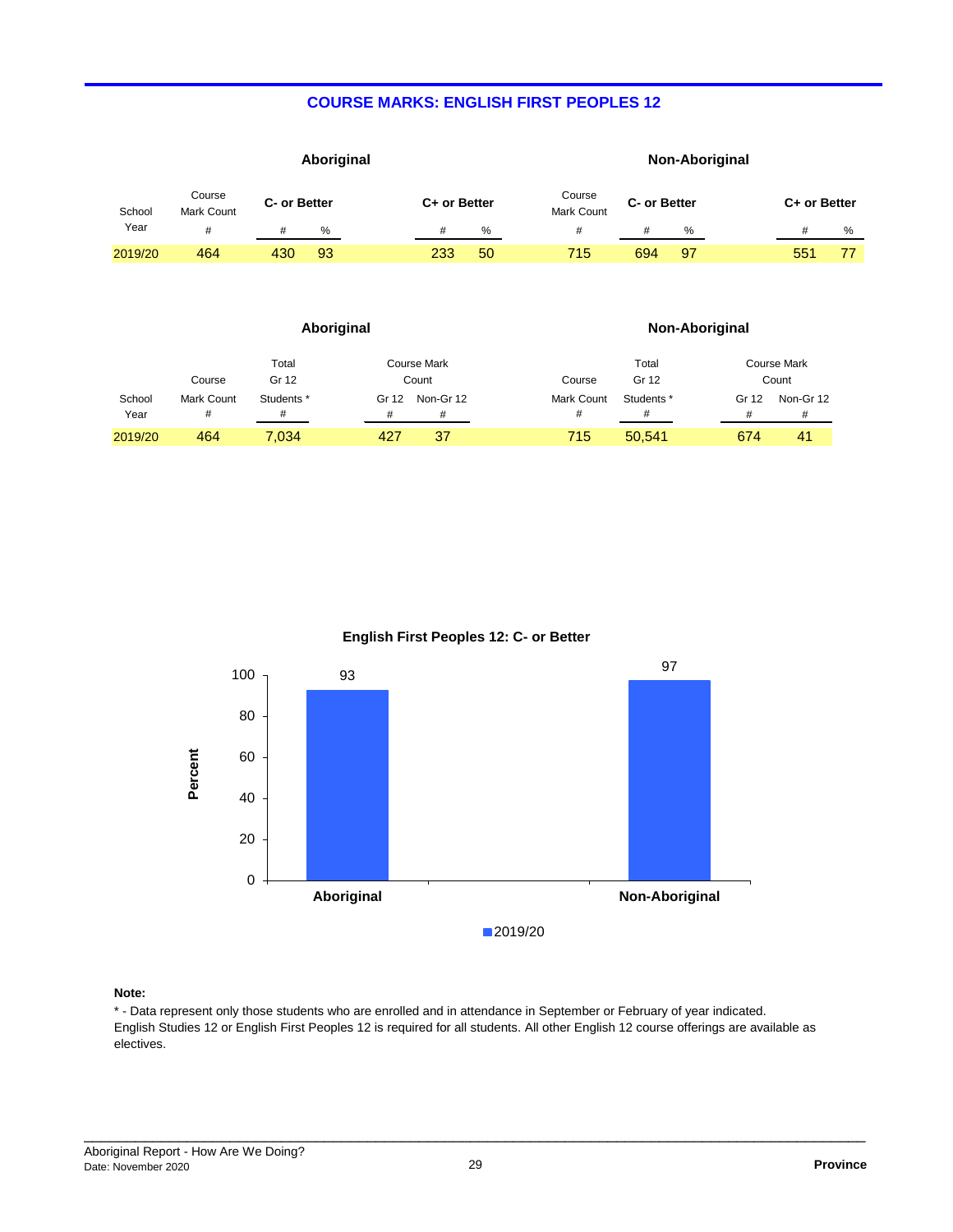## **COURSE MARKS: ENGLISH 12 (COMBINED)**

|         |                      |              | Aboriginal |                |      |                             |              |    | <b>Non-Aboriginal</b> |              |      |
|---------|----------------------|--------------|------------|----------------|------|-----------------------------|--------------|----|-----------------------|--------------|------|
| School  | Course<br>Mark Count | C- or Better |            | $C+$ or Better |      | Course<br><b>Mark Count</b> | C- or Better |    |                       | C+ or Better |      |
| Year    | #                    | #            | $\%$       | #              | $\%$ | #                           |              | %  |                       | #            | $\%$ |
| 2019/20 | 4.013                | 3.809        | 95         | 2,513          | 63   | 40.948                      | 40.038       | 98 |                       | 33,186       | 81   |

### **Aboriginal Non-Aboriginal**

|                | Course          | Total<br>Gr 12 | Course Mark<br>Count    | Course          | Total<br>Gr 12  | Course Mark<br>Count         |
|----------------|-----------------|----------------|-------------------------|-----------------|-----------------|------------------------------|
| School<br>Year | Mark Count<br># | Students *     | Non-Gr 12<br>Gr 12<br># | Mark Count<br># | Students *<br># | Non-Gr 12<br>Gr 12<br>#<br># |
| 2019/20        | 4.013           | 7.034          | 3.549<br>464            | 40.948          | 50.541          | 37,026<br>3.922              |

### **English 12 (Combined): C- or Better**



### **Note:**

\* - Data represent only those students who are enrolled and in attendance in September or February of year indicated. English 12 (Combined) includes Composition 12, Creative Writing 12, English Studies 12, Literary Studies 12, New Media 12 and Spoken Language 12.

English Studies 12 or English First Peoples 12 is required for all students. All other English 12 course offerings are available as electives.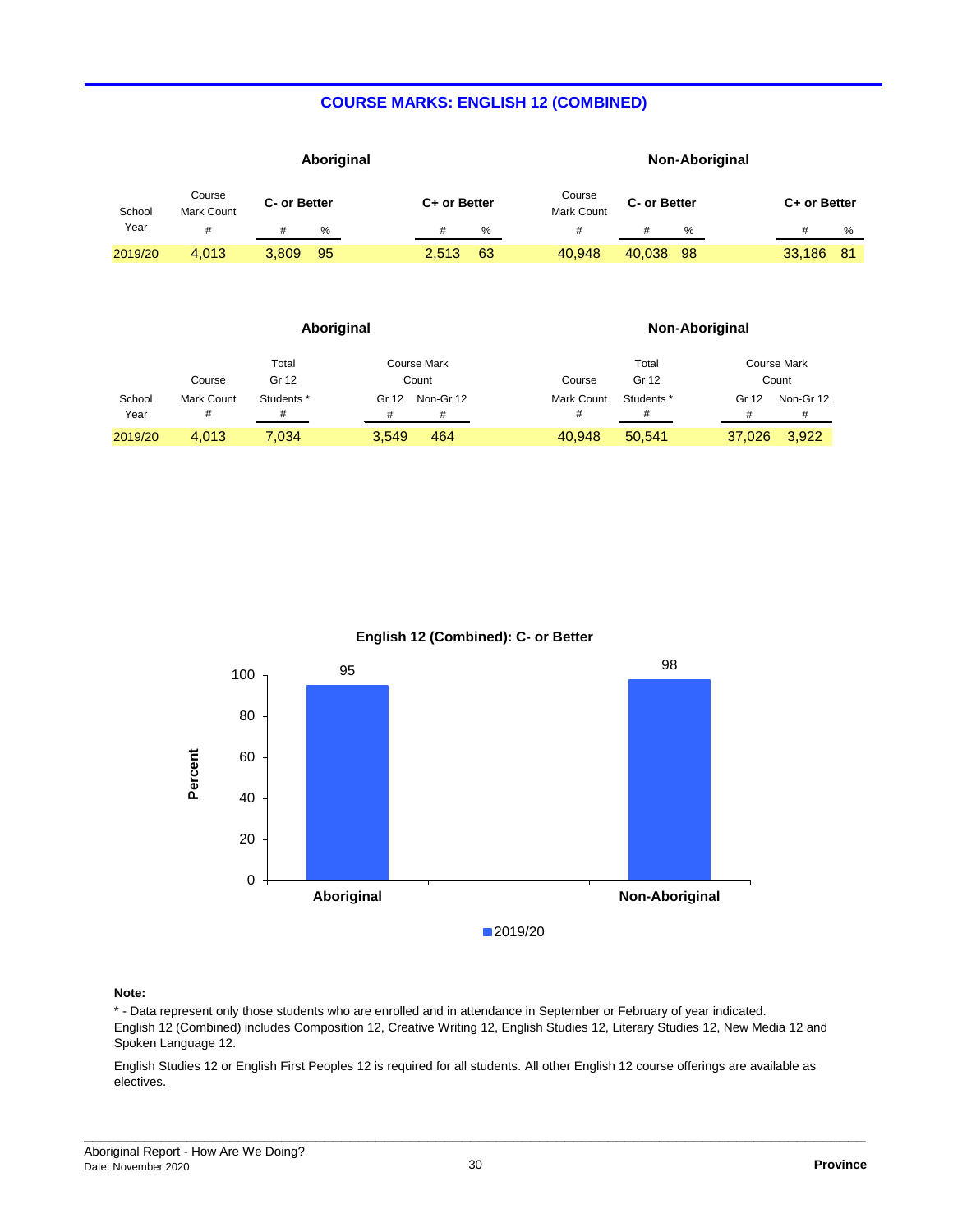## **COURSE MARKS: FOUNDATIONS OF MATH 12**

|         |                      |              | Aboriginal |                |    |                             |              |    | <b>Non-Aboriginal</b> |              |      |
|---------|----------------------|--------------|------------|----------------|----|-----------------------------|--------------|----|-----------------------|--------------|------|
| School  | Course<br>Mark Count | C- or Better |            | $C+$ or Better |    | Course<br><b>Mark Count</b> | C- or Better |    |                       | C+ or Better |      |
| Year    | #                    | #            | %          | #              | %  | #                           |              | %  |                       | #            | $\%$ |
| 2019/20 | 407                  | 386          | 95         | 265            | 65 | 5.051                       | 4,835        | 96 |                       | 3.610        |      |

**Aboriginal Non-Aboriginal**

|                | Course          | Total<br>Gr 12  | Course Mark<br>Count         | Course          | Total<br>Gr 12  | Course Mark<br>Count         |
|----------------|-----------------|-----------------|------------------------------|-----------------|-----------------|------------------------------|
| School<br>Year | Mark Count<br># | Students *<br># | Non-Gr 12<br>Gr 12<br>#<br># | Mark Count<br># | Students *<br># | Non-Gr 12<br>Gr 12<br>#<br># |
| 2019/20        | 407             | 7.034           | 29<br>378                    | 5.051           | 50.541          | 301<br>4.750                 |

**Foundations of Math 12: C- or Better**



**Note:**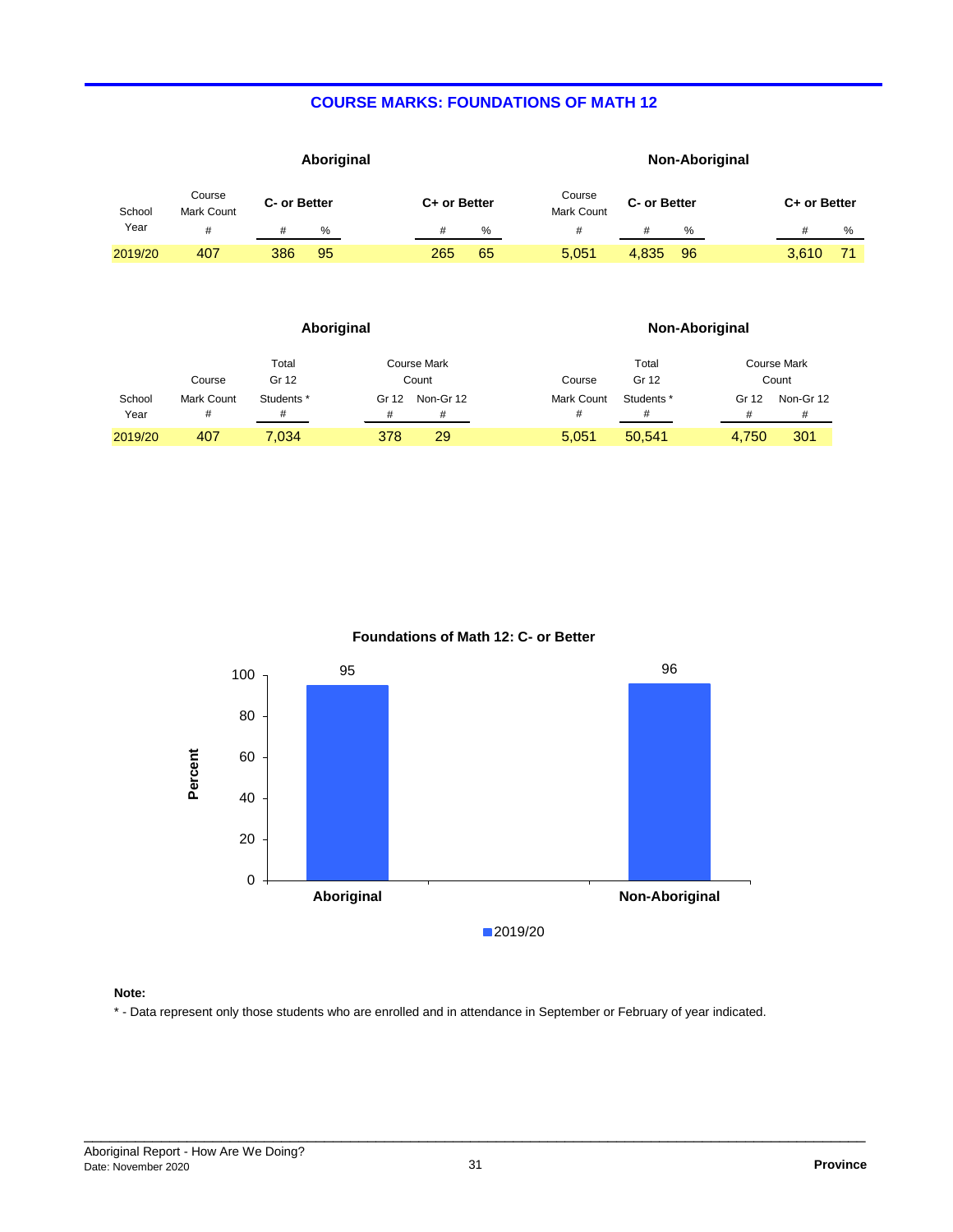## **COURSE MARKS: CONTEMPORARY INDIGENOUS STUDIES 12**

|         |                      |              | Aboriginal |                |    |                             |              |      | Non-Aboriginal |              |      |
|---------|----------------------|--------------|------------|----------------|----|-----------------------------|--------------|------|----------------|--------------|------|
| School  | Course<br>Mark Count | C- or Better |            | $C+$ or Better |    | Course<br><b>Mark Count</b> | C- or Better |      |                | C+ or Better |      |
| Year    | #                    | #            | $\%$       | #              | %  | #                           |              | $\%$ |                | #            | $\%$ |
| 2019/20 | 109                  | 94           | 86         | 57             | 52 | 102                         | 96           | 94   |                | 78           | 76   |

**Aboriginal Non-Aboriginal**

|                | Course          | Total<br>Gr 12  |       | Course Mark<br>Count | Course          | Total<br>Gr 12  |            | <b>Course Mark</b><br>Count |  |  |
|----------------|-----------------|-----------------|-------|----------------------|-----------------|-----------------|------------|-----------------------------|--|--|
| School<br>Year | Mark Count<br># | Students *<br># | Gr 12 | Non-Gr 12<br>#       | Mark Count<br># | Students *<br># | Gr 12<br># | Non-Gr 12<br>#              |  |  |
| 2019/20        | 109             | .034            | 53    | 56                   | 102             | 50.541          | 46         | 56                          |  |  |

**Contemporary Indigenous Studies 12: C- or Better**



**Note:**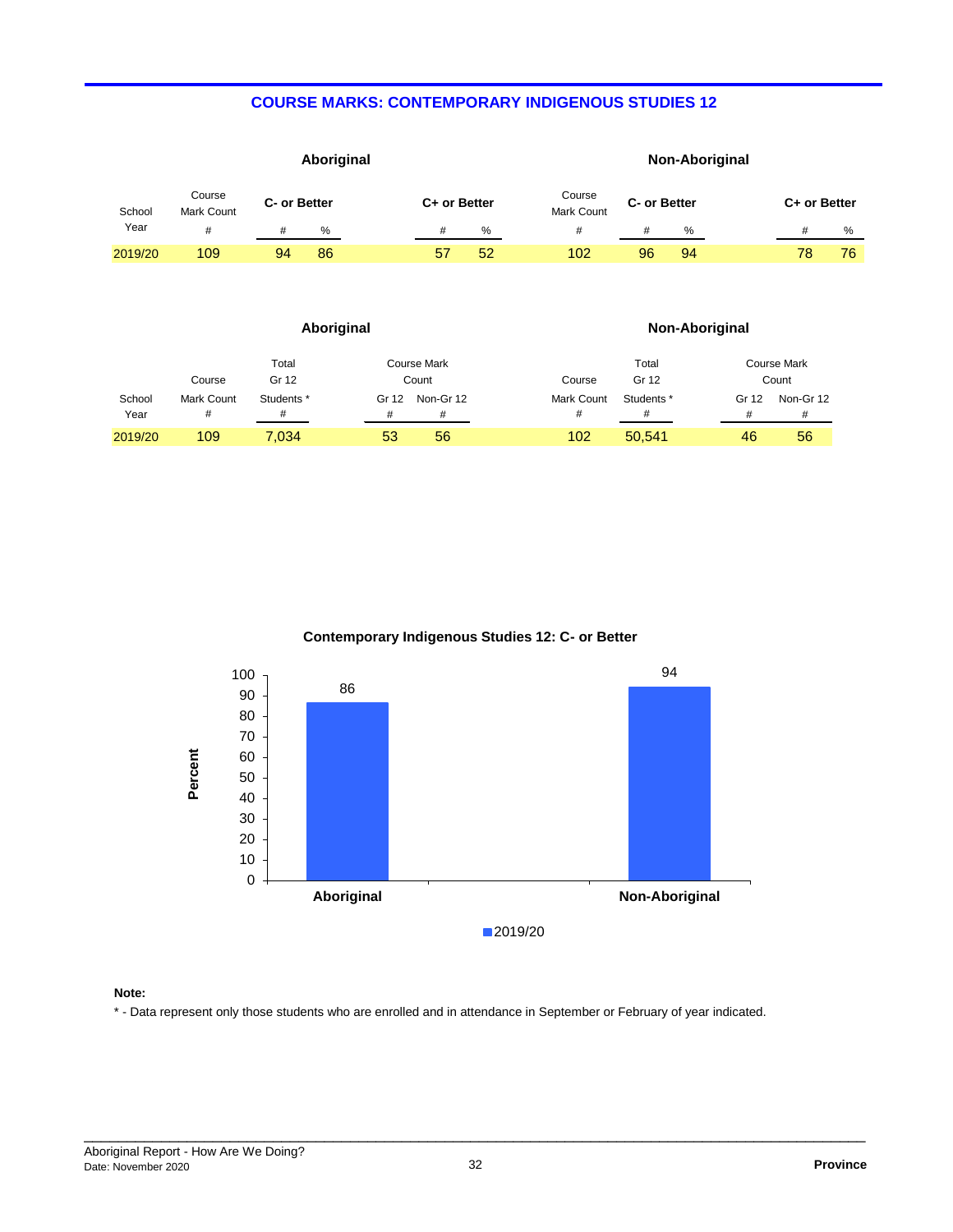## **FIRST NATIONS LANGUAGES COURSES (GRADE 10 - 12) 2019/20: OVERVIEW**

There are many First Nations languages in British Columbia for which curricula have been developed and Ministry approved through the Provincial Languages Template development process.

[https://www2.gov.bc.ca/gov/c](https://www2.gov.bc.ca/gov/content/education-training/k-12/teach/resources-for-teachers/curriculum/languages-template/indigenous-languages)ontent/education-training/k-12/teach/resources-for-teachers/curriculum/languages[template/indigenous-languag](https://www2.gov.bc.ca/gov/content/education-training/k-12/teach/resources-for-teachers/curriculum/languages-template/indigenous-languages)es

There are currently 18 approved First Nations languages courses in B.C. Courses where no students were enrolled during the 2019/20 school year are omitted from the following language listing. Some school districts may offer other Aboriginal language courses, which are not covered in this report.

|                          |                         |    | Aboriginal   |              |            | <b>Non-Aboriginal</b>   |                          |            |                |              |
|--------------------------|-------------------------|----|--------------|--------------|------------|-------------------------|--------------------------|------------|----------------|--------------|
|                          | Course<br>Mark<br>Count |    | C- or Better | C+ or Better |            | Course<br>Mark<br>Count | C- or Better             |            |                | C+ or Better |
|                          | #                       | #  | %            | #            | $\%$       | $\#$                    | #                        | %          | #              | $\%$         |
| Gitxsenimx ~ Gitxsanimax | 36                      | 34 | 94           | 26           | 72         | $\blacksquare$          | $\overline{\phantom{0}}$ |            | $\blacksquare$ |              |
| Halg'eméylem             | 31                      | 29 | 94           | 24           | 77         | <b>Msk</b>              | Msk                      | <b>Msk</b> | Msk            | <b>Msk</b>   |
| Hul'g'umi'num'           | 74                      | 69 | 93           | 38           | 51         | 11                      | 11                       | 100        | Msk            | <b>Msk</b>   |
| Kwak'wala                | 68                      | 52 | 76           | 27           | 40         | Msk                     | Msk                      | Msk        | Msk            | <b>Msk</b>   |
| nsíylxcan                | 49                      | 47 | 96           | 39           | 80         | Msk                     | Msk                      | Msk        | Msk            | Msk          |
| Nte?kepmxcin             | 18                      | 19 | 100          | Msk          | <b>Msk</b> | Msk                     | Msk                      | <b>Msk</b> | 0              | 0            |
| Nuučaanut                | 43                      | 41 | 95           | 24           | 56         | <b>Msk</b>              | Msk                      | Msk        | Msk            | Msk          |
| Secwepemctsin            | 43                      | 43 | 100          | 17           | 40         | Msk                     | Msk                      | Msk        | Msk            | Msk          |
| Sim'algaxhl Nisga'a      | 19                      | 14 | 74           | <b>Msk</b>   | Msk        |                         |                          |            |                |              |
| Sm'algyax                | 64                      | 55 | 86           | 42           | 66         | <b>Msk</b>              | <b>Msk</b>               | <b>Msk</b> | Msk            | <b>Msk</b>   |
| Upper St'at'imcets       | 25                      | 23 | 92           | 21           | 84         | -                       |                          |            | -              |              |
| Xaayda Kil / Xaad Kil    | 27                      | 27 | 100          | 22           | 81         | Msk                     | Msk                      | <b>Msk</b> | Msk            | Msk          |

### **First Nations Languages Courses for Aboriginal Students, 2019/20**



### **Note:**

' - ' represents No data

The First Nations languages in this report are listed as they are represented in Integrated Resource Packages submitted to the Ministry of Education for curriculum approval. The Ministry acknowledges that the spelling for these languages may not reflect how a First Nation currently represents their language.  $\blacksquare$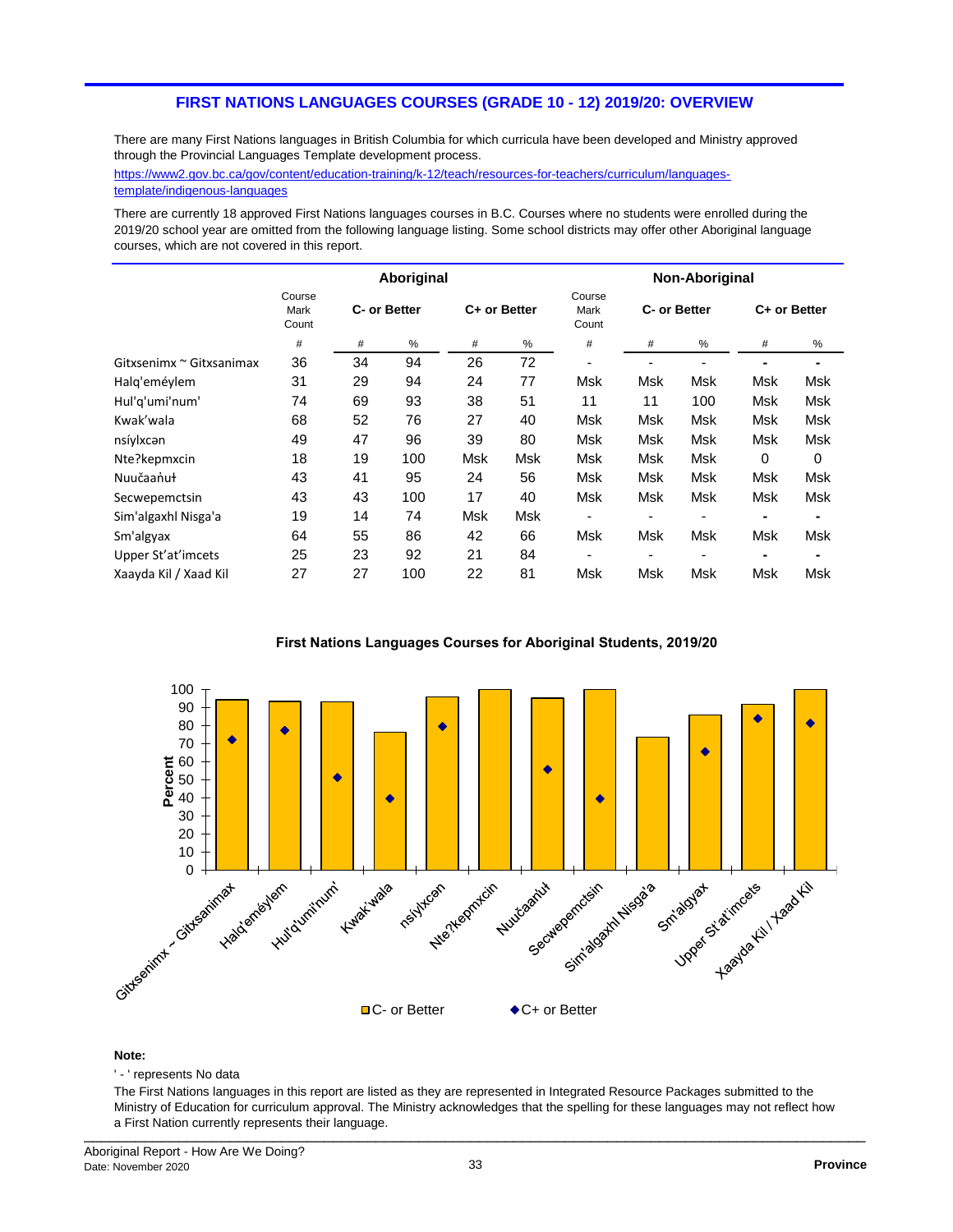## **PROGRESS OF STUDENTS ENTERING GRADE 8**

The data represent a cohort of students as they progress from Grade 8 through to Grade 12 completion. Each year out-migration estimates are factored in. If a student leaves for another district, that student's information will be reported in the new district's cohort information. (Grade transition includes transitions to a higher grade in any B.C. Public or Independent school.)

## **PROGRESS OF STUDENTS ENTERING GRADE 8 IN SEPTEMBER 2014**

|                                                                                                                                         |                                                                      |                                    | Aboriginal                          |                                   |                                                                                                                                    |                                     | Non-Aboriginal                      |                                     |
|-----------------------------------------------------------------------------------------------------------------------------------------|----------------------------------------------------------------------|------------------------------------|-------------------------------------|-----------------------------------|------------------------------------------------------------------------------------------------------------------------------------|-------------------------------------|-------------------------------------|-------------------------------------|
| School<br>Year                                                                                                                          | Year                                                                 | All Students<br>$\%$               | Female<br>%                         | Male<br>$\%$                      |                                                                                                                                    | All Students<br>$\%$                | Female<br>$\%$                      | Male<br>%                           |
| 2014/15<br>2019/20                                                                                                                      | Grade 8<br>Grade 9<br>Grade 10<br>Grade 11<br>Grade 12<br>Completion | 100<br>100<br>99<br>95<br>89<br>71 | 100<br>100<br>99<br>95<br>90<br>74  | 100<br>99<br>99<br>95<br>88<br>68 |                                                                                                                                    | 100<br>100<br>100<br>98<br>96<br>88 | 100<br>100<br>100<br>98<br>96<br>89 | 100<br>100<br>100<br>98<br>95<br>86 |
| 100<br>Progressing to Next Grade (%)<br>90<br>80<br>70<br>60<br>50<br>40<br>30<br>20<br>10<br>0<br>100<br>Progressing to Next Grade (%) | Year Grade 8<br>90<br>80<br>70<br>60<br>50<br>40                     | Year Grade 9                       | - Aboriginal                        | Year Grade 10                     | <b>Progress of Students Entering Grade 8</b><br>Year Grade 11<br>- Non-Aboriginal<br>Progress of Students Entering Grade 8: Gender | Year Grade 12                       | Completion                          |                                     |
|                                                                                                                                         | 30<br>20<br>10<br>$\mathbf 0$<br>Year Grade 8                        |                                    | Year Grade 9<br>- Aboriginal Female | Year Grade 10                     | Year Grade 11<br>- Non-Aboriginal Female                                                                                           | Year Grade 12                       | Completion                          |                                     |

----- Aboriginal Male **Non-Aboriginal Male**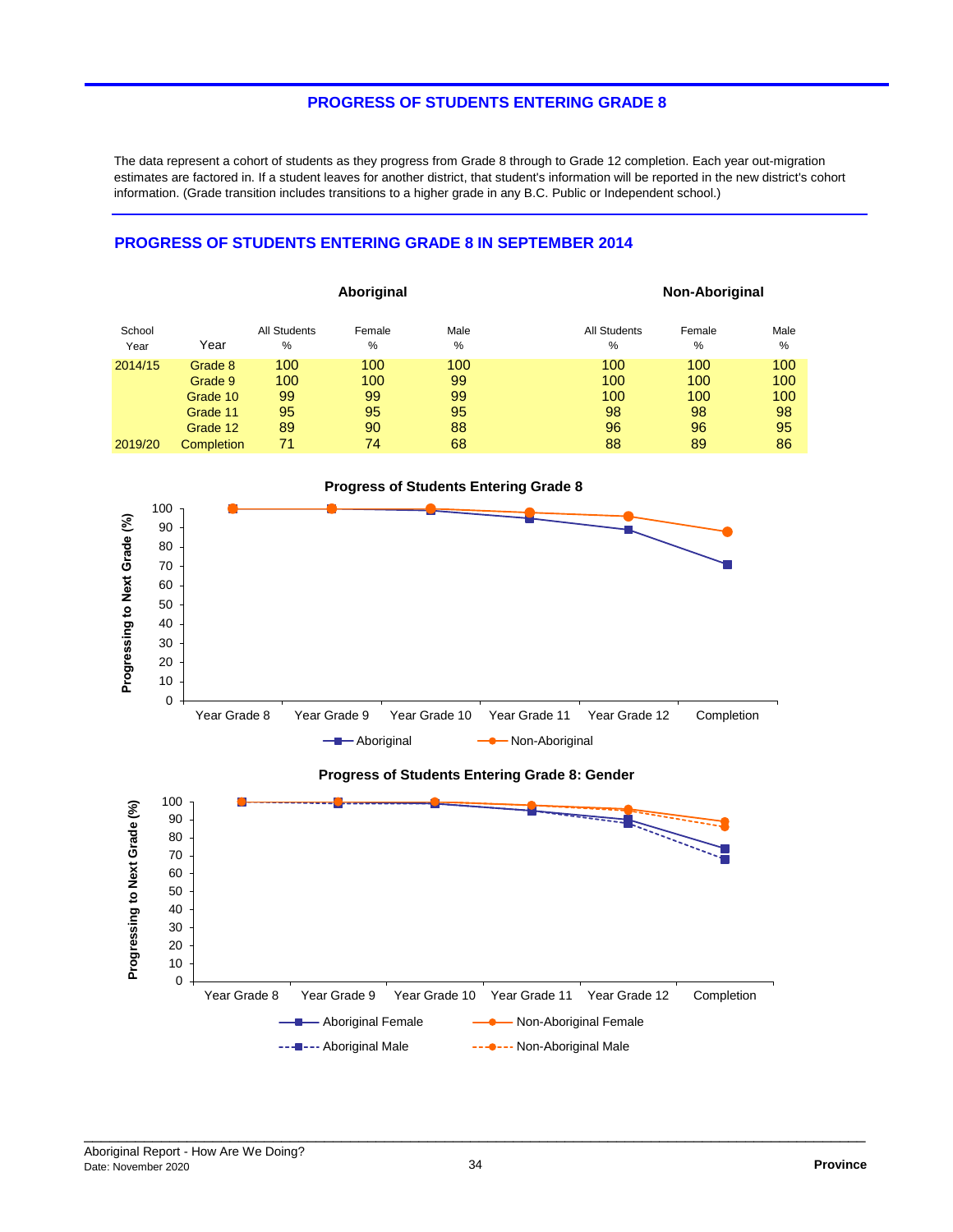## **FIVE-YEAR COMPLETION RATE, 2015/16 - 2019/20**

The five-year completion rate is the percent of Grade 8 students who graduate with a Certificate of Graduation within 5 years, adjusted for outmigration. It is not the inverse of a "dropout rate" as students may graduate after the five-year period.

## **FIVE-YEAR COMPLETION RATE\***

|             |                 | Aboriginal |      | Non-Aboriginal                    |
|-------------|-----------------|------------|------|-----------------------------------|
|             | All             |            |      | All                               |
|             | <b>Students</b> | Female     | Male | <b>Students</b><br>Male<br>Female |
| School Year | %               | %          | %    | %<br>%<br>%                       |
| 2015/16     | 54              | 59         | 50   | 81<br>84<br>78                    |
| 2016/17     | 56              | 60         | 53   | 81<br>84<br>78                    |
| 2017/18     | 60              | 64         | 56   | 82<br>84<br>80                    |
| 2018/19     | 60              | 63         | 58   | 85<br>83<br>80                    |
| 2019/20     | 62              | 66         | 59   | 84<br>86<br>82                    |







\* When the five-year rate is reported, numbers for prior school years are not updated (Page 35).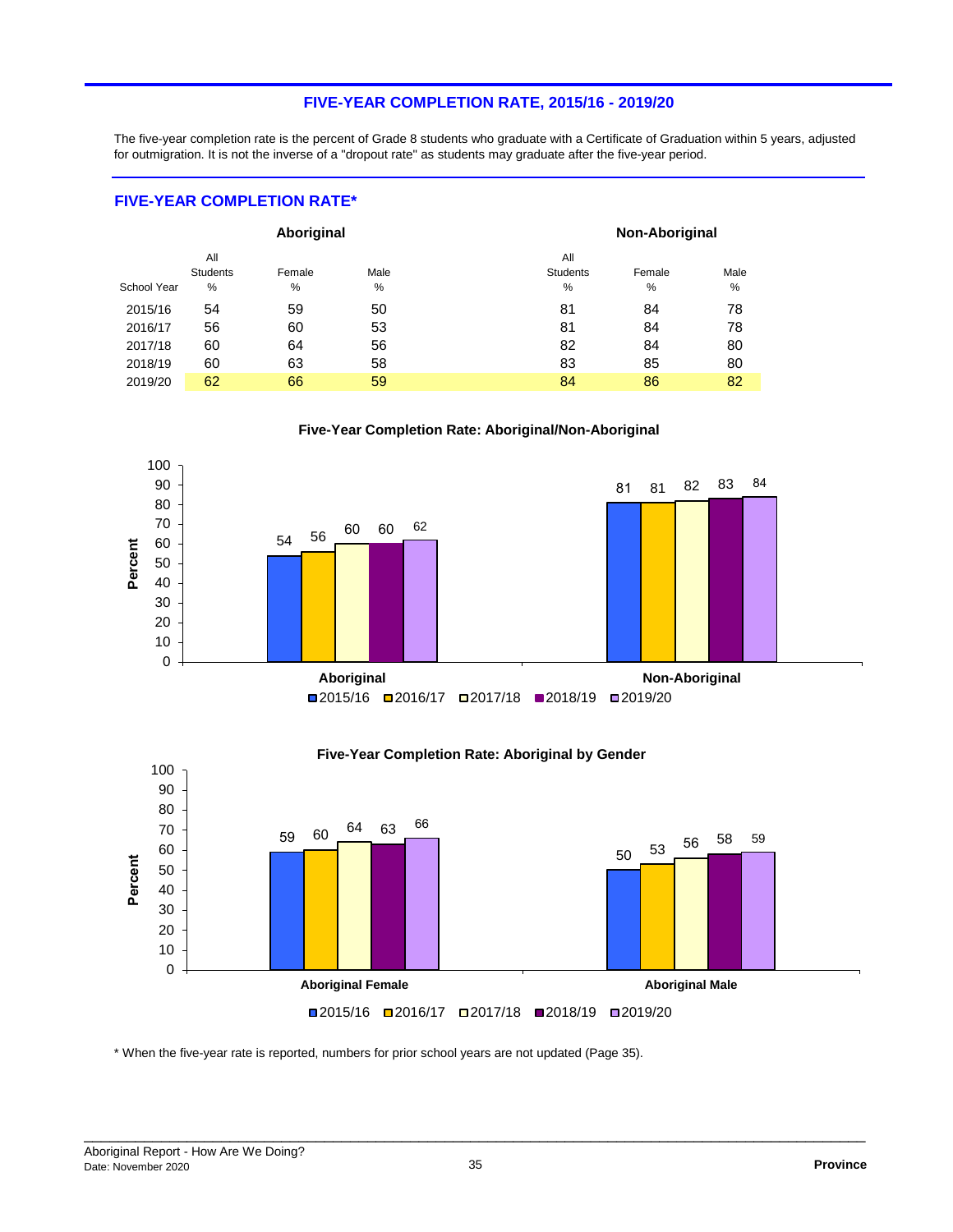## **SIX-YEAR COMPLETION RATE, 2015/16 - 2019/20**

The six-year completion rate is the percent of Grade 8 students who graduate with a Certificate of Graduation within 6 years, adjusted for outmigration. It is not the inverse of a "dropout rate" as students may graduate after the six-year period.

### **SIX-YEAR COMPLETION RATE\***

|             |                 | Aboriginal |      |                 | <b>Non-Aboriginal</b> |      |  |  |  |
|-------------|-----------------|------------|------|-----------------|-----------------------|------|--|--|--|
|             | All             |            |      | All             |                       |      |  |  |  |
|             | <b>Students</b> | Female     | Male | <b>Students</b> | Female                | Male |  |  |  |
| School Year | %               | %          | %    | %               | %                     | %    |  |  |  |
| 2015/16     | 64              | 69         | 60   | 86              | 88                    | 84   |  |  |  |
| 2016/17     | 66              | 69         | 63   | 86              | 88                    | 84   |  |  |  |
| 2017/18     | 70              | 73         | 66   | 86              | 88                    | 85   |  |  |  |
| 2018/19     | 69              | 72         | 67   | 87              | 89                    | 85   |  |  |  |
| 2019/20     | 71              | 74         | 68   | 88              | 89                    | 86   |  |  |  |

 **Aboriginal Non-Aboriginal Percent** 2015/16 2016/17 2017/18 2018/19 2019/20

**Six-Year Completion Rate: Aboriginal/Non-Aboriginal**

### **Six-Year Completion Rate: Aboriginal by Gender**



\* When the six-year rate is reported, numbers for prior school years are not updated (Page 36). When the six-year rate is reported with the seven- and eight-year rates, numbers for prior school years are updated (Page 37).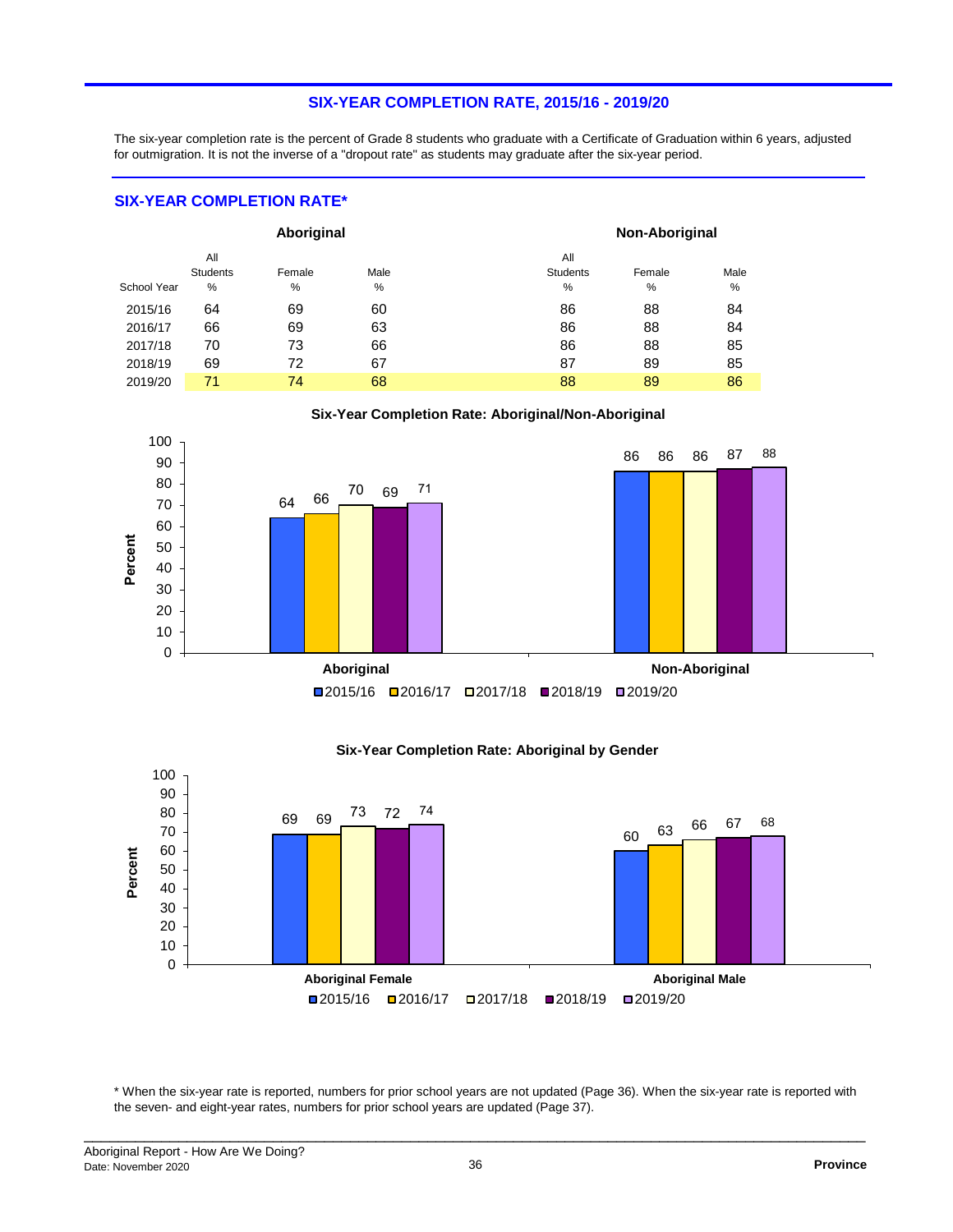## **SIX-, SEVEN- AND EIGHT-YEAR SCHOOL COMPLETION RATES**

The student cohort start year is the year a student enters Grade 8 for the first time. The 2013/14 and 2014/15 cohorts will be incomplete as they have not yet attained their seventh and/or eighth years. See glossary for completion rate definitions.

## **SIX-, SEVEN- AND EIGHT-YEAR COMPLETION RATES\***

|                           |     | <b>Six-Year Completion Rate</b> |      |            | <b>Seven-Year Completion Rate</b> |      |            | <b>Eight-Year Completion Rate</b> |      |
|---------------------------|-----|---------------------------------|------|------------|-----------------------------------|------|------------|-----------------------------------|------|
|                           | All |                                 |      | All        |                                   |      | All        |                                   |      |
| Student Cohort Aboriginal |     | Female                          | Male | Aboriginal | Female                            | Male | Aboriginal | Female                            | Male |
| <b>Start Year</b>         | %   | %                               | %    | $\%$       | %                                 | %    | %          | $\%$                              | %    |
| 2012/13                   | 70  | 74                              | 67   | 72         |                                   | 68   | 73         |                                   | 69   |
| 2013/14                   | 70  | 73                              | 67   | 72         | 75                                | 69   | -          | $\overline{\phantom{a}}$          |      |
| 2014/15                   |     | 74                              | 68   |            | -                                 |      |            |                                   |      |

### **Six-, Seven- and Eight-Year Aboriginal Completion Rates, 2012/13 Cohort**











\* When the six-year rate is reported, numbers for prior school years are not updated (Page 36). When the six-year rate is reported with the seven- and eight-year rates, numbers for prior school years are updated (Page 37).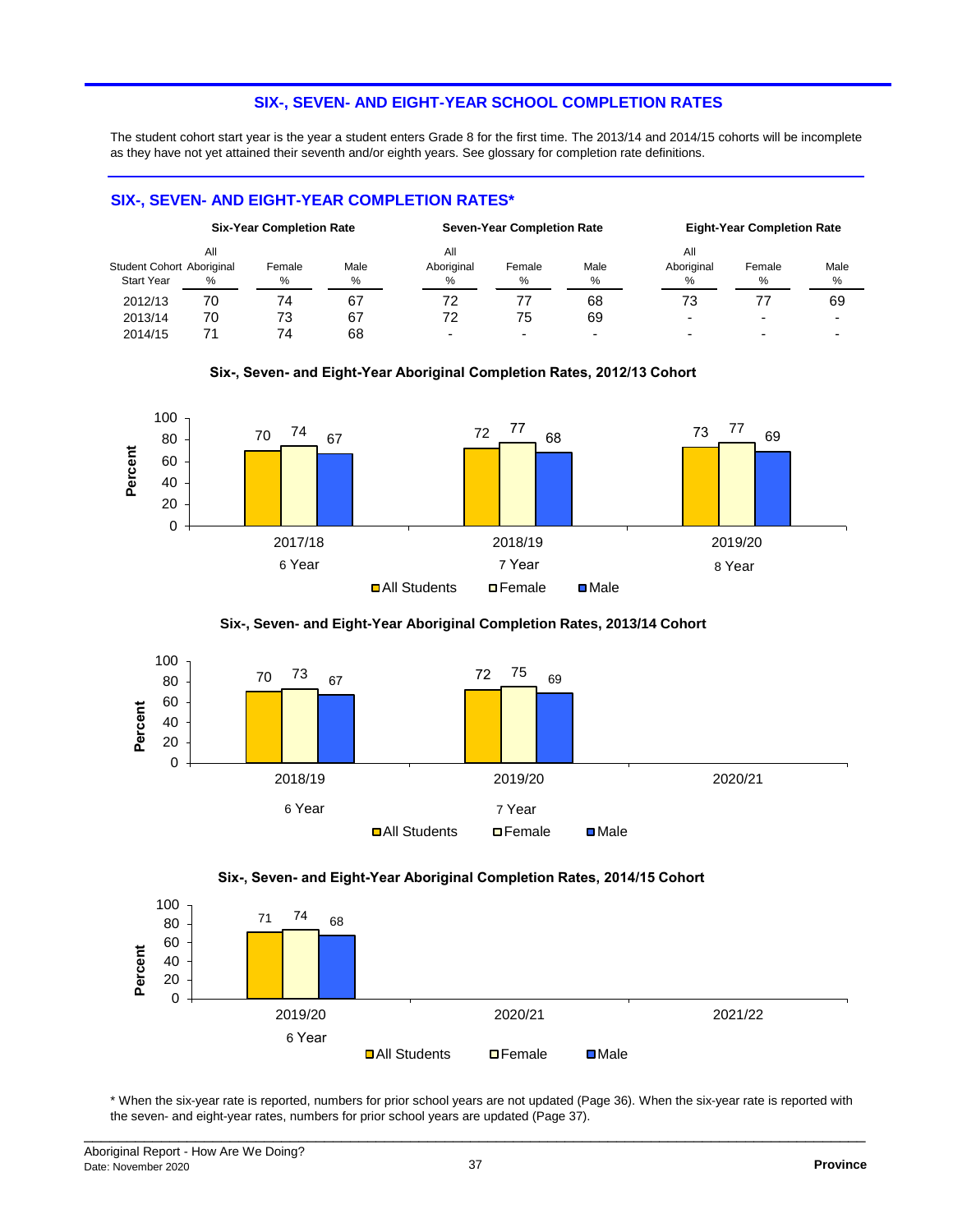## **BC SCHOOL COMPLETION CERTIFICATE AND BC CERTIFICATE OF GRADUATION**

The School Completion Certificate ("Evergreen" Certificate) was developed in the 2006/07 school year. It was a Ministry response to parents and educators who wanted to better celebrate students, primarily those with special learning needs and individual education plans, who had succeeded in meeting the goals of their educational program other than graduation.

## **BC SCHOOL COMPLETION CERTIFICATE ("Evergreen" Certificate)**

|             |                                       | Aboriginal                                    |   |        | Non-Aboriginal<br><b>BC School</b><br>September<br>Gr 12<br>Completion<br><b>Students</b><br>Certificate<br>#<br>%<br>#<br>649<br>1 |   |  |  |  |
|-------------|---------------------------------------|-----------------------------------------------|---|--------|-------------------------------------------------------------------------------------------------------------------------------------|---|--|--|--|
|             | September<br>Gr 12<br><b>Students</b> | <b>BC School</b><br>Completion<br>Certificate |   |        |                                                                                                                                     |   |  |  |  |
| School Year | #                                     | #                                             | % |        |                                                                                                                                     |   |  |  |  |
| 2015/16     | 6,187                                 | 283                                           | 5 | 47,932 |                                                                                                                                     |   |  |  |  |
| 2016/17     | 6,237                                 | 224                                           | 4 | 47,576 | 533                                                                                                                                 |   |  |  |  |
| 2017/18     | 6,303                                 | 227                                           | 4 | 48.113 | 508                                                                                                                                 | 1 |  |  |  |
| 2018/19     | 6.196                                 | 195                                           | 3 | 47,388 | 477                                                                                                                                 | 1 |  |  |  |
| 2019/20     | 6.490                                 | 229                                           | 4 | 47.772 | 483                                                                                                                                 | 1 |  |  |  |

### **BC CERTIFICATE OF GRADUATION ("Dogwood" Diploma)**

| Aboriginal |  |  |  |
|------------|--|--|--|
|            |  |  |  |

### **Aboriginal Non-Aboriginal**

|             | September<br>Gr 12<br><b>Students</b> | <b>BC</b> Certificate of<br>Graduation |    | September<br>Gr 12<br><b>Students</b> | <b>BC</b> Certificate of<br>Graduation |    |
|-------------|---------------------------------------|----------------------------------------|----|---------------------------------------|----------------------------------------|----|
| School Year | #                                     | #                                      | %  | #                                     | #                                      | %  |
| 2015/16     | 6.187                                 | 3.149                                  | 51 | 47.932                                | 35.626                                 | 74 |
| 2016/17     | 6.237                                 | 3,234                                  | 52 | 47.576                                | 35.438                                 | 74 |
| 2017/18     | 6,303                                 | 3,292                                  | 52 | 48.113                                | 35.907                                 | 75 |
| 2018/19     | 6,196                                 | 3,283                                  | 53 | 47,388                                | 35.650                                 | 75 |
| 2019/20     | 6.490                                 | 3.376                                  | 52 | 47.772                                | 35,134                                 | 74 |

### **BC ADULT GRADUATION DIPLOMA ("Adult Dogwood" Diploma)\***

|             |                                            | Aboriginal                                    |                                            | <b>Non-Aboriginal</b>                         |  |  |
|-------------|--------------------------------------------|-----------------------------------------------|--------------------------------------------|-----------------------------------------------|--|--|
| School Year | September<br>Gr 12<br><b>Students</b><br># | <b>BC Adult</b><br>Graduation<br>Diploma<br># | September<br>Gr 12<br><b>Students</b><br># | <b>BC Adult</b><br>Graduation<br>Diploma<br># |  |  |
| 2015/16     | 6.187                                      | 723                                           | 47,932                                     | 2,318                                         |  |  |
| 2016/17     | 6.237                                      | 710                                           | 47,576                                     | 2,198                                         |  |  |
| 2017/18     | 6,303                                      | 692                                           | 48.113                                     | 2,361                                         |  |  |
| 2018/19     | 6,196                                      | 737                                           | 47,388                                     | 2,241                                         |  |  |
| 2019/20     | 6.490                                      | 648                                           | 47.772                                     | 1.768                                         |  |  |

### **Note:**

\* A proportion of Adult Dogwood recipients do not come from the Grade 12 cohort. Therefore, the percent column has been removed for this year's report. However, the Grade 12 cohort count has been retained to show relative scale of the populations.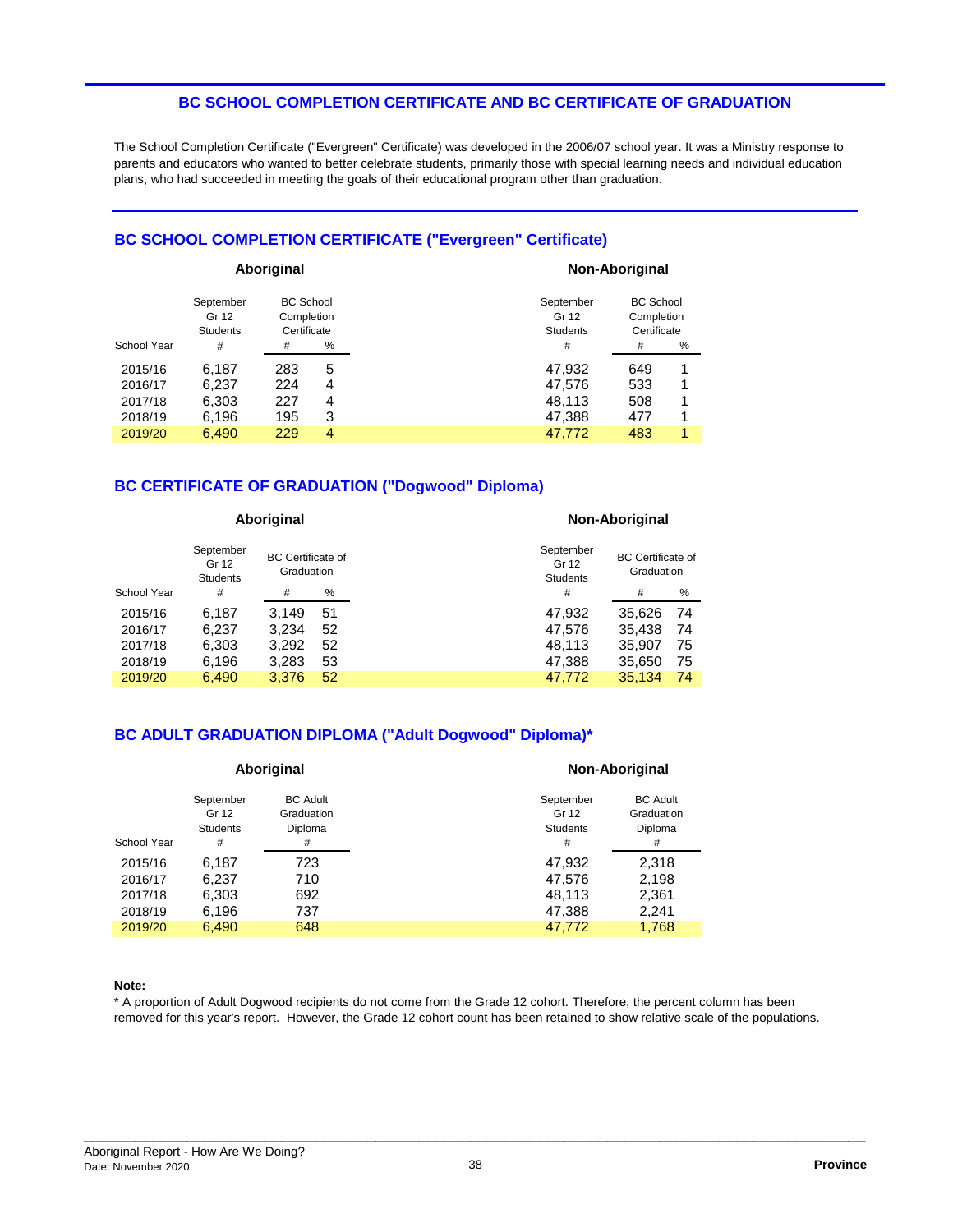This page Intentionally Left Blank.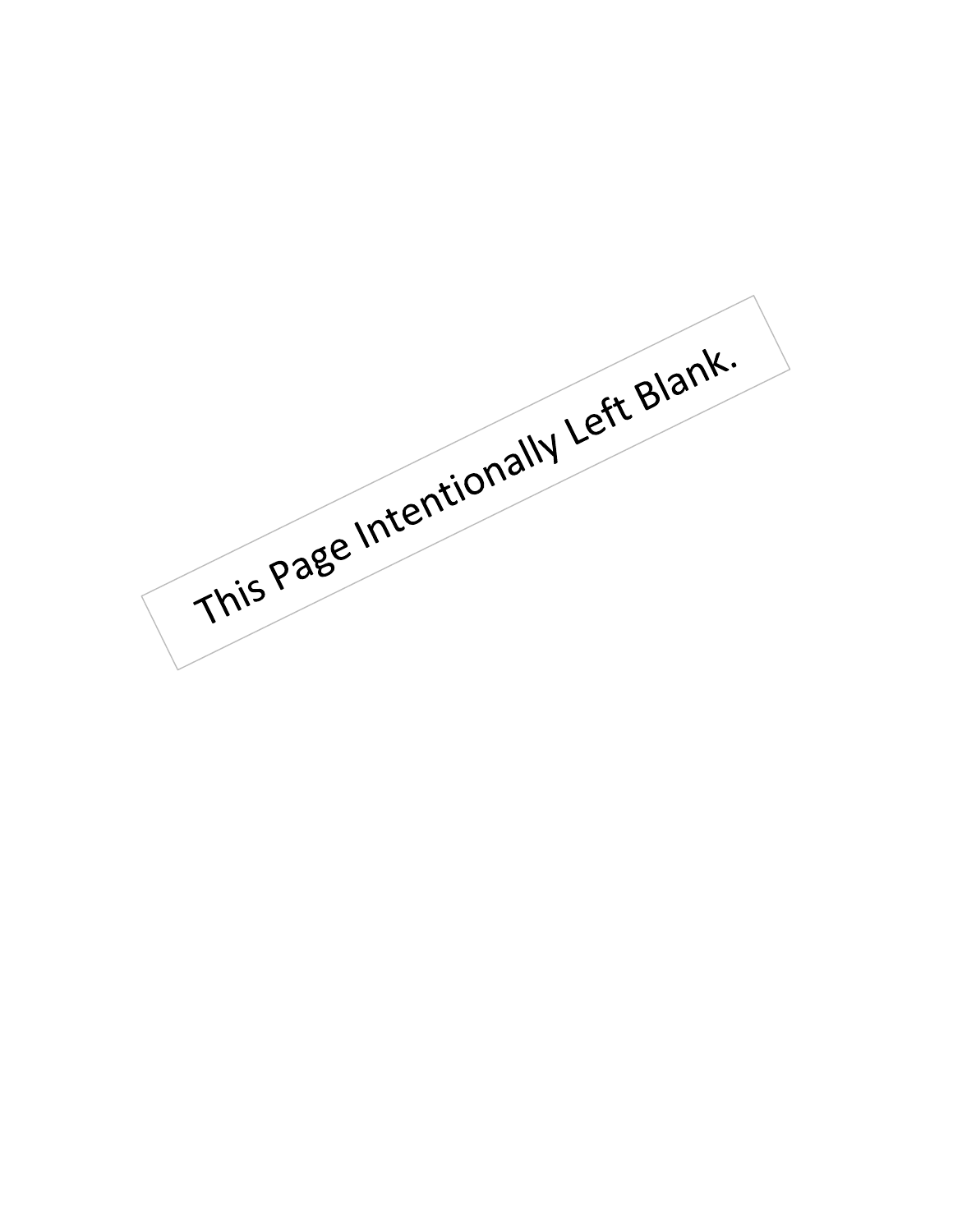## **STUDENT TRANSITIONS TO BC PUBLIC POST-SECONDARY INSTITUTIONS**

In recent years, some B.C. post-secondary institutions have changed their names and sector designation. Because of these changes, and to ensure consistency over time, each institution is reported under its most recent name and sector designation. [For more informa](https://www2.gov.bc.ca/gov/content/education-training/post-secondary-education/data-research/student-transitions-project)tion, please visit the website: https://www2.gov.bc.ca/gov/content/education-training/post-secondary-education/data[research/student-](https://www2.gov.bc.ca/gov/content/education-training/post-secondary-education/data-research/student-transitions-project)transitions-project

## **GRADE 12 GRADUATES ENTERING COMMUNITY COLLEGES**

|                | Grade 12<br><b>Graduates of</b><br><b>School Year</b> |     |       | <b>Year of Transition to a Community College</b> |       |         |     |         |     |         |  |  |  |  |
|----------------|-------------------------------------------------------|-----|-------|--------------------------------------------------|-------|---------|-----|---------|-----|---------|--|--|--|--|
| Demographic    | 2014/15                                               |     |       | 2015/16                                          |       | 2016/17 |     | 2017/18 |     | 2018/19 |  |  |  |  |
| Group          | #                                                     | %   | #     | %                                                | #     | %       | #   | %       | #   | %       |  |  |  |  |
| Aboriginal     | 3.783                                                 | 100 | 592   | 15.6                                             | 241   | 6.4     | 123 | 3.3     | 58  | 1.5     |  |  |  |  |
| Non-Aboriginal | 38,565                                                | 100 | 6.191 | 16.1                                             | 1.616 | 4.2     | 631 | 1.6     | 424 | 1.1     |  |  |  |  |

## **K-12 NON-GRADUATES ENTERING COMMUNITY COLLEGES**

|                | <b>K-12 Non-</b><br><b>Graduates of Year</b><br>of Last Enrolment |     |         | <b>Year of Transition to a Community College</b> |         |     |         |     |         |     |  |  |  |
|----------------|-------------------------------------------------------------------|-----|---------|--------------------------------------------------|---------|-----|---------|-----|---------|-----|--|--|--|
| Demographic    | 2014/15                                                           |     | 2015/16 |                                                  | 2016/17 |     | 2017/18 |     | 2018/19 |     |  |  |  |
| Group          | #                                                                 | %   | #       | %                                                | #       | %   | #       | %   | #       | %   |  |  |  |
| Aboriginal     | 3,052                                                             | 100 | 200     | 6.6                                              | 79      | 2.6 | 54      | 1.8 | 57      | 1.9 |  |  |  |
| Non-Aboriginal | 22.625                                                            | 100 | 1.084   | 4.8                                              | 319     | 1.4 | 191     | 0.8 | 160     | 0.7 |  |  |  |

## **GRADE 12 GRADUATES ENTERING INSTITUTES**

|                        | Grade 12<br><b>Graduates of</b><br><b>School Year</b> |     |         | <b>Year of Transition to an Institute</b> |         |     |         |     |         |     |  |  |  |
|------------------------|-------------------------------------------------------|-----|---------|-------------------------------------------|---------|-----|---------|-----|---------|-----|--|--|--|
| 2014/15<br>Demographic |                                                       |     | 2015/16 |                                           | 2016/17 |     | 2017/18 |     | 2018/19 |     |  |  |  |
| Group                  | #                                                     | %   | #       | %                                         | #       | %   | #       | %   | #       | %   |  |  |  |
| Aboriginal             | 3,783                                                 | 100 | 72      | 1.9                                       | 38      | 1.0 | 30      | 0.8 | 24      | 0.6 |  |  |  |
| Non-Aboriginal         | 38,565                                                | 100 | 1.243   | 3.2                                       | 513     | 1.3 | 252     | 0.7 | 164     | 0.4 |  |  |  |

## **K-12 NON-GRADUATES ENTERING INSTITUTES**

|                | <b>K-12 Non-</b><br><b>Graduates of Year</b><br>of Last Enrolment |     |     | Year of Transition to an Institute<br>2015/16<br>2018/19<br>2016/17<br>2017/18 |     |     |    |     |    |     |  |  |  |
|----------------|-------------------------------------------------------------------|-----|-----|--------------------------------------------------------------------------------|-----|-----|----|-----|----|-----|--|--|--|
| Demographic    | 2014/15                                                           |     |     |                                                                                |     |     |    |     |    |     |  |  |  |
| Group          | #                                                                 | %   | #   | %                                                                              | #   | %   | #  | %   | #  | %   |  |  |  |
| Aboriginal     | 3,052                                                             | 100 | 35  | 1.1                                                                            | 27  | 0.9 | 10 | 0.3 | 16 | 0.5 |  |  |  |
| Non-Aboriginal | 22.625                                                            | 100 | 339 | 1.5                                                                            | 126 | 0.6 | 84 | 0.4 | 45 | 0.2 |  |  |  |

### **Note:**

Over time, the number of non-graduates may decrease as these students complete graduation requirements and become counted as part of the graduation population.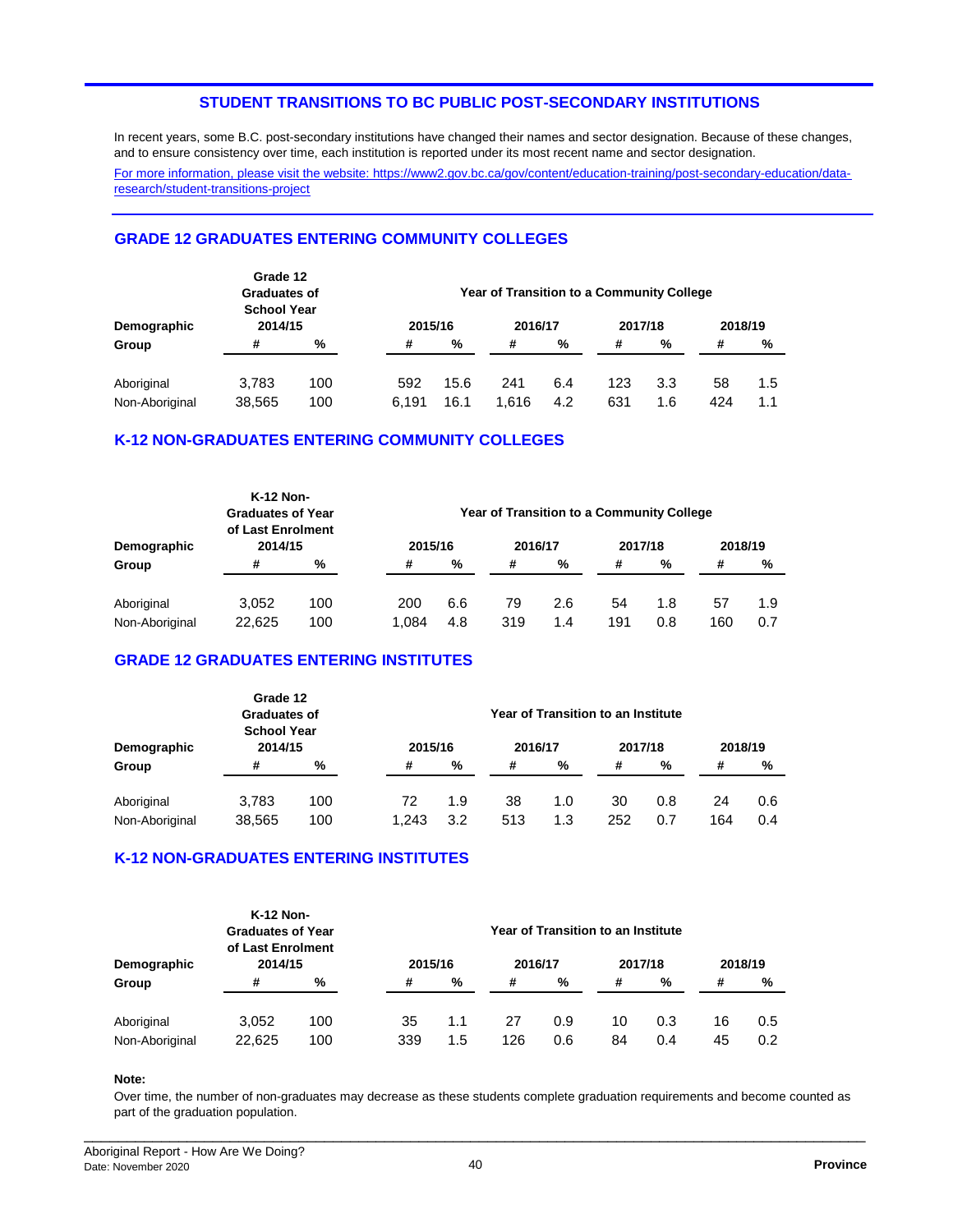## **STUDENT TRANSITIONS TO BC PUBLIC POST-SECONDARY INSTITUTIONS**

In recent years, some B.C. post-secondary institutions have changed their names and sector designation. Because of these changes, and to ensure consistency over time, each institution is reported under its most recent name and sector designation.

[For more informa](https://www2.gov.bc.ca/gov/content/education-training/post-secondary-education/data-research/student-transitions-project)tion, please visit the website: https://www2.gov.bc.ca/gov/content/education-training/post-secondary-education/data[research/student-](https://www2.gov.bc.ca/gov/content/education-training/post-secondary-education/data-research/student-transitions-project)transitions-project

## **GRADE 12 GRADUATES ENTERING RESEARCH-INTENSIVE UNIVERSITIES**

|                | Grade 12<br><b>Graduates of</b><br><b>School Year</b> |     |         | Year of Transition to a Research-Intensive University |         |     |         |     |         |     |  |  |
|----------------|-------------------------------------------------------|-----|---------|-------------------------------------------------------|---------|-----|---------|-----|---------|-----|--|--|
| Demographic    | 2014/15                                               |     | 2015/16 |                                                       | 2016/17 |     | 2017/18 |     | 2018/19 |     |  |  |
| Group          | #                                                     | %   | #       | %                                                     | #       | %   | #       | %   | #       | %   |  |  |
| Aboriginal     | 3.783                                                 | 100 | 200     | 5.3                                                   | 23      | 0.6 | Msk     | Msk | Msk     | Msk |  |  |
| Non-Aboriginal | 38,565                                                | 100 | 7.935   | 20.6                                                  | 537     | 1.4 | 132     | 0.3 |         | 0.2 |  |  |

## **K-12 NON-GRADUATES ENTERING RESEARCH-INTENSIVE UNIVERSITIES**

|                        | <b>K-12 Non-</b><br><b>Graduates of</b><br><b>Year of Last</b><br><b>Enrolment</b> |     |    | Year of Transition to a Research-Intensive University |     |         |     |         |                          |         |  |  |  |  |
|------------------------|------------------------------------------------------------------------------------|-----|----|-------------------------------------------------------|-----|---------|-----|---------|--------------------------|---------|--|--|--|--|
| Demographic<br>2014/15 |                                                                                    |     |    | 2015/16                                               |     | 2016/17 |     | 2017/18 |                          | 2018/19 |  |  |  |  |
| Group                  | #                                                                                  | %   | #  | %                                                     | #   | %       | #   | %       | #                        | %       |  |  |  |  |
| Aboriginal             | 3,052                                                                              | 100 | 11 | 0.4                                                   | Msk | Msk     | Msk | Msk     | $\overline{\phantom{0}}$ | ۰       |  |  |  |  |
| Non-Aboriginal         | 22.625                                                                             | 100 | 78 | 0.3                                                   | 34  | 0.2     | 25  | 0.1     | 18                       | 0.1     |  |  |  |  |

## **GRADE 12 GRADUATES ENTERING TEACHING-INTENSIVE UNIVERSITIES**

|                | Grade 12<br><b>Graduates of</b><br><b>School Year</b> |     |         | Year of Transition to a Teaching-Intensive University |       |         |     |         |     |         |  |  |
|----------------|-------------------------------------------------------|-----|---------|-------------------------------------------------------|-------|---------|-----|---------|-----|---------|--|--|
| Demographic    | 2014/15                                               |     | 2015/16 |                                                       |       | 2016/17 |     | 2017/18 |     | 2018/19 |  |  |
| Group          | #                                                     | %   | #       | %                                                     | #     | %       | #   | %       | #   | %       |  |  |
| Aboriginal     | 3.783                                                 | 100 | 381     | 10.1                                                  | 116   | 3.1     | 58  | 1.5     | 32  | 0.8     |  |  |
| Non-Aboriginal | 38,565                                                | 100 | 4.997   | 13.0                                                  | 1.047 | 2.7     | 457 | 1.2     | 244 | 0.6     |  |  |

## **K-12 NON-GRADUATES ENTERING TEACHING-INTENSIVE UNIVERSITIES**

|                | <b>K-12 Non-</b><br>Graduates of<br><b>Year of Last</b><br><b>Enrolment</b> |     |         | Year of Transition to a Teaching-Intensive University |         |     |         |     |         |     |  |  |  |  |
|----------------|-----------------------------------------------------------------------------|-----|---------|-------------------------------------------------------|---------|-----|---------|-----|---------|-----|--|--|--|--|
| Demographic    | 2014/15                                                                     |     | 2015/16 |                                                       | 2016/17 |     | 2017/18 |     | 2018/19 |     |  |  |  |  |
| Group          | #                                                                           | %   | #       | %                                                     | #       | %   | #       | %   | #       | %   |  |  |  |  |
| Aboriginal     | 3,052                                                                       | 100 | 71      | 2.3                                                   | 27      | 0.9 | 22      | 0.7 | 19      | 0.6 |  |  |  |  |
| Non-Aboriginal | 22.625                                                                      | 100 | 423     | 1.9                                                   | 123     | 0.5 | 86      | 0.4 | 58      | 0.3 |  |  |  |  |

### **Note**

Over time, the number of non-graduates may decrease as these students complete graduation requirements and become counted as part of the graduation population.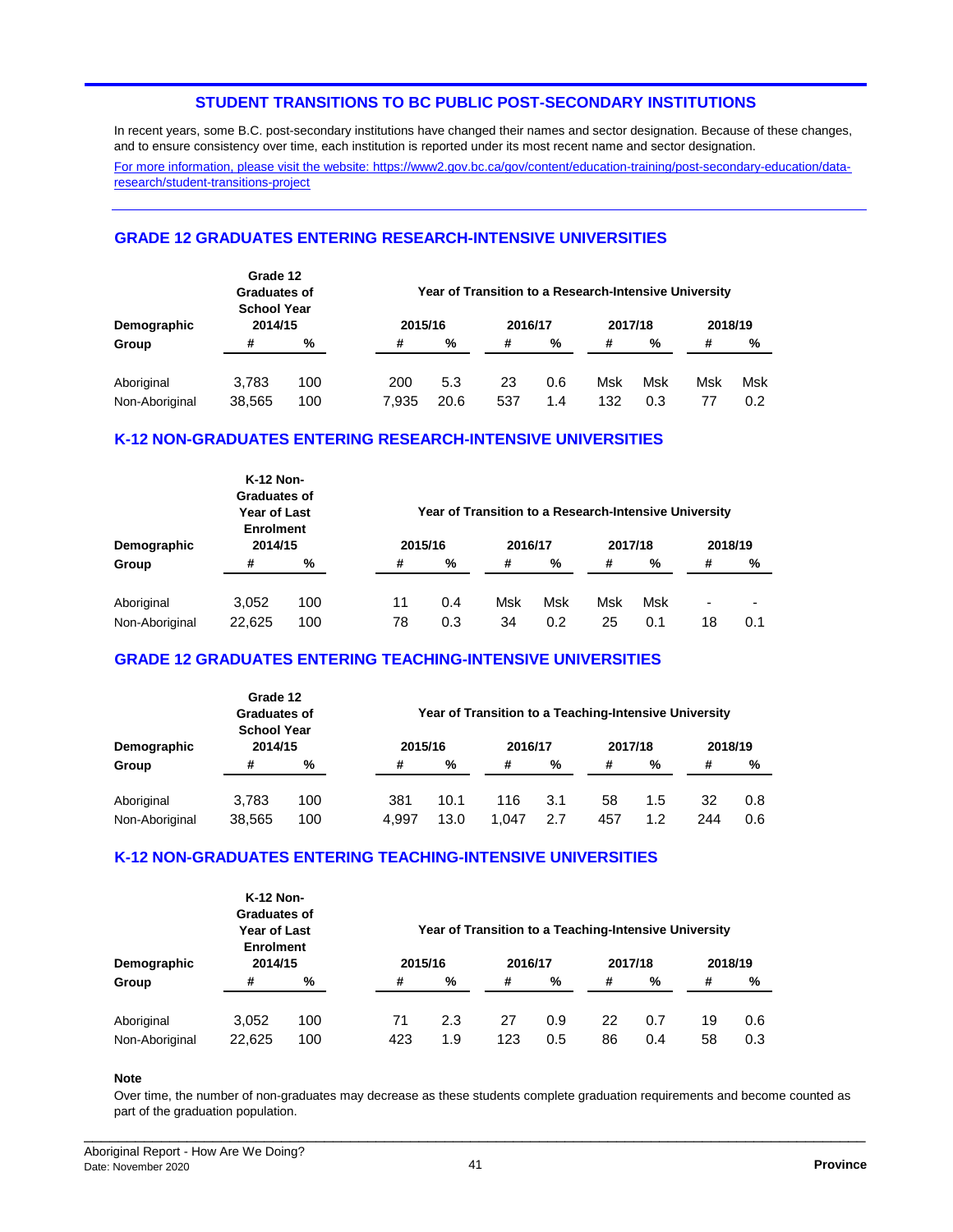## **STUDENT LEARNING SURVEY RESULTS, 2015/16 - 2019/20**

The Student Learning Survey is an annual province-wide census. This means that instead of sampling a small percentage, all students in the targeted grades are encouraged to participate. Because it is a census, the survey is representative even at the school level.

Some students do not complete surveys. Overall the response rates are around 75% for elementary grades and around 50% for secondary grades.

Some demographic information is taken from survey questions (e.g. grade level). The Aboriginal ancestry question is skipped by fewer than 1% of respondents, and so results by Aboriginal ancestry are considered to be representative of respondents and of the school population.

The following is a subset of questions from the Student Learning Survey. These questions were selected because they help to provide students' perspectives regarding their sense of belonging. For more information on the provincial Student Learning Survey, please visit:

[https://](https://www2.gov.bc.ca/gov/content/education-training/k-12/support/student-learning-survey)www2.gov.bc.ca/gov/content/education-training/k-12/support/student-learning-survey

### **CAVEAT**

With the focus on modernizing learning, there is a pressing need for information about the contexts that determines outcomes. Consequently, the Ministry (working with School Districts and Students), re-designed the survey to focus on learning processes as well as satisfaction. Reflecting this change, the survey has been called the "Student Learning Survey" since 2016/17.

More questions have been added since 2016/17, including new questions related to themes and categories of interest to clients, new open–ended questions, and the survey has been "PENed".

Report users should carefully compare any results after 2016/17 against trends established in earlier years, and consider the change of 2016/17 results if they differ greatly from established trends.

The suspension of in-class instruction from mid-March to the end of May 2020 under the direction of the Provincial Health Officer in response to the COVID-19 pandemic resulted in a reduced number of respondents for the 2019/20 Student Learning Survey administration.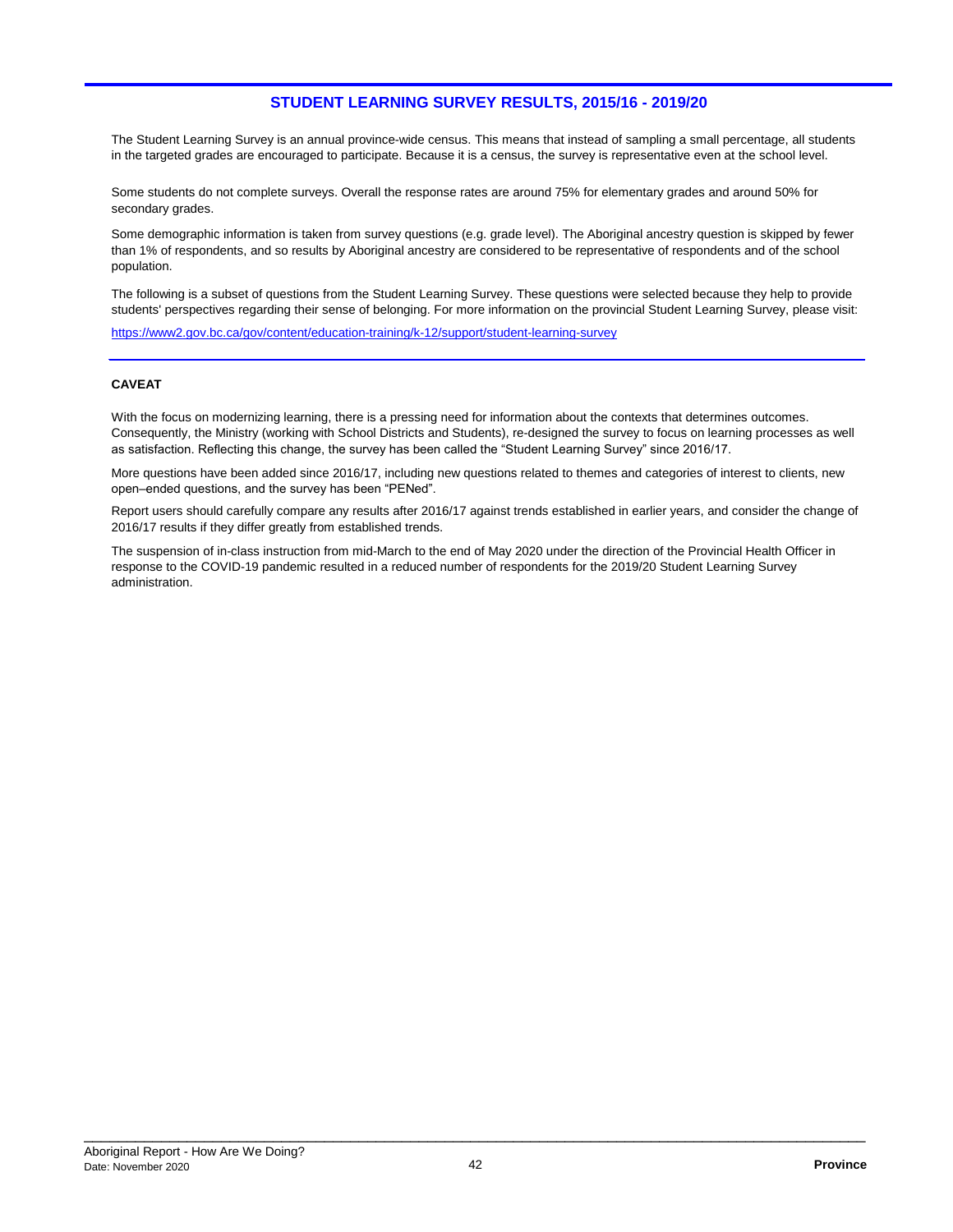## **STUDENT LEARNING SURVEY RESULTS, GRADE 3/4**

|                                                                      |                                                     |                                        | Aboriginal                            |                                          | Non-Aboriginal                       |                                       |                      |
|----------------------------------------------------------------------|-----------------------------------------------------|----------------------------------------|---------------------------------------|------------------------------------------|--------------------------------------|---------------------------------------|----------------------|
| Do you like school?                                                  |                                                     | Gr <sub>4</sub><br>Respondents         | All of the time or<br>many times      |                                          | Gr <sub>4</sub><br>Respondents       | All of the time or<br>many times      |                      |
| 80                                                                   | School Year                                         | #                                      | #                                     | $\%$                                     | #                                    | #                                     | ℅                    |
| 70<br>60<br>50<br>40                                                 | 2015/16<br>2016/17<br>2017/18<br>2018/19            | 3,656<br>3,926<br>3,974<br>4,046       | 2,058<br>2,237<br>2,587<br>2,521      | 56<br>57<br>65<br>62                     | 24,284<br>25,304<br>25,053<br>27,830 | 14,869<br>15,512<br>17,298<br>18,484  | 61<br>61<br>69<br>66 |
| - Aboriginal - <b>D</b> Non-Aboriginal                               | 2019/20                                             | 2,748                                  | 1,670                                 | 61                                       | 19,011                               | 12,732                                | 67                   |
| Do adults in the school treat all students fairly?<br>90             | School Year                                         | Gr <sub>4</sub><br>Respondents<br>#    | All of the time or<br>many times<br># | %                                        | Gr <sub>4</sub><br>Respondents<br>#  | All of the time or<br>many times<br># | %                    |
| 75<br>60<br>45                                                       | 2015/16<br>2016/17<br>2017/18<br>2018/19            | 3,562<br>3,932<br>3,993<br>4,067       | 2,718<br>2,403<br>2,838<br>2,869      | 76<br>61<br>71<br>71                     | 23,684<br>25,339<br>25,120<br>27,929 | 19,078<br>16,733<br>18,942<br>20,982  | 81<br>66<br>75<br>75 |
| - Aboriginal - <b>D</b> Non-Aboriginal                               | 2019/20                                             | 2,762                                  | 1,896                                 | 69                                       | 19,082                               | 13,782                                | 72                   |
| Do your teachers help you with your<br>schoolwork when you need it?  | School Year                                         | Gr <sub>4</sub><br>Respondents<br>$\#$ | All of the time or<br>many times<br># | $\%$                                     | Gr <sub>4</sub><br>Respondents<br>#  | All of the time or<br>many times<br># | %                    |
| 75<br>70<br>П<br>65<br>60<br>55                                      | 2015/16<br>2016/17<br>2017/18<br>2018/19<br>2019/20 | 3.761                                  | 2.475                                 | 66<br>÷                                  | 24.563                               | 17,174                                | 70                   |
| Aboriginal <b>- B</b> Non-Aboriginal                                 |                                                     |                                        |                                       |                                          |                                      |                                       |                      |
| How many teachers help you with your<br>schoolwork when you need it? |                                                     | Gr <sub>4</sub><br>Respondents         | All or many                           |                                          | Gr <sub>4</sub><br>Respondents       | All or many                           |                      |
| 55                                                                   | School Year                                         | #                                      | #                                     | $\%$                                     | #                                    | #                                     | ℅                    |
| 50<br>45<br>40<br>35                                                 | 2015/16<br>2016/17<br>2017/18<br>2018/19            | 3,812                                  | 1.741                                 | $\sim$<br>46<br>$\overline{\phantom{a}}$ | 24,663                               | 11,601                                | $\blacksquare$<br>47 |
| - Aboriginal - <b>D</b> Non-Aboriginal                               | 2019/20                                             |                                        |                                       |                                          |                                      |                                       |                      |
|                                                                      |                                                     |                                        |                                       |                                          |                                      |                                       |                      |

**At school, do you respect people who are different from you (for example, think, act, or look different)?**



**At school, are you being taught about Aboriginal peoples in Canada?/ Are you learning about First Peoples at school?**





Gr 4 All of the time or Gr 4 Respondents Respondents many times School Year  $\#$   $\#$  %  $\#$   $\#$  % 2015/16 3,711 3,265 88 24,328 22,232 91 2016/17 3,717 2,897 78 24,468 20,265 83

| School Year | ≖     | ≖     | $\frac{9}{2}$ | ≖      |        | $\frac{9}{2}$ |
|-------------|-------|-------|---------------|--------|--------|---------------|
| 2015/16     | 3,604 | 2.140 | 59            | 23,764 | 14.205 | 60            |
| 2016/17     | 3.797 | 2.011 | 53            | 24.912 | 12.752 | 51            |
| 2017/18     | 3.936 | 1.613 | 41            | 24.856 | 9.452  | 38            |
| 2018/19     | 3.987 | 1.524 | 38            | 27,586 | 9.600  | 35            |
| 2019/20     | 2,712 | 1.091 | 40            | 18,846 | 6.243  | 33            |

All of the time or many times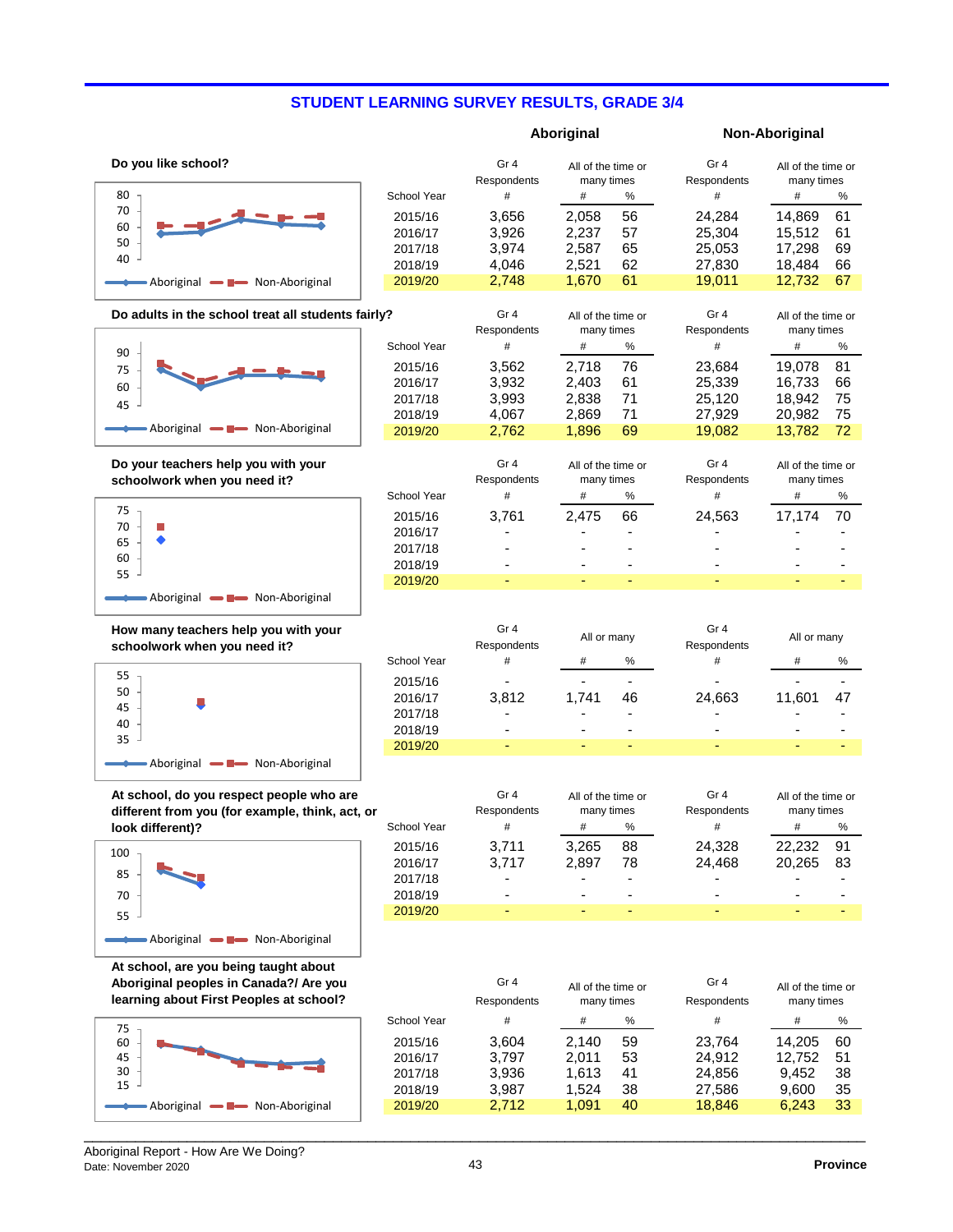## **STUDENT LEARNING SURVEY RESULTS, GRADE 3/4 continued**



**Do you feel safe at school?** Graph Contact All of the time or Graph Graph Graph Graph Graph Graph Graph Graph Graph Graph Graph Graph Graph Graph Graph Graph Graph Graph Graph Graph Graph Graph Graph Graph Graph Graph Gra Respondents many times Respondents School Year # # % # # % 2015/16 3,724 2,776 75 24,434 19,727 81 2016/17 4,089 2,689 66 24,543 17,957 73 2017/18 3,652 2,791 76 25,254 20,653 82 2018/19 3,783 2,859 76 27,935 22,690 81 2019/20 2,671 1,948 73 18,906 14,918 79 All of the time or many times All of the time or many times

**Aboriginal Non-Aboriginal**

**At school, are you bullied, teased, or picked on?/ Have you ever felt bullied at school?**



**How many adults at your school care about you?/ How many adults do you think care about you at your school?**



I would like to go to a different school.



### **I am happy at my school.**



|             | Gr <sub>4</sub><br>Respondents | All of the time or<br>many times |    | Gr <sub>4</sub><br><b>Respondents</b> | All of the time or<br>many times |    |
|-------------|--------------------------------|----------------------------------|----|---------------------------------------|----------------------------------|----|
| School Year | #                              | #                                | %  | #                                     | #                                | %  |
| 2015/16     | 3,687                          | 531                              | 14 | 24,159                                | 2.287                            | 9  |
| 2016/17     | 4.077                          | 657                              | 16 | 24.523                                | 2,818                            | 11 |
| 2017/18     | 3,652                          | 549                              | 15 | 25,203                                | 2,628                            | 10 |
| 2018/19     | 3.771                          | 531                              | 14 | 27.928                                | 2.844                            | 10 |
| 2019/20     | 2,674                          | 426                              | 16 | 18,911                                | 2,054                            | 11 |
|             |                                |                                  |    |                                       |                                  |    |

|             | Gr <sub>4</sub><br>Respondents | Two adults or<br>more |    | Gr <sub>4</sub><br>Respondents | Two adults or<br>more |    |
|-------------|--------------------------------|-----------------------|----|--------------------------------|-----------------------|----|
| School Year | #                              | #                     | %  | #                              | #                     | %  |
| 2015/16     | 3,784                          | 3.549                 | 94 | 24,672                         | 23,285                | 94 |
| 2016/17     | 3,938                          | 3,062                 | 78 | 25,338                         | 19,500                | 77 |
| 2017/18     | 3,978                          | 2,983                 | 75 | 24,998                         | 18,825                | 75 |
| 2018/19     | 4.042                          | 2.942                 | 73 | 27,793                         | 20,469                | 74 |
| 2019/20     | 2.748                          | 1,933                 | 70 | 19,008                         | 13,188                | 69 |
|             |                                |                       |    |                                |                       |    |

|                    | Gr <sub>4</sub><br>Respondents | All of the time or<br>many times |        | Gr 4<br>Respondents | All of the time or<br>many times |        |
|--------------------|--------------------------------|----------------------------------|--------|---------------------|----------------------------------|--------|
| School Year        | #                              | #                                | %      | #                   | #                                | %      |
| 2015/16<br>2016/17 | 3,607<br>3,929                 | 331<br>335                       | 9<br>9 | 23,698<br>25,282    | 1,341<br>1,443                   | 6<br>6 |
| 2017/18            | ۰                              |                                  |        | -                   |                                  |        |
| 2018/19            |                                | -                                | -      | -                   |                                  |        |
| 2019/20            |                                |                                  |        | -                   |                                  |        |

|             | Gr <sub>4</sub><br>Respondents | All of the time or<br>many times |    | Gr 4<br>Respondents | All of the time or<br>many times |    |
|-------------|--------------------------------|----------------------------------|----|---------------------|----------------------------------|----|
| School Year | #                              | #                                | %  | #                   | #                                | %  |
| 2015/16     |                                |                                  | -  | -                   | -                                |    |
| 2016/17     | $\overline{\phantom{0}}$       | -                                | -  | -                   | -                                |    |
| 2017/18     | 3,982                          | 2,718                            | 68 | 24.976              | 18.477                           | 74 |
| 2018/19     | 4.049                          | 2,688                            | 66 | 27,735              | 20,353                           | 73 |
| 2019/20     | 2,756                          | 1.784                            | 65 | 18.944              | 13,629                           | 72 |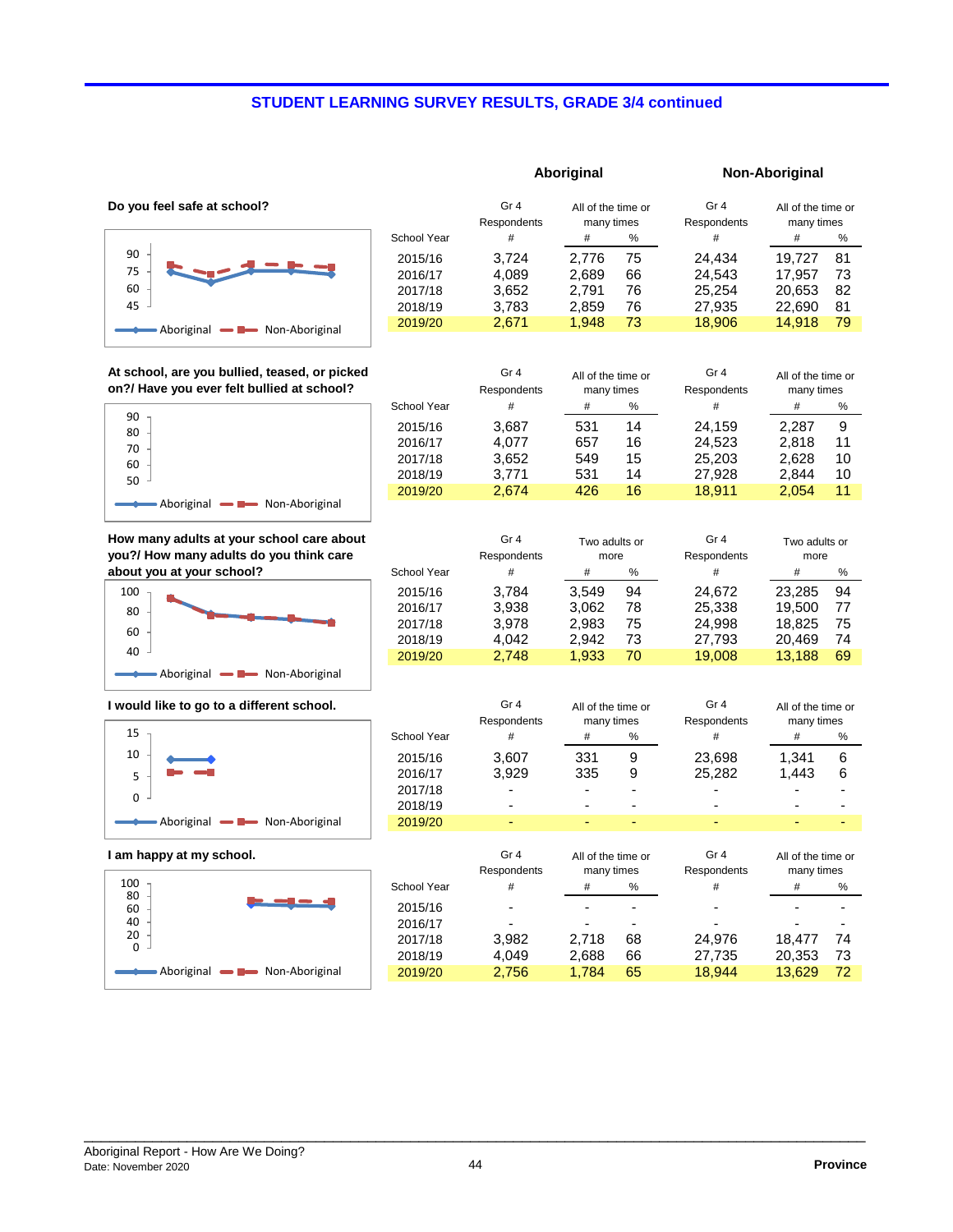## **STUDENT LEARNING SURVEY RESULTS, GRADE 7**

## **Do you like school?** 15 30 45 60 75 Aboriginal **- B** Non-Aboriginal

**Do adults in the school treat all students fairly?** 



**Do your teachers help you with your schoolwork when you need it?**



**How many teachers help you with your schoolwork when you need it?**



**At school, do you respect people who are different from you (for example, think, act, or look different)?**



**At school, are you being taught about Aboriginal peoples in Canada?**



|             | Gr 7<br>Respondents | All of the time or<br>many times |    | Gr 7<br>Respondents | All of the time or<br>many times |    |
|-------------|---------------------|----------------------------------|----|---------------------|----------------------------------|----|
| School Year | #                   | #                                | %  | #                   | #                                | %  |
| 2015/16     | 3.511               | 1.488                            | 42 | 24.064              | 12.861                           | 53 |
| 2016/17     | 3.643               | 1.541                            | 42 | 24,578              | 12,704                           | 52 |
| 2017/18     | 3,753               | 1.526                            | 41 | 24.853              | 12.713                           | 51 |
| 2018/19     | 3,905               | 1.462                            | 37 | 26,688              | 12.716                           | 48 |
| 2019/20     | 3,022               | 1.184                            | 39 | 19,232              | 9.125                            | 47 |

**Aboriginal Non-Aboriginal**

|             | Gr <sub>7</sub><br>Respondents | All of the time or<br>many times |    | Gr 7<br>Respondents | All of the time or<br>many times |    |
|-------------|--------------------------------|----------------------------------|----|---------------------|----------------------------------|----|
| School Year | #                              | #                                | ℅  | #                   | #                                | %  |
| 2015/16     | 3,454                          | 2,056                            | 60 | 23,666              | 15,316                           | 65 |
| 2016/17     | 3,650                          | 1,821                            | 50 | 24,602              | 13,670                           | 56 |
| 2017/18     | 3,758                          | 1,896                            | 50 | 24,877              | 14,438                           | 58 |
| 2018/19     | 3,901                          | 1.947                            | 50 | 26,702              | 15,204                           | 57 |
| 2019/20     | 3,033                          | 1,535                            | 51 | 19,249              | 10,813                           | 56 |
|             |                                |                                  |    |                     |                                  |    |
|             | Gr <sub>7</sub>                | All of the time or               |    | Gr 7                | All of the time or               |    |
|             | Respondents                    | many times                       |    | Respondents         | many times                       |    |
| School Year | #                              | #                                | ℅  | #                   | #                                | ℅  |

| School Year | #                        | #                        | %                        | #                        | #                        | %  |  |
|-------------|--------------------------|--------------------------|--------------------------|--------------------------|--------------------------|----|--|
| 2015/16     | 3,544                    | 2,531                    |                          | 24,132                   | 18,590                   | 77 |  |
| 2016/17     | $\overline{\phantom{0}}$ | -                        | -                        | -                        |                          |    |  |
| 2017/18     | ۰                        | $\overline{\phantom{0}}$ | $\overline{\phantom{0}}$ | $\overline{\phantom{0}}$ | $\overline{\phantom{0}}$ |    |  |
| 2018/19     | -                        |                          | -                        | -                        | -                        |    |  |
| 2019/20     | -                        | -                        | -                        | -                        |                          |    |  |
|             |                          |                          |                          |                          |                          |    |  |

|             | Gr <sub>7</sub><br>Respondents | All or many |                | Gr 7<br>Respondents | All or many |    |
|-------------|--------------------------------|-------------|----------------|---------------------|-------------|----|
| School Year | #                              | #           | %              | #                   | #           | %  |
| 2015/16     |                                | -           | $\overline{a}$ |                     |             |    |
| 2016/17     | 3,550                          | 1.676       | 47             | 23,623              | 12.612      | 53 |
| 2017/18     | 3,665                          | 1.744       | 48             | 23,862              | 12.998      | 54 |
| 2018/19     | 3,795                          | 1.710       | 45             | 25,562              | 13,685      | 54 |
| 2019/20     | 2,967                          | 1,350       | 46             | 18,425              | 9.737       | 53 |
|             |                                |             |                |                     |             |    |

| School Year | Gr <sub>7</sub><br>Respondents<br># | All of the time or<br>many times<br># | %  | Gr 7<br>Respondents<br># | All of the time or<br>many times<br># | %  |
|-------------|-------------------------------------|---------------------------------------|----|--------------------------|---------------------------------------|----|
| 2015/16     | 3.529                               | 3.171                                 | 90 | 24.084                   | 22,468                                | 93 |
| 2016/17     | 3.549                               | 2,989                                 | 84 | 24,176                   | 21,385                                | 88 |
| 2017/18     | 3,636                               | 3,053                                 | 84 | 24.431                   | 21.647                                | 89 |
| 2018/19     | 3,799                               | 3.129                                 | 82 | 26,192                   | 23,172                                | 88 |
| 2019/20     | 2,922                               | 2,352                                 | 80 | 18,813                   | 16,450                                | 87 |
|             |                                     |                                       |    |                          |                                       |    |

| School Year | Gr 7<br>Respondents<br># | All of the time or<br>many times<br># | %  | Gr 7<br>Respondents<br># | All of the time or<br>many times<br># | %  |
|-------------|--------------------------|---------------------------------------|----|--------------------------|---------------------------------------|----|
|             |                          |                                       |    |                          |                                       |    |
| 2015/16     | 3.491                    | 1.075                                 | 31 | 23,624                   | 5.686                                 | 24 |
| 2016/17     | 3,609                    | 1.274                                 | 35 | 24.416                   | 7.619                                 | 31 |
| 2017/18     | 3,684                    | 1,393                                 | 38 | 24,699                   | 8.715                                 | 35 |
| 2018/19     | 3,854                    | 1,548                                 | 40 | 26,448                   | 9,755                                 | 37 |
| 2019/20     | 2,963                    | 1.216                                 | 41 | 19.028                   | 7,539                                 | 40 |
|             |                          |                                       |    |                          |                                       |    |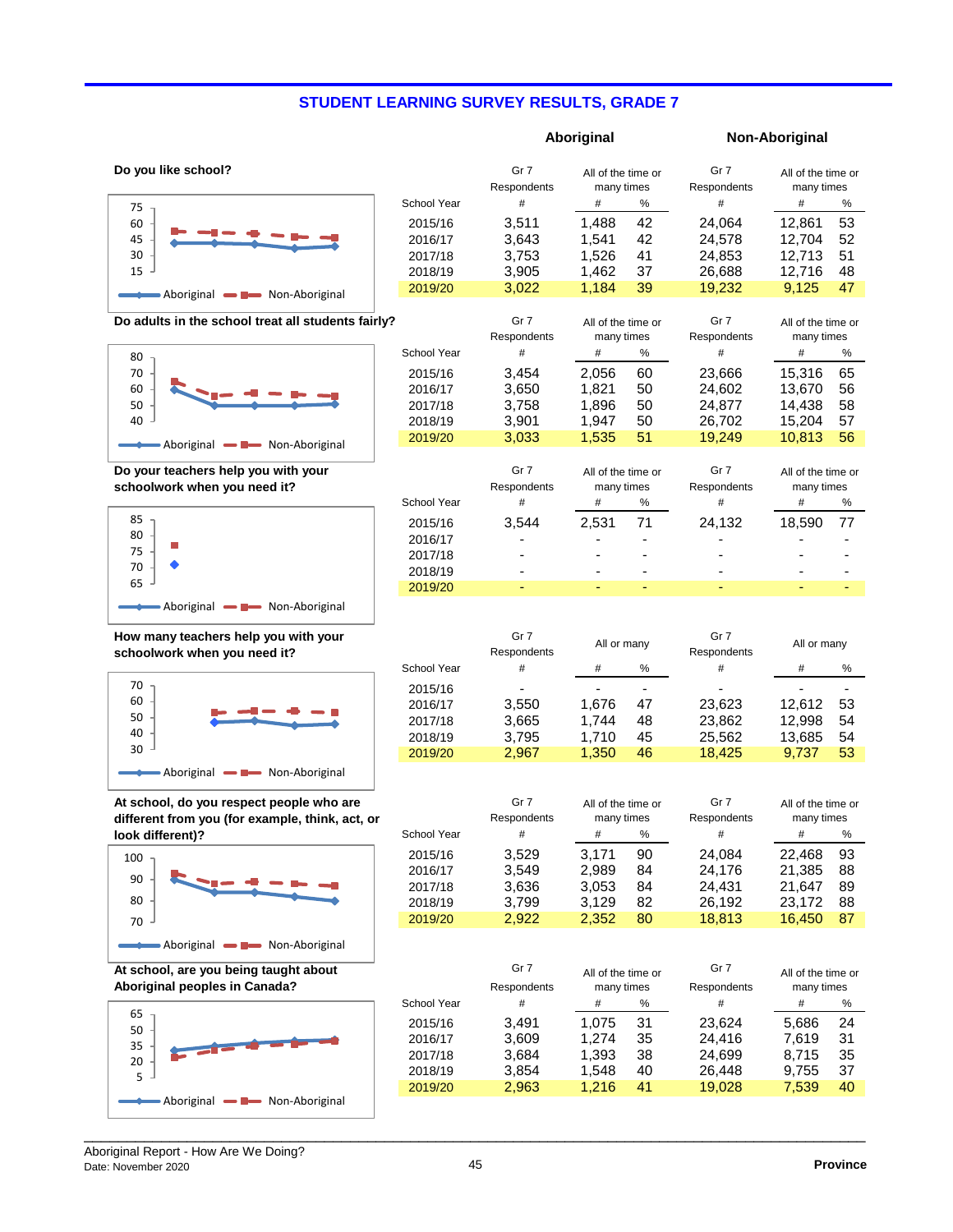## **STUDENT LEARNING SURVEY RESULTS, GRADE 7 continued**



|             | Gr 7<br>Respondents | All of the time or<br>many times |    | Gr 7<br>Respondents | All of the time or<br>many times |    |
|-------------|---------------------|----------------------------------|----|---------------------|----------------------------------|----|
| School Year | #                   | #                                | %  | #                   | #                                | ℅  |
| 2015/16     | 3.510               | 2.536                            | 72 | 24,052              | 19.377                           | 81 |
| 2016/17     | 3.848               | 2.421                            | 63 | 23,996              | 17.650                           | 74 |
| 2017/18     | 3,506               | 2.195                            | 63 | 24.929              | 18.310                           | 73 |
| 2018/19     | 3.729               | 2.328                            | 62 | 26,691              | 19,565                           | 73 |
| 2019/20     | 2,980               | 1.828                            | 61 | 19,066              | 13.634                           | 72 |

**Aboriginal Non-Aboriginal**

**At school, are you bullied, teased, or picked on?**



**How many adults at your school care about you? (Percentage responding 2 adults or more.)**



I would like to go to a different school.



|             | Gr <sub>7</sub><br>Respondents | All of the time or<br>many times |    | Gr 7<br>Respondents | All of the time or<br>many times |    |
|-------------|--------------------------------|----------------------------------|----|---------------------|----------------------------------|----|
| School Year | #                              | #                                | %  | #                   | #                                | %  |
| 2015/16     | 3,488                          | 389                              | 11 | 23,889              | 1.823                            | 8  |
| 2016/17     | 3.846                          | 634                              | 16 | 23.999              | 2,609                            | 11 |
| 2017/18     | 3,490                          | 518                              | 15 | 24.951              | 2,536                            | 10 |
| 2018/19     | 3,720                          | 519                              | 14 | 26,699              | 2,683                            | 10 |
| 2019/20     | 2,982                          | 451                              | 15 | 19,093              | 2,023                            | 11 |
|             |                                |                                  |    |                     |                                  |    |

|             | Gr 7<br>Respondents | Two adults or<br>more |    | Gr 7<br>Respondents | Two adults or<br>more |    |
|-------------|---------------------|-----------------------|----|---------------------|-----------------------|----|
| School Year | #                   | #                     | %  | #                   | #                     | ℅  |
| 2015/16     | 3.539               | 3.065                 | 87 | 24.100              | 21.177                | 88 |
| 2016/17     | 3,653               | 2,371                 | 65 | 24,569              | 16,734                | 68 |
| 2017/18     | 3,763               | 2,451                 | 65 | 24.870              | 16.711                | 67 |
| 2018/19     | 3,905               | 2.400                 | 61 | 26,677              | 17,456                | 65 |
| 2019/20     | 3,017               | 1.927                 | 64 | 19,233              | 12,788                | 66 |
|             |                     |                       |    |                     |                       |    |

|             | Gr <sub>7</sub><br>Respondents | All of the time or<br>many times |    | Gr 7<br>Respondents | All of the time or<br>many times |    |
|-------------|--------------------------------|----------------------------------|----|---------------------|----------------------------------|----|
| School Year | #                              | #                                | %  | #                   | #                                | %  |
| 2015/16     | 3,405                          | 472                              | 14 | 23,520              | 2.261                            | 10 |
| 2016/17     | 3,650                          | 519                              | 14 | 24,528              | 2,678                            | 11 |
| 2017/18     | 3,755                          | 518                              | 14 | 24.827              | 2,584                            | 10 |
| 2018/19     | 3,896                          | 601                              | 15 | 26,637              | 2,938                            | 11 |
| 2019/20     | 3,014                          | 452                              | 15 | 19,195              | 2,116                            | 11 |
|             |                                |                                  |    |                     |                                  |    |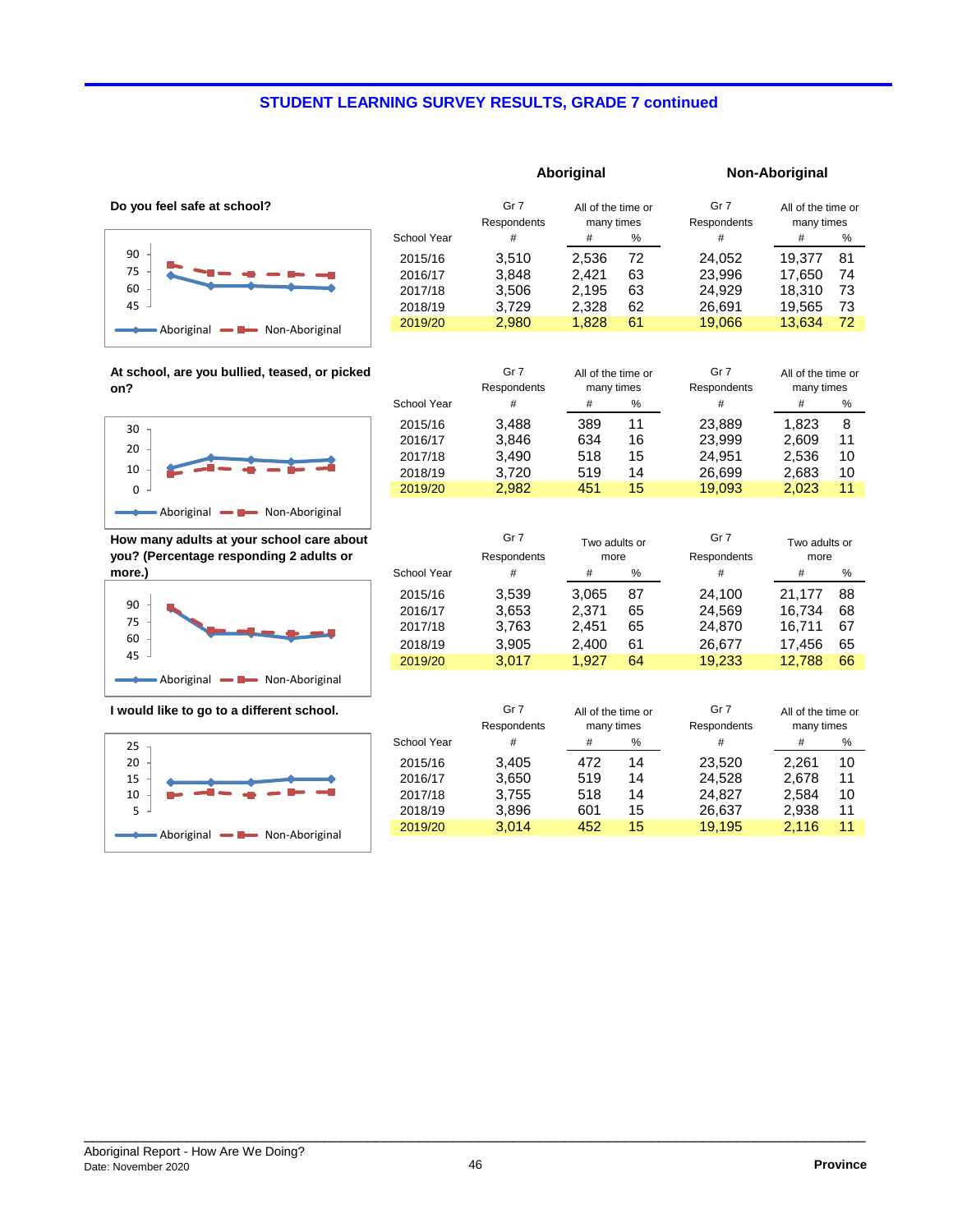## **STUDENT LEARNING SURVEY RESULTS, GRADE 10**

**Do you like school?** Gr 10 Gr 10 Gr 10 Gr 10 Gr 10 Gr 10 Gr 10 Gr 10 Gr 10 Gr 10 School Year  $\#$   $\#$  %  $\#$   $\#$  % 2015/16 2,968 986 33 22,191 9,236 42 2016/17 2,299 718 31 18,436 7,457 40 2017/18 2,550 800 31 18,151 6,957 38 2018/19 2,765 877 32 22,364 8,319 37 2019/20 1,873 578 31 16,802 6,529 39 20 30 40 50 60 Aboriginal  $\longrightarrow$  Non-Aboriginal

**Do adults in the school treat all students fairly?** Gr 10 Gr 10 All of the time or Gr 10



**Do your teachers help you with your schoolwork when you need it?**



**How many teachers help you with your schoolwork when you need it?**



**At school, do you respect people who are different from you (for example, think, act, or look different)?**



**At school, are you being taught about Aboriginal peoples in Canada?**





|             | <b>INVERTIVAL IN</b> |                          |    | <b>TOOPOHOOHO</b> |                |    |
|-------------|----------------------|--------------------------|----|-------------------|----------------|----|
| School Year | #                    | #                        | %  | #                 | #              | %  |
| 2015/16     | -                    | $\overline{\phantom{0}}$ |    | ٠                 | $\overline{a}$ |    |
| 2016/17     | 2.222                | 1.074                    | 48 | 17.721            | 10.000         | 56 |
| 2017/18     | 2.495                | 1.260                    | 51 | 17.496            | 9.976          | 57 |
| 2018/19     | 2,676                | 1,369                    | 51 | 21,582            | 11.976         | 55 |
| 2019/20     | 1.824                | 904                      | 50 | 16.184            | 9.366          | 58 |
|             |                      |                          |    |                   |                |    |

Respondents many times Respondents

All of the time or many times

**Aboriginal Non-Aboriginal**

Respondents many times Respondents School Year # # % # # % 2015/16 2,916 1,323 45 21,654 10,733 50 2016/17 2,304 904 39 18,444 8,416 46 2017/18 2,556 1,077 42 18,195 8,353 46 2018/19 2,771 1,116 40 22,388 10,083 45 2019/20 1,874 762 41 16,817 7,707 46

All of the time or many times

Gr 10 All of the time or Gr 10 Respondents many times Respondents

many times

|             | Gr 10<br>Respondents | All of the time or<br>many times |    | Gr 10<br>Respondents | All of the time or<br>many times |    |
|-------------|----------------------|----------------------------------|----|----------------------|----------------------------------|----|
| School Year | #                    | #                                | ℅  | #                    | #                                | %  |
| 2015/16     | 2.927                | 2.518                            | 86 | 21.817               | 19.599                           | 90 |
| 2016/17     | 2.216                | 1.747                            | 79 | 17,763               | 15.044                           | 85 |
| 2017/18     | 2,488                | 2.014                            | 81 | 17,679               | 14,843                           | 84 |
| 2018/19     | 2,689                | 2,185                            | 81 | 21,735               | 18,323                           | 84 |
| 2019/20     | 1,820                | 1,481                            | 81 | 16,342               | 13,780                           | 84 |
|             |                      |                                  |    |                      |                                  |    |

|             | Gr 10<br>Respondents | All of the time or<br>many times |    | Gr 10<br>Respondents | All of the time or<br>many times |    |
|-------------|----------------------|----------------------------------|----|----------------------|----------------------------------|----|
| School Year | #                    | #                                | %  | #                    | #                                | %  |
| 2015/16     | 2,928                | 1187                             | 41 | 21672                | 9629                             | 44 |
| 2016/17     | 2,255                | 788                              | 35 | 18177                | 6971                             | 38 |
| 2017/18     | 2.537                | 922                              | 36 | 17918                | 6246                             | 35 |
| 2018/19     | 2,731                | 1135                             | 42 | 22013                | 8428                             | 38 |
| 2019/20     | 1,853                | 736                              | 40 | 16551                | 6815                             | 41 |
|             |                      |                                  |    |                      |                                  |    |

All or many

All of the time or many times

All of the time or many times

All of the time or many times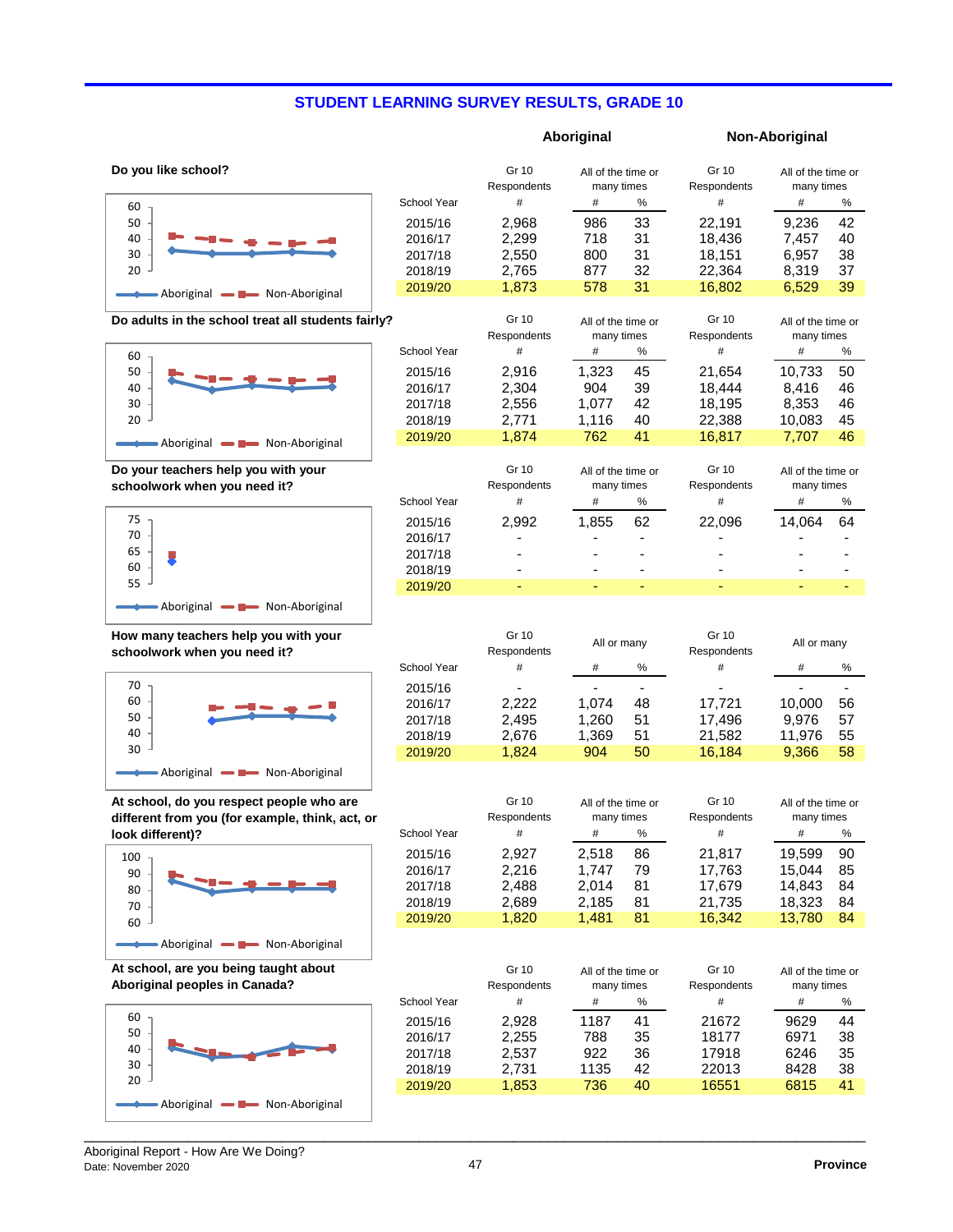## **STUDENT LEARNING SURVEY RESULTS, GRADE 10 continued**

**Do you feel safe at school?** Critical Community Critical Critical Critical Critical Critical Critical Critical Critical Critical Critical Critical Critical Critical Critical Critical Critical Critical Critical Critical Cr



#### At school, are you bullied, tease **on?**



**How many adults at your school care about you? (Percentage responding 2 adults or more.)**



**Are you satisfied that school is preparing you for a job in the future?**



**Are you satisfied that school is preparing you for post-secondary education (for example, college, university, trade school)?**





|                           | 2016/17<br>2017/18<br>2018/19<br>2019/20 | 2,451<br>2,440<br>2,672<br>1,837 | 1.597<br>1.590<br>1.776<br>1,220 | 65<br>65<br>66<br>66 | 17,880<br>18.107<br>22,778<br>16,636 | 13.404<br>13.184<br>16,607<br>12,288 | 75<br>73<br>73<br>74 |
|---------------------------|------------------------------------------|----------------------------------|----------------------------------|----------------------|--------------------------------------|--------------------------------------|----------------------|
| poriginal<br>d, or picked |                                          | Gr 10<br>Respondents             | All of the time or<br>many times |                      | Gr 10<br>Respondents                 | All of the time or<br>many times     |                      |
|                           | School Year                              | #                                | #                                | %                    | #                                    | #                                    | %                    |
|                           | 2015/16<br>2016/17                       | 2,931<br>2,461                   | 296<br>269                       | 10<br>11             | 21,842<br>17.848                     | 1,475<br>1,199                       | 7                    |

| 2019/20     | 1,836                | 188                   | 10 | 16,625               | 1,233                 | 7  |
|-------------|----------------------|-----------------------|----|----------------------|-----------------------|----|
|             |                      |                       |    |                      |                       |    |
|             | Gr 10<br>Respondents | Two adults or<br>more |    | Gr 10<br>Respondents | Two adults or<br>more |    |
| School Year | #                    | #                     | %  | #                    | #                     | %  |
| 2015/16     | 2.981                | 2.217                 | 74 | 22,142               | 16.428                | 74 |
| 2016/17     | 2,297                | 1.448                 | 63 | 18,450               | 11,836                | 64 |
| 2017/18     | 2,554                | 1,646                 | 64 | 18,191               | 11,647                | 64 |
| 2018/19     | 2.775                | 1.748                 | 63 | 22,374               | 14.105                | 63 |

2019/20 1,878 1,182 63 16,805 10,998 65

2017/18 2,438 253 10 18,115 1,412 8 2018/19 2,682 265 10 22,767 1,575 7

Respondents many times Respondents School Year # #  $\frac{4}{10}$  +  $\frac{4}{10}$  +  $\frac{4}{10}$  +  $\frac{4}{10}$  % 2015/16 2,922 2,000 68 21,925 16,628 76

All of the time or many times

|             | Gr 10<br>Respondents | All of the time or<br>many times |    | Gr 10<br>Respondents | All of the time or<br>many times |    |
|-------------|----------------------|----------------------------------|----|----------------------|----------------------------------|----|
| School Year | #                    | #                                | %  | #                    | #                                | ℅  |
| 2015/16     | 2.937                | 1.015                            | 35 | 21.691               | 7.377                            | 34 |
| 2016/17     | 2,226                | 632                              | 28 | 17,897               | 5.364                            | 30 |
| 2017/18     | 2,510                | 754                              | 30 | 17,745               | 5,383                            | 30 |
| 2018/19     | 2.702                | 804                              | 30 | 21,808               | 6,272                            | 29 |
| 2019/20     | 1,825                | 535                              | 29 | 16,387               | 4.705                            | 29 |

|             | Gr 10<br>All of the time or<br>Respondents<br>many times |       | Gr 10<br>Respondents | All of the time or<br>many times |        |      |
|-------------|----------------------------------------------------------|-------|----------------------|----------------------------------|--------|------|
| School Year | #                                                        | #     | %                    | #                                | #      | $\%$ |
| 2015/16     | 2,917                                                    | 1,256 | 43                   | 21,750                           | 10,027 | 46   |
| 2016/17     | 2,220                                                    | 819   | 37                   | 17,835                           | 7.147  | 40   |
| 2017/18     | 2,499                                                    | 939   | 38                   | 17,717                           | 7.191  | 41   |
| 2018/19     | 2,690                                                    | 984   | 37                   | 21,780                           | 8.431  | 39   |
| 2019/20     | 1,833                                                    | 702   | 38                   | 16,362                           | 6.422  | 39   |
|             |                                                          |       |                      |                                  |        |      |

| would like to go to a different school.<br>25 |             | Gr 10<br>Respondents |     | All of the time or<br>many times | Gr 10<br>Respondents | All of the time or<br>many times |    |
|-----------------------------------------------|-------------|----------------------|-----|----------------------------------|----------------------|----------------------------------|----|
| 20                                            | School Year | #                    | #   | %                                | #                    |                                  | %  |
| 15                                            | 2015/16     | 2.835                | 512 | 18                               | 21.261               | 3.028                            | 14 |
| 10                                            | 2016/17     | 2.295                | 436 | 19                               | 18.429               | 2.580                            | 14 |
| 5                                             | 2017/18     | 2.555                | 480 | 19                               | 18.175               | 2.748                            | 15 |
| Aboriginal <b>- B</b> Non-Aboriginal          | 2018/19     | 2.762                | 545 | 20                               | 22.349               | 3.423                            | 15 |
|                                               | 2019/20     | 1.872                | 347 | 19                               | 16.765               | 2,382                            | 14 |
|                                               |             |                      |     |                                  |                      |                                  |    |

Aboriginal Report - How Are We Doing? Date: November 2020

All of the time or many times

48 **Province**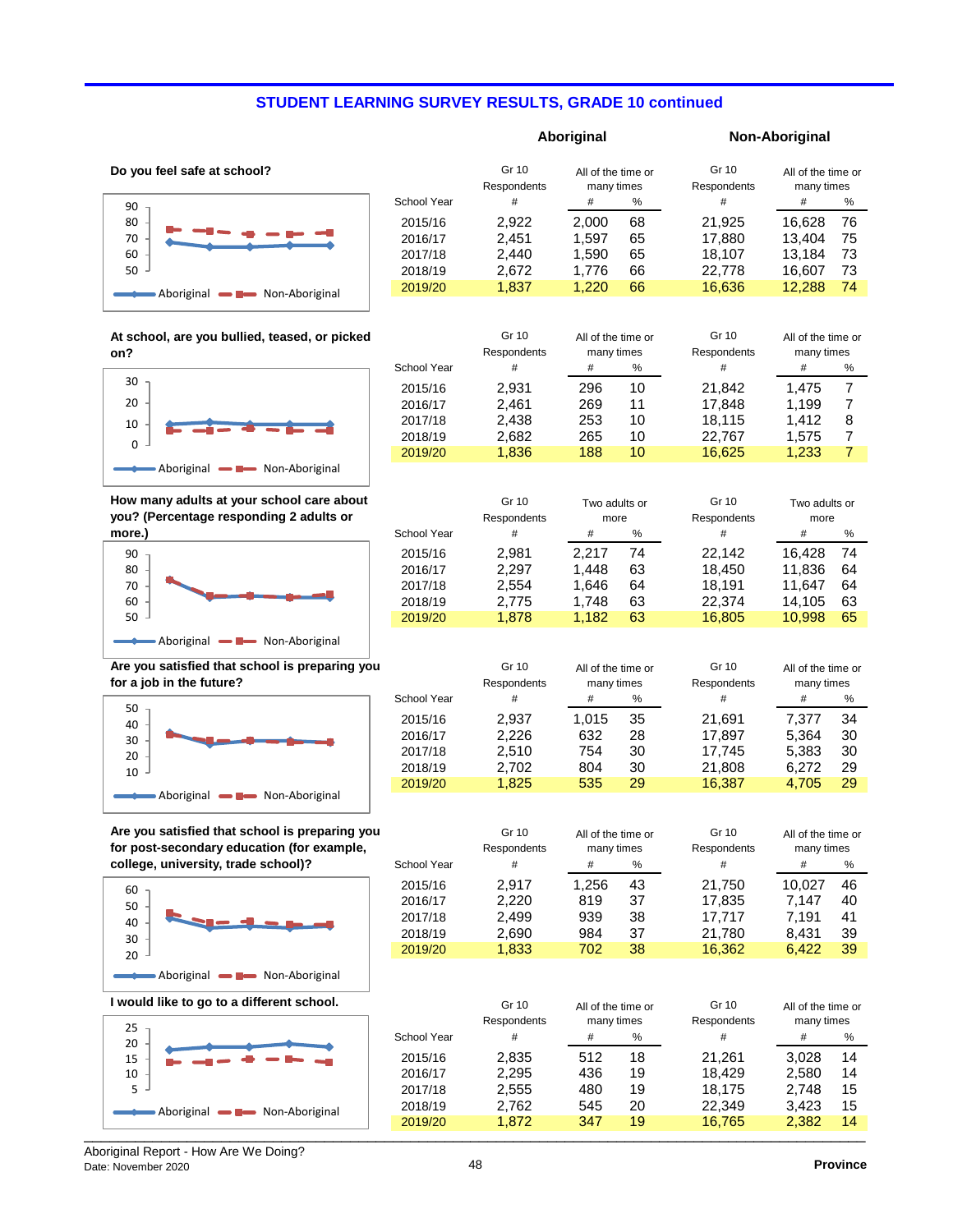## **STUDENT LEARNING SURVEY RESULTS, GRADE 12**

## **Do you like school?** 20 30 40 50 60 Aboriginal **- B** Non-Aboriginal

**Do adults in the school treat all students fairly?** 



**Do your teachers help you with your schoolwork when you need it?**



**How many teachers help you with your schoolwork when you need it?**



**At school, do you respect people who are different from you (for example, think, act, or look different)?**



**At school, are you being taught about Aboriginal peoples in Canada?**



|             | Gr 12<br>Respondents | All of the time or<br>many times |    | Gr 12<br>Respondents | All of the time or<br>many times |    |
|-------------|----------------------|----------------------------------|----|----------------------|----------------------------------|----|
| School Year | #                    | #                                | %  | #                    | #                                | %  |
| 2015/16     | 2,110                | 781                              | 37 | 18.541               | 7.971                            | 43 |
| 2016/17     | 1,396                | 506                              | 36 | 14.418               | 6,336                            | 44 |
| 2017/18     | 1,554                | 572                              | 37 | 14,721               | 6.419                            | 44 |
| 2018/19     | 1,725                | 603                              | 35 | 18.214               | 7.746                            | 43 |
| 2019/20     | 1.204                | 416                              | 35 | 12.950               | 5,558                            | 43 |

**Aboriginal Non-Aboriginal**

|             | Gr 12<br>Respondents | All of the time or<br>many times |    | Gr 12<br>Respondents | All of the time or<br>many times |    |
|-------------|----------------------|----------------------------------|----|----------------------|----------------------------------|----|
| School Year | #                    | #                                | %  | #                    | #                                | ℅  |
| 2015/16     | 2.090                | 949                              | 45 | 18.224               | 8,815                            | 48 |
| 2016/17     | 1.397                | 605                              | 43 | 14.420               | 6,930                            | 48 |
| 2017/18     | 1,556                | 705                              | 45 | 14,736               | 7,203                            | 49 |
| 2018/19     | 1,723                | 706                              | 41 | 18.222               | 8,790                            | 48 |
| 2019/20     | 1.201                | 515                              | 43 | 12,969               | 6,175                            | 48 |
|             | Gr 12                | All of the time or               |    | Gr 12                | All of the time or               |    |

|             | Respondents | many times |                          | Respondents              | many times |    |
|-------------|-------------|------------|--------------------------|--------------------------|------------|----|
| School Year | #           | #          | %                        | #                        | #          | %  |
| 2015/16     | 2,114       | 1.310      | 62                       | 18,494                   | 12,096     | 65 |
| 2016/17     | ۰           |            | -                        | $\overline{\phantom{0}}$ |            |    |
| 2017/18     | -           | ۰          | $\overline{\phantom{0}}$ | $\overline{\phantom{0}}$ | -          | -  |
| 2018/19     | -           | ۰          | $\overline{\phantom{0}}$ | ۰                        |            | -  |
| 2019/20     | -           | -          | -                        | -                        |            |    |
|             |             |            |                          |                          |            |    |

|             | Gr 12<br>Respondents     | All or many |                          | Gr 12<br>Respondents | All or many |    |
|-------------|--------------------------|-------------|--------------------------|----------------------|-------------|----|
| School Year | #                        | #           | %                        | #                    | #           | ℅  |
| 2015/16     | $\overline{\phantom{0}}$ | -           | $\overline{\phantom{0}}$ | -                    |             |    |
| 2016/17     | 1.354                    | 709         | 52                       | 13,952               | 8,296       | 59 |
| 2017/18     | 1,505                    | 832         | 55                       | 14,231               | 8.720       | 61 |
| 2018/19     | 1,672                    | 907         | 54                       | 17,617               | 10,795      | 61 |
| 2019/20     | 1,176                    | 627         | 53                       | 12,550               | 7.753       | 62 |
|             |                          |             |                          |                      |             |    |

| School Year | Gr 12<br>Respondents<br># | All of the time or<br>many times<br># | ℅  | Gr 12<br>Respondents<br># | All of the time or<br>many times<br># | ℅  |
|-------------|---------------------------|---------------------------------------|----|---------------------------|---------------------------------------|----|
| 2015/16     | 2,099                     | 1.791                                 | 85 | 18,193                    | 16.261                                | 89 |
| 2016/17     | 1,368                     | 1.142                                 | 83 | 14.078                    | 12.014                                | 85 |
| 2017/18     | 1,525                     | 1.273                                 | 83 | 14,341                    | 12,265                                | 86 |
| 2018/19     | 1,692                     | 1,392                                 | 82 | 17,860                    | 15,576                                | 87 |
| 2019/20     | 1,178                     | 982                                   | 83 | 12,616                    | 10,959                                | 87 |
|             |                           |                                       |    |                           |                                       |    |

|             | Gr 12<br>Respondents | All of the time or<br>many times |    | Gr 12<br>Respondents | All of the time or<br>many times |    |
|-------------|----------------------|----------------------------------|----|----------------------|----------------------------------|----|
| School Year | #                    | #                                | %  | #                    | #                                | %  |
| 2015/16     | 2,095                | 698                              | 33 | 18,052               | 4.944                            | 27 |
| 2016/17     | 1,383                | 439                              | 32 | 14.248               | 4.090                            | 29 |
| 2017/18     | 1.544                | 579                              | 38 | 14.497               | 4.658                            | 32 |
| 2018/19     | 1.701                | 603                              | 35 | 17,966               | 5,888                            | 33 |
| 2019/20     | 1,198                | 514                              | 43 | 12,736               | 4.444                            | 35 |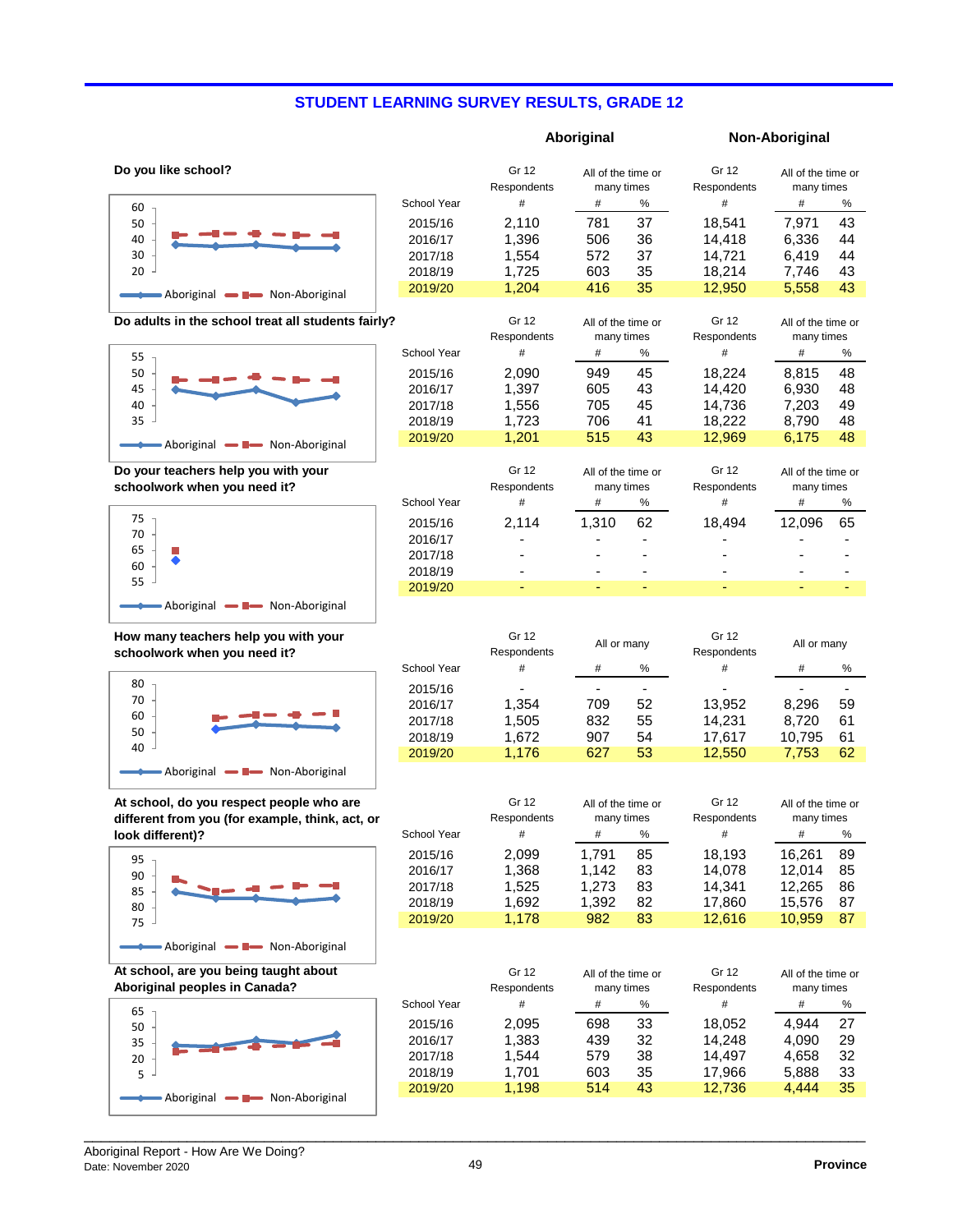## **STUDENT LEARNING SURVEY RESULTS, GRADE 12 continued**

#### **Do you feel safe at school?** Gr 12 Gr 12 All of the time or Gr 12 Respondents many times Respondents School Year #  $\frac{4}{100}$   $\frac{4}{100}$   $\frac{8}{100}$   $\frac{4}{100}$   $\frac{4}{100}$   $\frac{4}{100}$   $\frac{4}{100}$   $\frac{4}{100}$ 2015/16 2,086 1,540 74 18,332 14,672 80 2016/17 1,510 1,130 75 14,079 11,483 82 2017/18 1,538 1,128 73 14,581 11,684 80 2018/19 1,675 1,237 74 18,662 15,055 81 2019/20 1,182 836 71 12,833 10,123 79 All of the time or many times 60 70 80 90 100 Aboriginal **- B** Non-Aboriginal

## **At school, are you bullied, teased, or picked**



**How many adults at your school care about you? (Percentage responding 2 adults or more.)**



### **Are you satisfied that school is preparing you for a job in the future?**



**Are you satisfied that school is preparing you for post-secondary education (for example, college, university, trade school)?**



I would like to go to a different school.



|         | Gr 12<br>Respondents | Two adults or<br>more |    | Gr 12<br>Respondents | Two adults or<br>more |   |  |
|---------|----------------------|-----------------------|----|----------------------|-----------------------|---|--|
| 2019/20 | 1,183                | 98                    | 8  | 12,816               | 688                   | 5 |  |
| 2018/19 | 1,682                | 122                   | 7  | 18,672               | 983                   | 5 |  |
| 2017/18 | 1,544                | 124                   | 8  | 14,593               | 785                   | 5 |  |
| 2016/17 | 1,520                | 141                   | 9  | 14,079               | 730                   | 5 |  |
| 2015/16 | 2,093                | 219                   | 10 | 18,277               | 1,100                 | 6 |  |

Gr 12 All of the time or Gr 12 Respondents many times Respondents School Year #  $\frac{4}{100}$   $\frac{4}{100}$   $\frac{8}{100}$   $\frac{4}{100}$   $\frac{4}{100}$   $\frac{4}{100}$   $\frac{4}{100}$   $\frac{4}{100}$ 

**Aboriginal Non-Aboriginal**

many times

|             | Respondents | more  |    | Respondents | more   |    |
|-------------|-------------|-------|----|-------------|--------|----|
| School Year | #           | #     | %  | #           | #      | ℅  |
| 2015/16     | 2,137       | 1.708 | 80 | 18,569      | 14.789 | 80 |
| 2016/17     | 1,398       | 1.042 | 75 | 14,418      | 10.921 | 76 |
| 2017/18     | 1,552       | 1.187 | 76 | 14.731      | 11,244 | 76 |
| 2018/19     | 1,721       | 1,341 | 78 | 18.216      | 13.751 | 75 |
| 2019/20     | 1.204       | 938   | 78 | 12.949      | 9.951  | 77 |

|             | Gr 12<br>Respondents | All of the time or<br>many times |    | Gr 12<br>Respondents | All of the time or<br>many times |    |  |
|-------------|----------------------|----------------------------------|----|----------------------|----------------------------------|----|--|
| School Year | #                    | #                                | %  | #                    | #                                | %  |  |
| 2015/16     | 2,105                | 555                              | 26 | 18,234               | 4.046                            | 22 |  |
| 2016/17     | 1,366                | 290                              | 21 | 14.157               | 3,002                            | 21 |  |
| 2017/18     | 1.527                | 354                              | 23 | 14,372               | 3,383                            | 24 |  |
| 2018/19     | 1.694                | 380                              | 22 | 17,892               | 3,934                            | 22 |  |
| 2019/20     | 1.190                | 288                              | 24 | 12.622               | 2,736                            | 22 |  |

|             | Gr 12<br>Respondents | All of the time or<br>many times |    | Gr 12<br>Respondents | All of the time or<br>many times |    |
|-------------|----------------------|----------------------------------|----|----------------------|----------------------------------|----|
| School Year | #                    | #                                | %  | #                    | #                                | ℅  |
| 2015/16     | 2,086                | 781                              | 37 | 18,328               | 7,031                            | 38 |
| 2016/17     | 1,366                | 419                              | 31 | 14,115               | 5,003                            | 35 |
| 2017/18     | 1.521                | 524                              | 34 | 14.346               | 5.487                            | 38 |
| 2018/19     | 1,689                | 559                              | 33 | 17,890               | 6,693                            | 37 |
| 2019/20     | 1,189                | 389                              | 33 | 12,607               | 4,736                            | 38 |

|             | Gr 12<br>Respondents | All of the time or<br>many times |    | Gr 12<br>Respondents | All of the time or<br>many times |    |
|-------------|----------------------|----------------------------------|----|----------------------|----------------------------------|----|
| School Year | #                    | #                                | %  | #                    | #                                | %  |
| 2015/16     | 2,031                | 261                              | 13 | 17,857               | 2.011                            | 11 |
| 2016/17     | 1,394                | 230                              | 16 | 14,403               | 1.810                            | 13 |
| 2017/18     | 1,549                | 220                              | 14 | 14,707               | 1,853                            | 13 |
| 2018/19     | 1.720                | 294                              | 17 | 18,189               | 2,378                            | 13 |
| 2019/20     | 1,192                | 185                              | 16 | 12,936               | 1,656                            | 13 |
|             |                      |                                  |    |                      |                                  |    |

All of the time or many times

All of the time or many times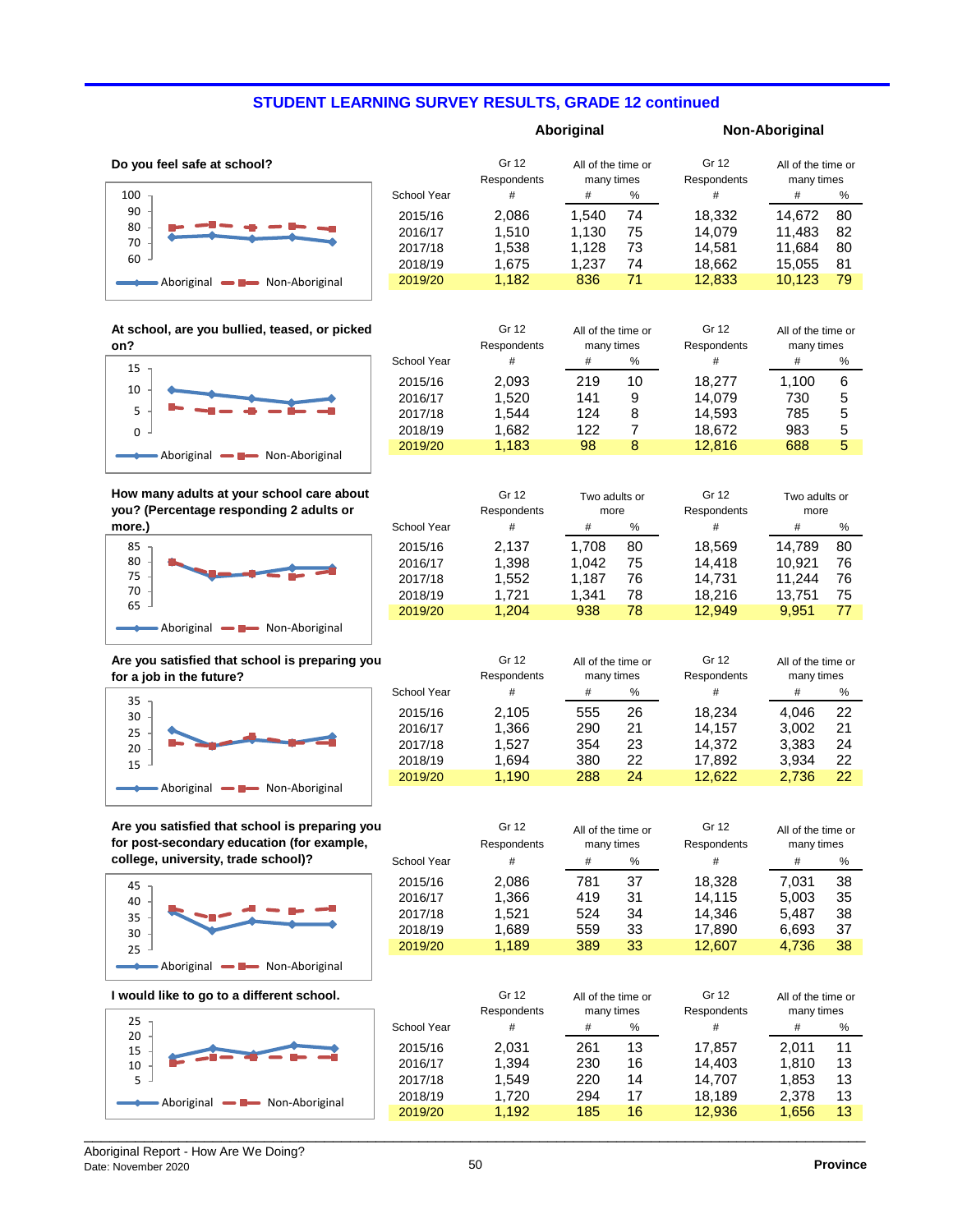## **GLOSSARY**

| <b>GLOSSARY ITEM</b>                                        | <b>DEFINITION</b>                                                                                                                                                                                                                                                                                                                                                                                                                                                                                                                                                                                                                                                |
|-------------------------------------------------------------|------------------------------------------------------------------------------------------------------------------------------------------------------------------------------------------------------------------------------------------------------------------------------------------------------------------------------------------------------------------------------------------------------------------------------------------------------------------------------------------------------------------------------------------------------------------------------------------------------------------------------------------------------------------|
| <b>Aboriginal Student</b>                                   | A student who has self-identified as being of Aboriginal ancestry (First Nations: Status and<br>Non-Status, Métis and Inuit). Aboriginal ancestry and Status Indian living on reserve is<br>indicated on the Student Data Collection Form 1701. For data collection purposes a student<br>identified as Aboriginal will be considered Aboriginal from the 2003/04 school year forward.<br>Status Indians are Aboriginal people who meet the requirements of the Indian Act and who<br>are registered under the Act.                                                                                                                                              |
| <b>Alternate Programs</b>                                   | Programs that meet the special requirements of students who may be unable to adjust to the<br>requirements of regular schools (for example timetables, schedules, or traditional classroom<br>environment). Does not include distributed learning programs or schools.                                                                                                                                                                                                                                                                                                                                                                                           |
| <b>Completion Rate</b>                                      | See Six-Year Completion Rate.                                                                                                                                                                                                                                                                                                                                                                                                                                                                                                                                                                                                                                    |
| <b>Eligible Grade 12</b><br><b>Graduation Rate</b>          | The proportion of eligible-to-graduate Grade 12 students who graduated in that school year.<br>Students are eligible to graduate if they have enrolled in sufficient courses to meet the<br>requirements to graduate during that school year.                                                                                                                                                                                                                                                                                                                                                                                                                    |
| <b>Enrolment</b>                                            | A record of a student reported to the Ministry as receiving an educational program. A student<br>may be recorded and counted as an enrolment in more than one school. Enrolment counts<br>include the records of all adults and school-age persons who are working towards<br>graduation. Registered homeschooled children are not included.                                                                                                                                                                                                                                                                                                                     |
| <b>Course Mark</b>                                          | The result achieved by student, as assigned by the teacher at the school level, in a particular<br>course.                                                                                                                                                                                                                                                                                                                                                                                                                                                                                                                                                       |
| Graduation                                                  | A Certificate of Graduation is awarded by the Ministry of Education upon successful<br>completion of the British Columbia Provincial Graduation Requirements.                                                                                                                                                                                                                                                                                                                                                                                                                                                                                                    |
| <b>Headcount</b>                                            | A count of unique individuals.                                                                                                                                                                                                                                                                                                                                                                                                                                                                                                                                                                                                                                   |
| <b>Hyphen</b>                                               | A hyphen (-) is used in two situations:<br>1. The data are not available (for example, the Foundation Skills Assessment report provides<br>information on a range of years that may include years "in the future"), so a hyphen is used.<br>2. The data describe an outcome (such as a percent or rate) where the underlying number of<br>students or enrolments is zero (0). For example, consider a Grade 12 class that has no<br>students enrolled in an ELL program. When reporting the percent of Grade 12 ELL students<br>who achieved a C+ or better in math, it is not appropriate to report any math outcomes for<br>ELL students, so a hyphen is used. |
| <b>Msk</b>                                                  | Abbreviation for Mask, which indicates that the information has been suppressed to protect<br>personal information.                                                                                                                                                                                                                                                                                                                                                                                                                                                                                                                                              |
|                                                             | The Ministry Masking Policy is intended to prevent the possibility of associating statistical<br>data with an identifiable individual. To protect the privacy of individuals, very small population<br>numbers must be suppressed (masked) when the Ministry of Education reports or otherwise<br>publicly releases aggregated data. For more information please refer to:                                                                                                                                                                                                                                                                                       |
|                                                             | https://www2.gov.bc.ca/gov/content/education-training/k-12/administration/legislation-<br>policy/public-schools/protection-of-personal-information-when-reporting-on-small-populations                                                                                                                                                                                                                                                                                                                                                                                                                                                                           |
| <b>Off-Reserve Aboriginal</b><br><b>Student</b>             | Includes only Aboriginal students who live off a reserve and attend a B.C. public school.                                                                                                                                                                                                                                                                                                                                                                                                                                                                                                                                                                        |
| <b>On-Reserve Aboriginal</b><br><b>Student</b>              | Includes only Aboriginal students who live on a reserve and attend a B.C. public school.                                                                                                                                                                                                                                                                                                                                                                                                                                                                                                                                                                         |
| <b>Participant (Foundation</b><br><b>Skills Assessment)</b> | A student who responded meaningfully to at least one question in the assessment.                                                                                                                                                                                                                                                                                                                                                                                                                                                                                                                                                                                 |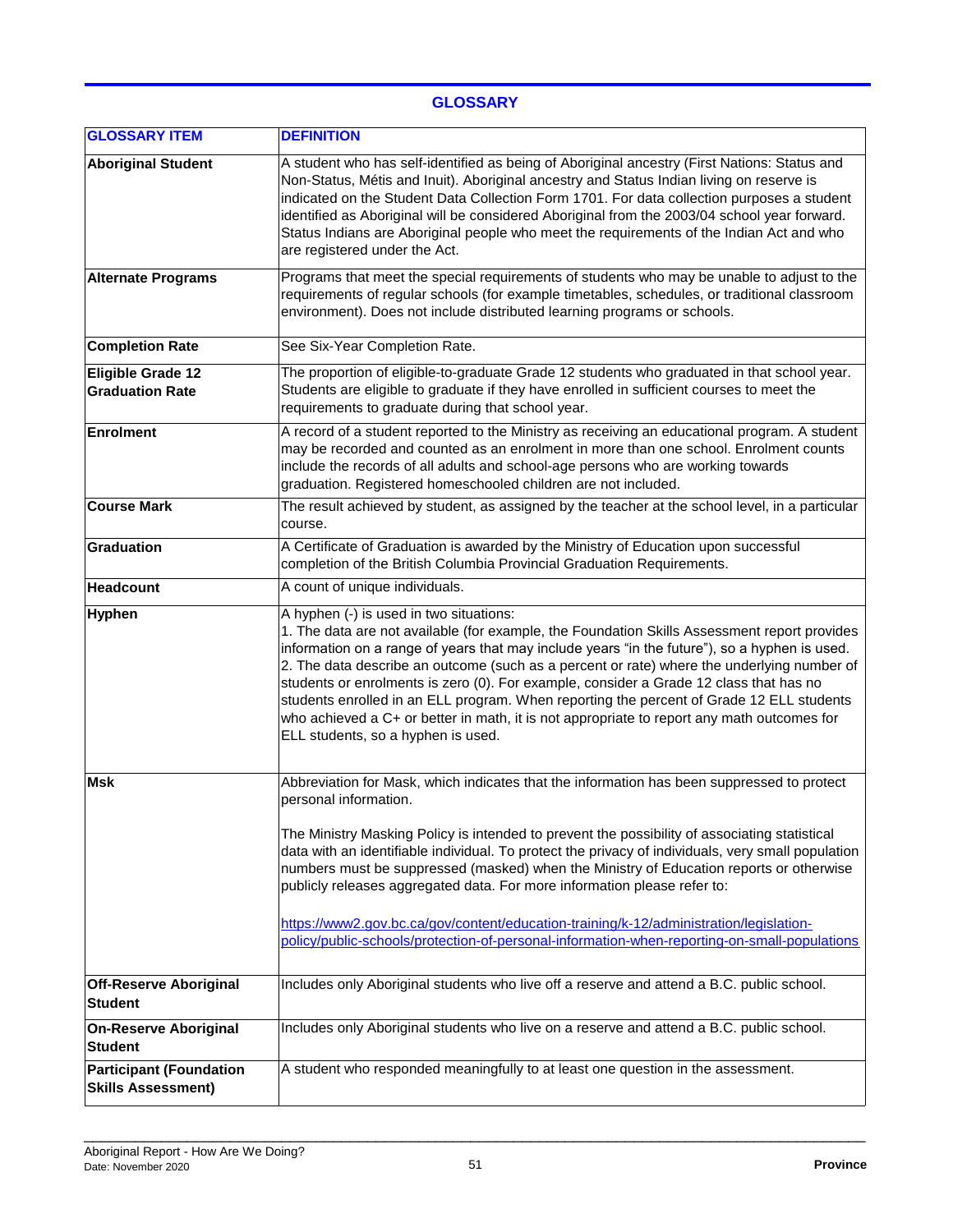| <b>Participation Rate</b><br>(Foundation Skills<br>Assessment) | The number of students who responded to at least one question in the assessment, divided<br>by the total number of students in that grade.                                                                                                                                                                                                                                                                                                                                                                                                                                                                                                                                                                                                                                                                                                                                        |
|----------------------------------------------------------------|-----------------------------------------------------------------------------------------------------------------------------------------------------------------------------------------------------------------------------------------------------------------------------------------------------------------------------------------------------------------------------------------------------------------------------------------------------------------------------------------------------------------------------------------------------------------------------------------------------------------------------------------------------------------------------------------------------------------------------------------------------------------------------------------------------------------------------------------------------------------------------------|
| <b>Participation Rate</b><br>(Graduation Assessment)           | The number of first-time writers who responded successfully in the assessment, divided by<br>the total number of students in that grade.                                                                                                                                                                                                                                                                                                                                                                                                                                                                                                                                                                                                                                                                                                                                          |
| <b>Performance (Foundation</b><br><b>Skills Assessment)</b>    | Until 2017/18, the student performance levels were:<br>• Not Yet Meeting - did not demonstrate sufficient skills to meet the minimum expectations for<br>student's grade<br>• Meeting - met the accepted expectations for student's grade<br>• Exceeding - exceeded the expectations for student's grade<br>In 2017/18, the FSA categorization language evolved to reflect proficiency levels, and to be<br>descriptive and strengths-based. The new levels are:<br>• Emerging - students demonstrate an initial understanding of the concepts and<br>competencies relevant to the expected learning<br>• On Track - students demonstrate a partial understanding of the concepts and competencies<br>relevant to the expected learning<br>• Extending - students demonstrate a sophisticated understanding of the concepts and<br>competencies relevant to the expected learning |
| <b>Performance (Graduation</b><br>Assessment)                  | Provincial graduation assessments use a four-level proficiency levels for reporting student<br>achievement results:<br>• Emerging - students demonstrate an initial understanding of the concepts and<br>competencies relevant to the expected learning<br>• Developing - students demonstrate a partial understanding of the concepts and<br>competencies relevant to the expected learning<br>• Proficient - students demonstrate a complete understanding of the concepts and<br>competencies relevant to the expected learning<br>• Extending - students demonstrate a sophisticated understanding of the concepts and<br>competencies relevant to the expected learning                                                                                                                                                                                                      |
| <b>Public School</b>                                           | A body of students, teachers, other staff, and facilities organized as a unit for educational<br>purposes under the supervision of an administrative officer and administered by a district<br>school board. Types of public schools include: Standard schools; short-term and long-term<br>Provincial Resource Programs; Youth Custody/Residential Attendance Centers; District<br>Continuing Education Centres; Alternate Program Schools, Distributed Learning Schools.<br>Individual schools can only be associated with one District. A School does not include<br>Federal Band schools, offshore schools offering B.C. educational programs, or Yukon<br>schools. Public school facility types are defined in the Form 1601 instructions. Public school<br>facility types are determined by program (and, in some cases, physical location).                                |
| <b>School District</b>                                         | A geographic area in British Columbia constituted as a district under the School Act. There<br>are currently 59 school districts and one Francophone Education Authority.                                                                                                                                                                                                                                                                                                                                                                                                                                                                                                                                                                                                                                                                                                         |
| <b>School Year</b>                                             | The school year includes a portion of two regular calendar years. It is the 12-month period<br>commencing on July 1 and ending the following June 30.                                                                                                                                                                                                                                                                                                                                                                                                                                                                                                                                                                                                                                                                                                                             |
| <b>Six-Year Completion Rate</b>                                | The proportion of students who graduate, with a British Columbia Certificate of Graduation or<br>British Columbia Adult Graduation Diploma, within six years from the first time they enrol in<br>Grade 8, adjusted for migration in and out of British Columbia.<br>The Six-Year Completion Rate is calculated by using the percentage of students who<br>graduate within six years from the time they enrol in Grade 8, adjusted for migration in and<br>out of B.C. A six-year rate provides students with an extra year beyond the five years<br>required to move through Grades 8-12.<br>In this report, when the six-year rate is reported, numbers for prior school years are not<br>updated (Page 36). When the six-year rate is reported with the seven- and eight-year rates,<br>numbers for prior school years are updated (Page 37).                                  |